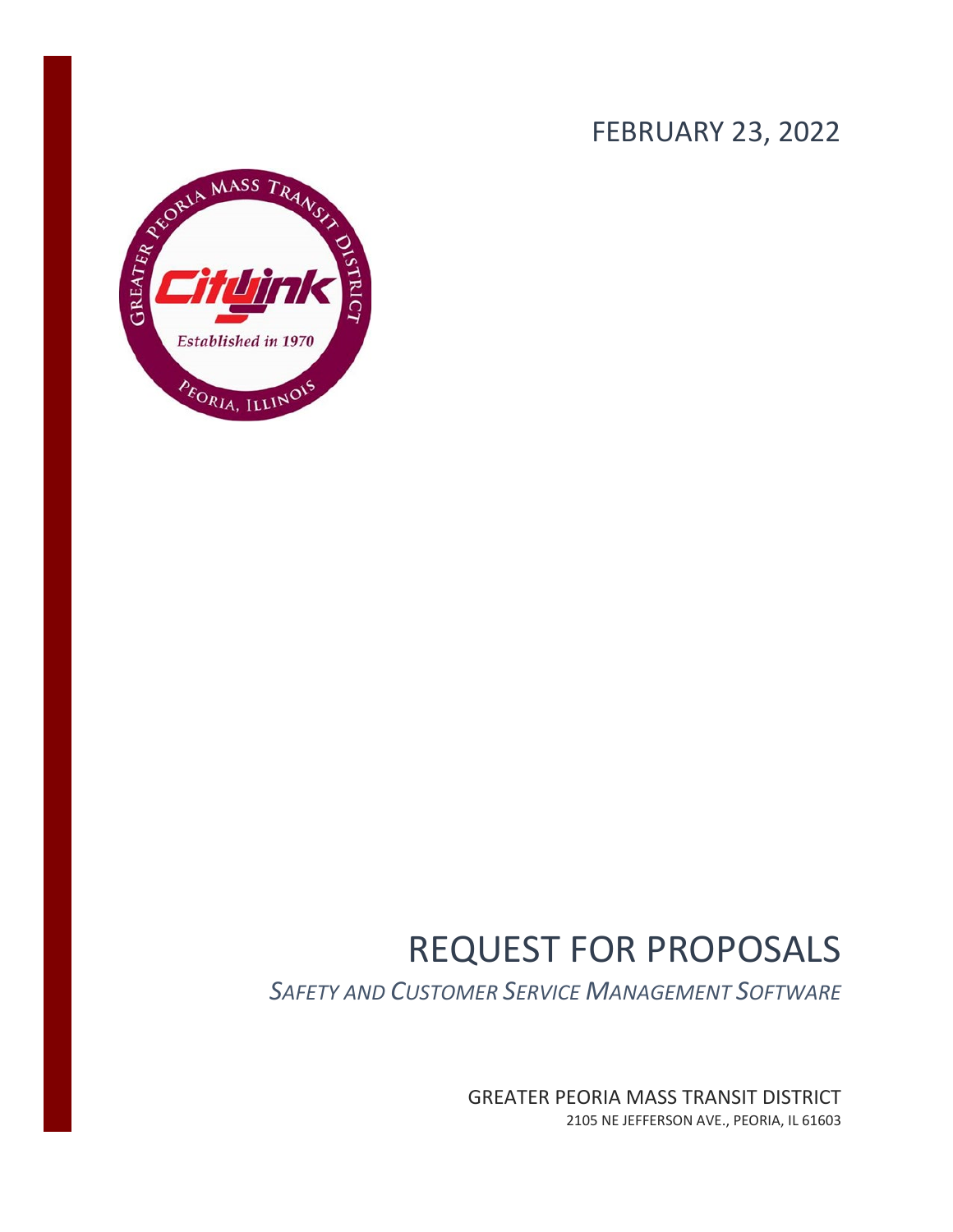## **REQUEST FOR PROPOSAL – COVER PAGE**

<span id="page-1-0"></span>Issue Date:

February 23, 2022

Title:

Reference Number:

Issuing and Using Agency:

Safety and Customer Service Management Software

RFP# NF2022-05

Greater Peoria Mass Transit District Attn: Jamie Arbogast, Procurement 2105 NE Jefferson Avenue Peoria, Illinois 61603

Proposals for Furnishing the Product(s)/Service(s) Described Herein Will Be Received Until: **4:00 PM on March 29, 2022 (CST)**

All Inquiries for Information Should Be Directed To: Address listed above or Phone (309) 679-8155.

## IF PROPOSALS ARE MAILED OR HAND-DELIVERED, SEND DIRECTLY TO: **GPMTD PROCUREMENT, 2105 NE JEFFERSON AVENUE, PEORIA, ILLINOIS 61603**.

The Reference Number, Date and Time of proposal submission deadline, as reflected above, must clearly appear on the face of the returned proposal package.

In Compliance With This Request For Proposals And To All Conditions Imposed Therein And Hereby Incorporated By Reference, The Undersigned Offers And Agrees To Furnish The Goods/Services Described Herein In Accordance With The Attached Signed Proposal Or As Mutually Agreed Upon By Subsequent Negotiation.

Name and Address of Firm:

|                                                      | (Signature in ink) |
|------------------------------------------------------|--------------------|
| _________________________ Zip Code: ________________ | (Please Print)     |
| Telephone: ( ) ___________________________           |                    |
| Fax Number: ( ) ___________________________          |                    |
|                                                      |                    |

**NON-MANDATORY PRE-PROPOSAL MEETING WILL BE HELD: March 03, 2022 at 2:00 pm (CST)**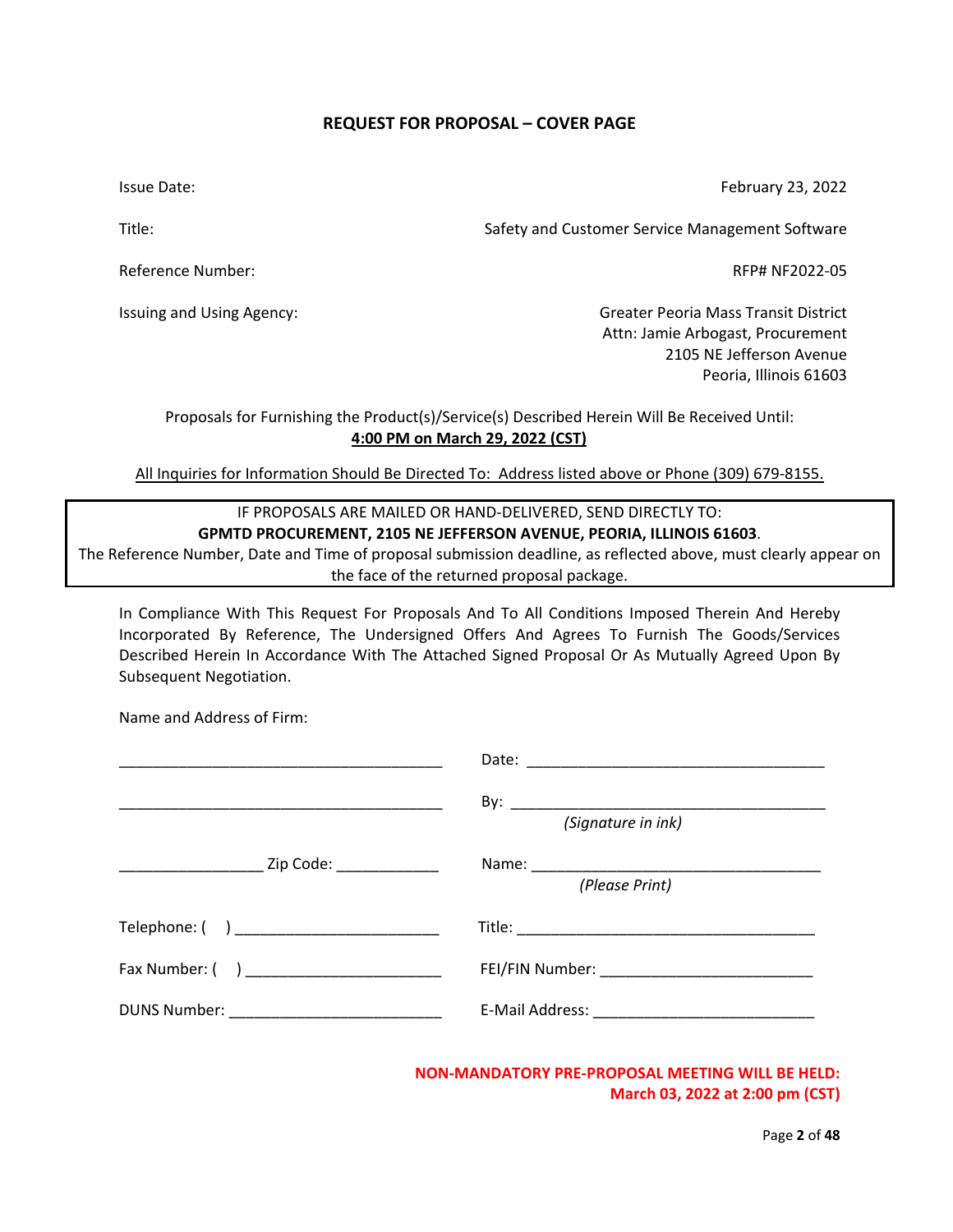## **TABLE OF CONTENTS**

<span id="page-2-0"></span>

| 3-1 Postponement, Amendment and/or Cancellation of Request for Proposals 18 |  |
|-----------------------------------------------------------------------------|--|
|                                                                             |  |
|                                                                             |  |
|                                                                             |  |
|                                                                             |  |
|                                                                             |  |
|                                                                             |  |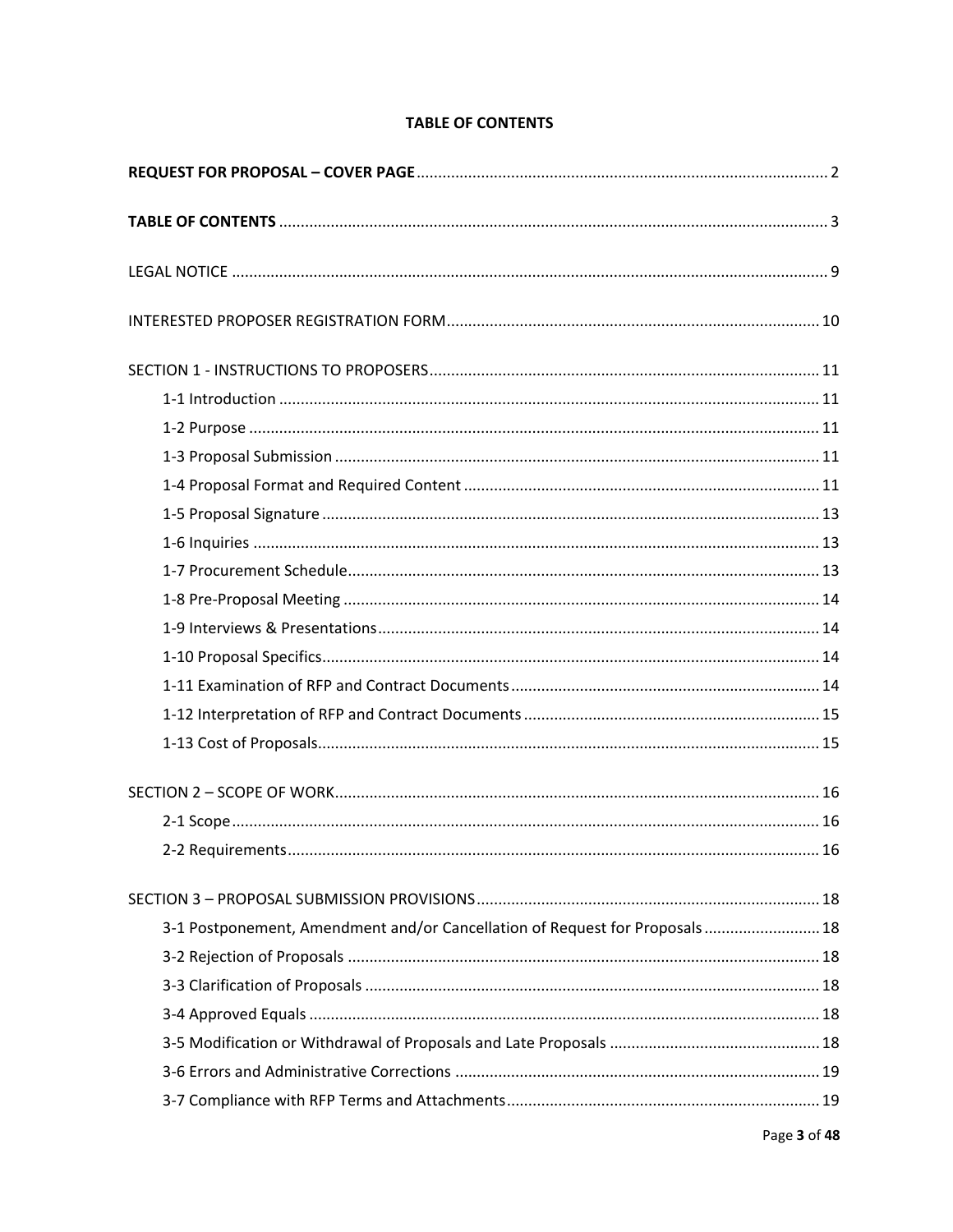| Page 4 of 48 |
|--------------|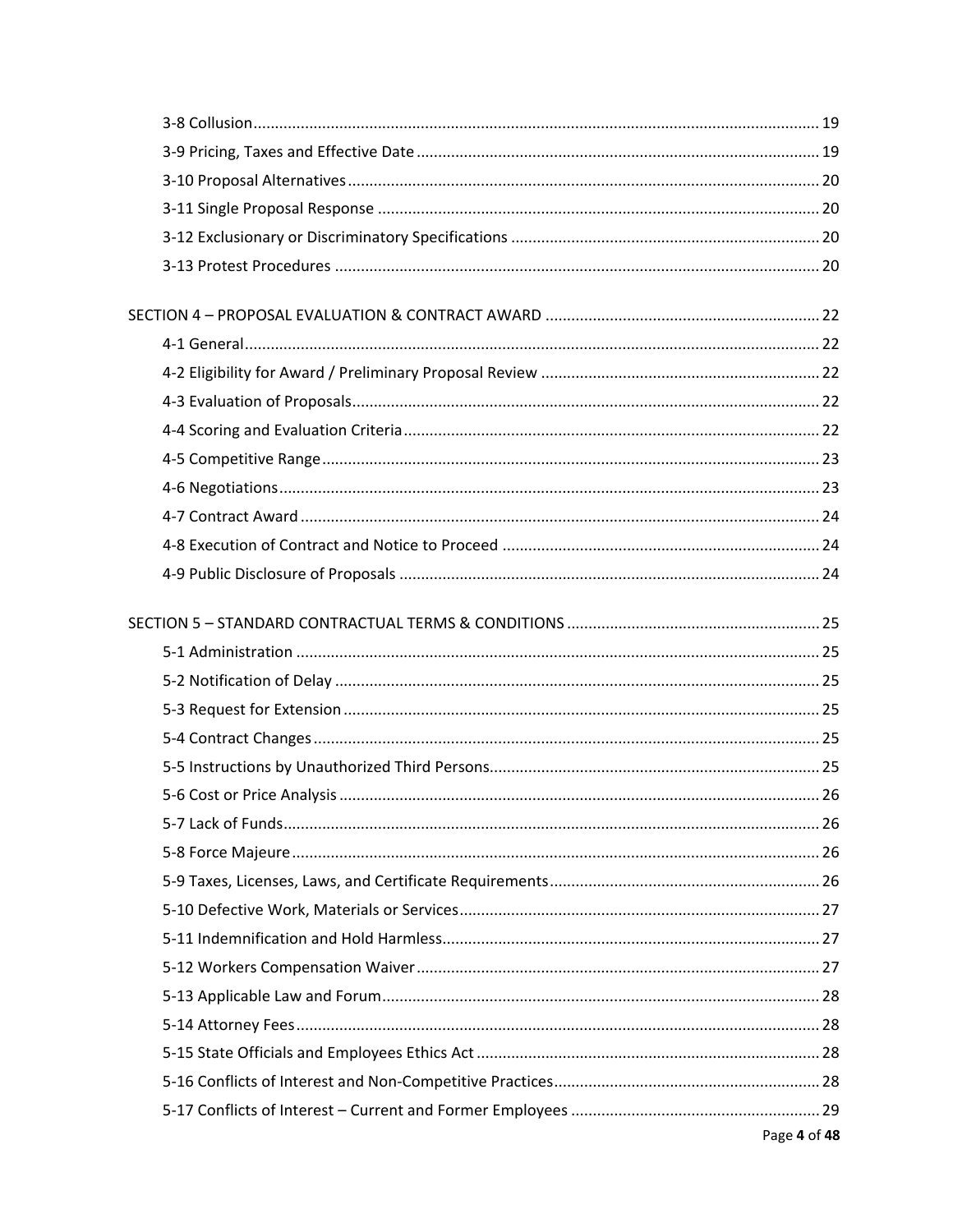| 5-21 Use of GPMTD's Name in Contractor Advertising or Public Relations  29 |    |
|----------------------------------------------------------------------------|----|
|                                                                            |    |
|                                                                            |    |
|                                                                            |    |
|                                                                            |    |
|                                                                            |    |
|                                                                            |    |
|                                                                            |    |
|                                                                            |    |
|                                                                            |    |
|                                                                            |    |
|                                                                            |    |
|                                                                            |    |
|                                                                            |    |
|                                                                            |    |
|                                                                            |    |
|                                                                            |    |
|                                                                            |    |
|                                                                            |    |
|                                                                            |    |
|                                                                            |    |
|                                                                            | 35 |
|                                                                            |    |
|                                                                            |    |
|                                                                            |    |
|                                                                            |    |
|                                                                            |    |
|                                                                            |    |
|                                                                            |    |
|                                                                            |    |
|                                                                            |    |
|                                                                            |    |
| Page 5 of 48                                                               |    |
|                                                                            |    |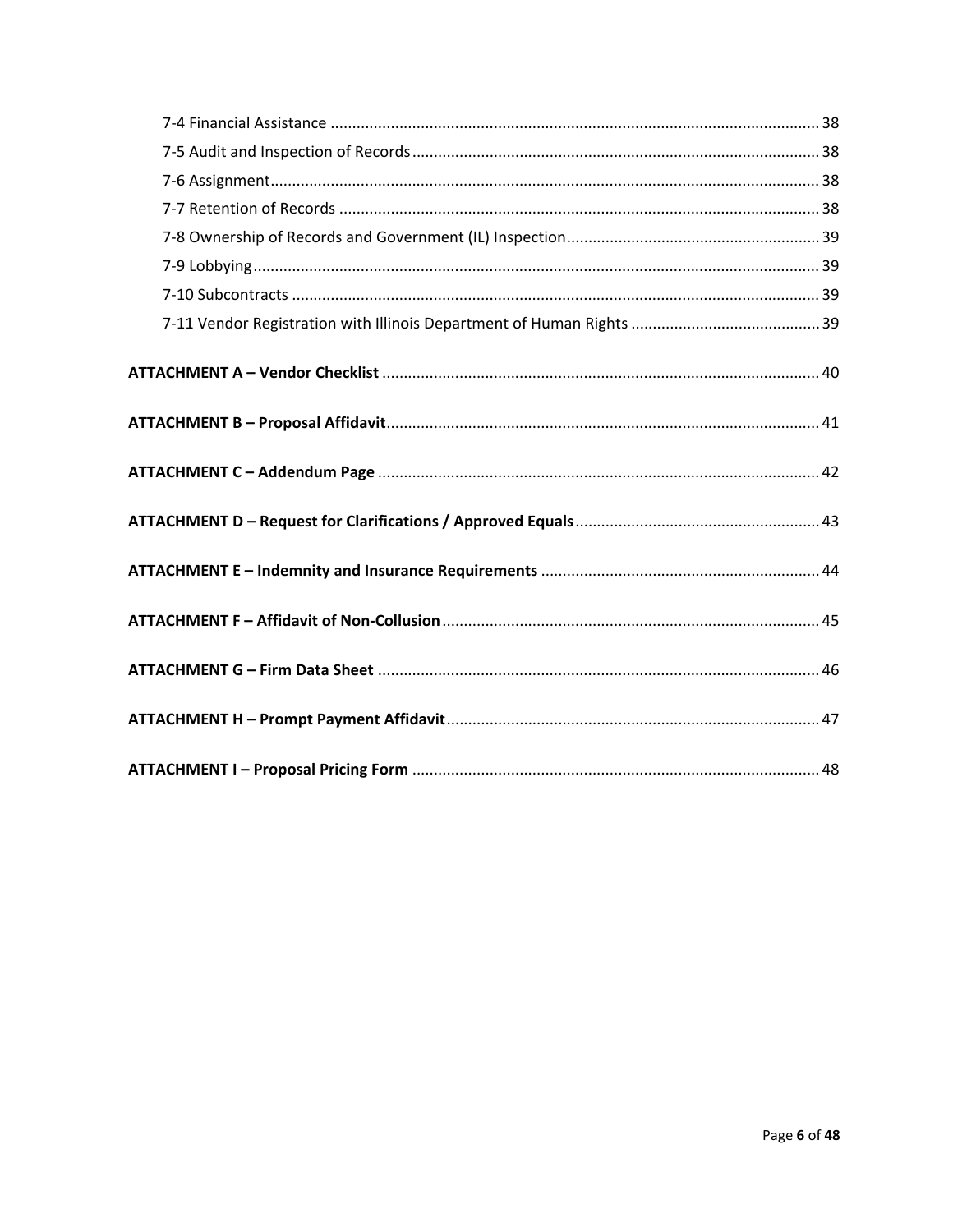#### DEFINITION OF WORDS AND TERMS

Words and terms shall be given their ordinary and usual meanings. Where used in the Contract documents, the following words and terms shall have the meanings indicated. The meanings shall be applicable to the singular, plural, masculine, feminine and neuter of the words and terms.

Acceptance or Accepted: Written documentation of GPMTD's determination that the Contractor's Work has been completed in accordance with the Contract.

Addendum/Addenda: Written additions, deletions, clarification, interpretations, modifications or corrections to the solicitation documents issued by GPMTD during the Solicitation period and prior to contract award.

Administrative Change: Documentation provided by GPMTD to Contractor, which reflects internal GPMTD procedures not affecting the Contract terms or Scope of Work.

Best and Final Offer: Best and Final Offer shall consist of the Proposer's revised proposal, the supplemental information, and the Proposer's Best and Final Offer. In the event of any conflict or inconsistency in the items submitted by the Proposer, the items submitted last will govern.

Buyer: Individual designated by GPMTD to conduct the Contract solicitation process, draft and negotiate contracts, resolves contractual issues and supports the Project Manager during Contract performance.

Change Documentation: A written document agreed upon by Project Managers, which if it creates a material change to the Contract term or Scope of Work shall be executed as a Contract Amendment.

Change Order: Written order issued by GPMTD, with or without notice to sureties, making changes in the Work within the scope of this Contract.

Contract Amendment: A written change to the Contract modifying, deleting or adding to the terms or scope of work, signed by both parties, with or without notice to the sureties.

Contract or Contract Documents: The writings and drawings embodying the legally binding obligations between GPMTD and the Contractor for completion of the Work.

Contract Period: The period of time during which the Contractor shall perform the Services or Work under the Contract.

Contract Price: Amount payable to the Contractor under the terms and conditions of the Contract for the satisfactory performance of the Services or Work under the Contract.

Contractor: The individual, association, partnership, firm, company, corporation, or combination thereof, including joint ventures, contracting with GPMTD for the performance of Services or Work under the Contract.

Cost Analysis: The review, evaluation and verification of cost data and the evaluation of the specific elements of costs and profit. Cost analysis is the application of judgment utilizing criteria to project from the data to the estimated costs in order to form an opinion on the degree to which proposed costs represent what the Contract should cost, assuming reasonable economy and efficiency.

Day: Calendar Day.

DBE: Disadvantage Business Enterprise.

Documentation: Technical publications relating to the use of the Work to be provided by Contractor under this Contract, such as reference, user, installation, systems administration and technical guides, delivered by the Contractor to GPMTD.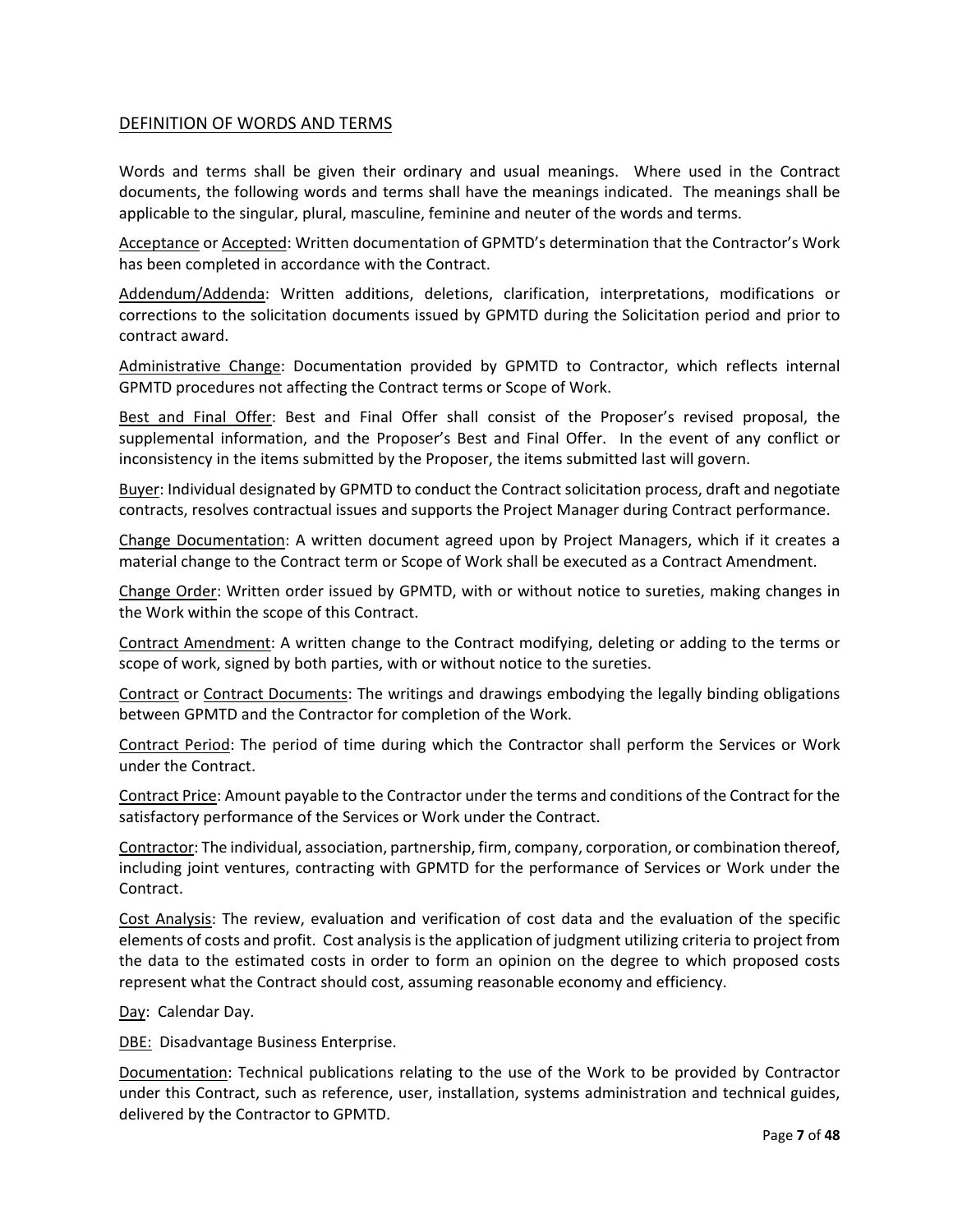DOT: Department of Transportation.

Final Acceptance: The point when GPMTD acknowledges that the Contractor has performed the entire Work in accordance with the Contract.

FTA: Federal Transit Administration.

GPMTD: Greater Peoria Mass Transit District.

Person: Includes individuals, associations, firms, companies, corporations, partnerships, and joint ventures.

Price Analysis: The process of examining and evaluating a price without evaluating its separate cost elements and proposed profit.

Procurement Administrator: The individual designated by GPMTD to administer the Contract and be the Contractor's primary point of contact. The Procurement Administrator has no contracting authority.

Project Manager: The individual designated by GPMTD to manage the project on a daily basis and who may represent GPMTD for Contract Administration.

Proposer or Offeror or Bidder: Individual, association, partnership, firm, company, corporation or a combination thereof, including joint ventures, submitting a bid/proposal to perform the Work.

Provide: Furnish without additional charge.

Reference Documents: Reports, specifications, and/or drawings that is available to proposers for information and reference in preparing bids but not as part of this Contract.

RFP or Solicitation: Request for proposals; also known as the solicitation document.

Scope of Work or Statement of Work (SOW): A section of the Request for Proposals consisting of written descriptions of Services to be performed, or the goods to be provided, or the technical requirements to be fulfilled under this Contract.

Services: The furnishing of labor, time or effort by a Contractor, but not involving the delivery of any specific manufactured good.

Shall or Will: Whenever used to stipulate anything, Shall or Will means mandatory by either the Contractor or GPMTD, as applicable, and means that the Contractor or GPMTD, as applicable, has thereby entered into a covenant with the other party to do or perform the same.

Specifications or Technical Specifications: A Section of the Request for Proposals consisting of written descriptions of Services to be performed, or the goods to be provided, or the technical requirements to be fulfilled under this Contract.

Subcontractor: The individual, association, partnership, firm, company, corporation, or joint venture entering into an agreement with the Contractor to perform any portion of the Work covered by this Contract.

Submittals: Information that is submitted to the Procurement Administrator in accordance with the Scope of Work/Specifications.

Work: Everything to be provided and done for the fulfillment of the Contract and shall include all goods and services specified under this Contract, including Contract Amendments and settlements.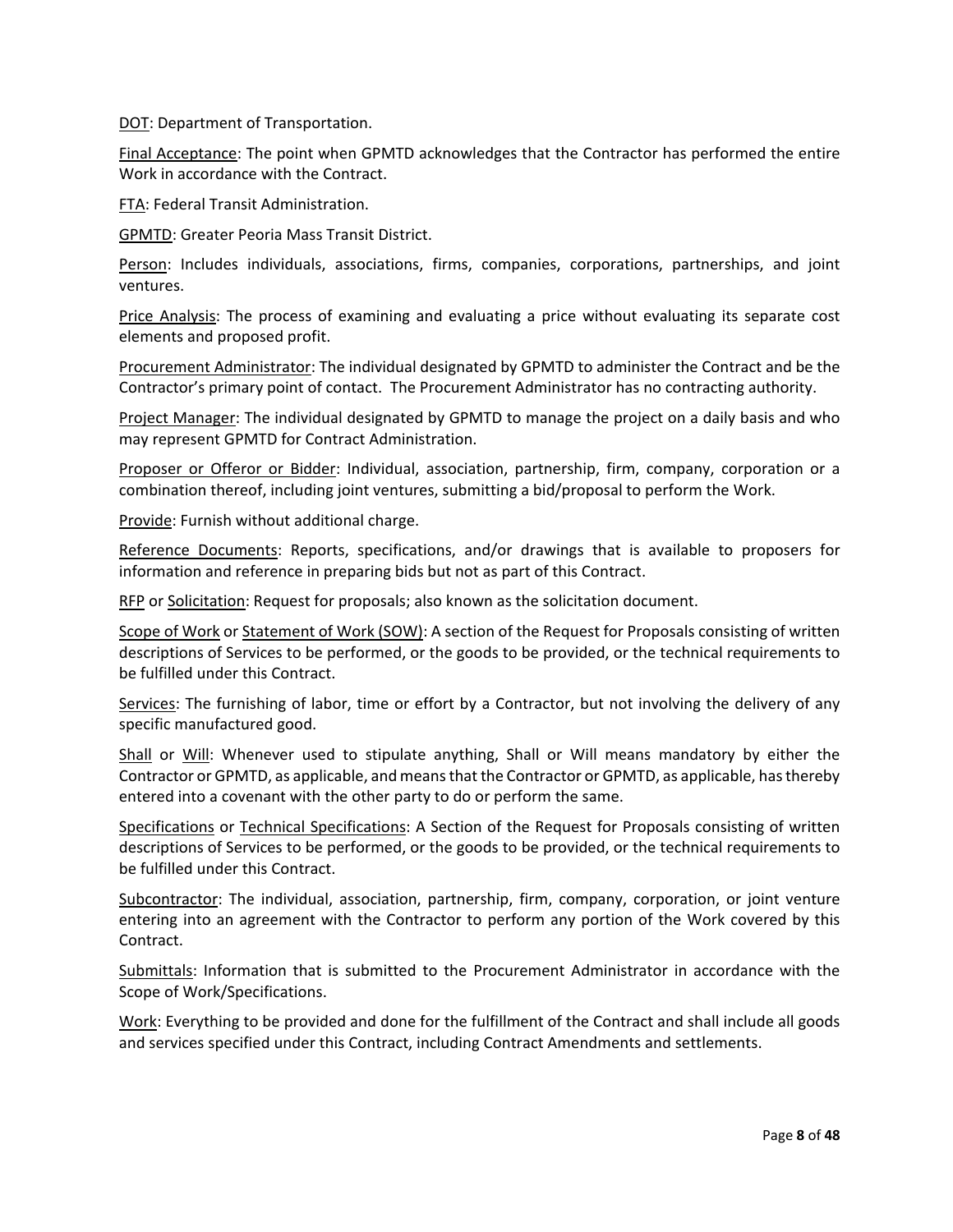## LEGAL NOTICE

#### February 23, 2022

## **REQUEST FOR PROPOSALS Safety and Customer Service Management Software RFP# NF2022-05**

<span id="page-8-0"></span>The Greater Peoria Mass Transit District (GPMTD) is seeking proposals to procure a database management software solution for the provision of Safety and Customer Service Management. The scope of work/specifications is outlined in the Request for Proposals (RFP). The successful Proposer shall meet the terms and conditions set forth in this document and all other attachments.

The RFP, which includes the procurement schedule, may be obtained by downloading the document from GPMTD's website found at [www.ridecitylink.org/resources/procurement](http://www.ridecitylink.org/resources/procurement) under 'Current Projects'. All interested contractors should complete an Interested Proposer Registration Form (contained in the RFP) and submit to the listed person, via e-mail. All questions should be directed to:

> Jamie Arbogast, Procurement Greater Peoria Mass Transit District 2105 NE Jefferson Avenue Peoria, IL 61603 (309) 679-8155 E-mail: jarbogast@ridecitylink.org

All proposals must be received on or before **4:00 pm (CST) on March 29, 2022** at the address listed above.

The right is reserved to accept any proposal/bid or any part or parts thereof or to reject any and all proposals/bids. Acceptance of any proposal/bid is subject to concurrence by the Illinois Department of Transportation and the United States Department of Transportation.

Any contract resulting from these proposals is subject to financial assistance contract between the GPMTD and the United States Department of Transportation and the Illinois Department of Transportation.

Contractor will be required to comply with all applicable Equal Employment Opportunity laws and regulations.

A Non-Mandatory Pre-Proposal Meeting will be held on **March 03, 2022 at 2:00 pm (CST)**, at the GPMTD Administrative office, 2105 NE Jefferson Avenue, Peoria, IL 61603. Contact the Procurement for call in options.

Funding provided in whole or in part by the Illinois Department of Transportation "IDOT".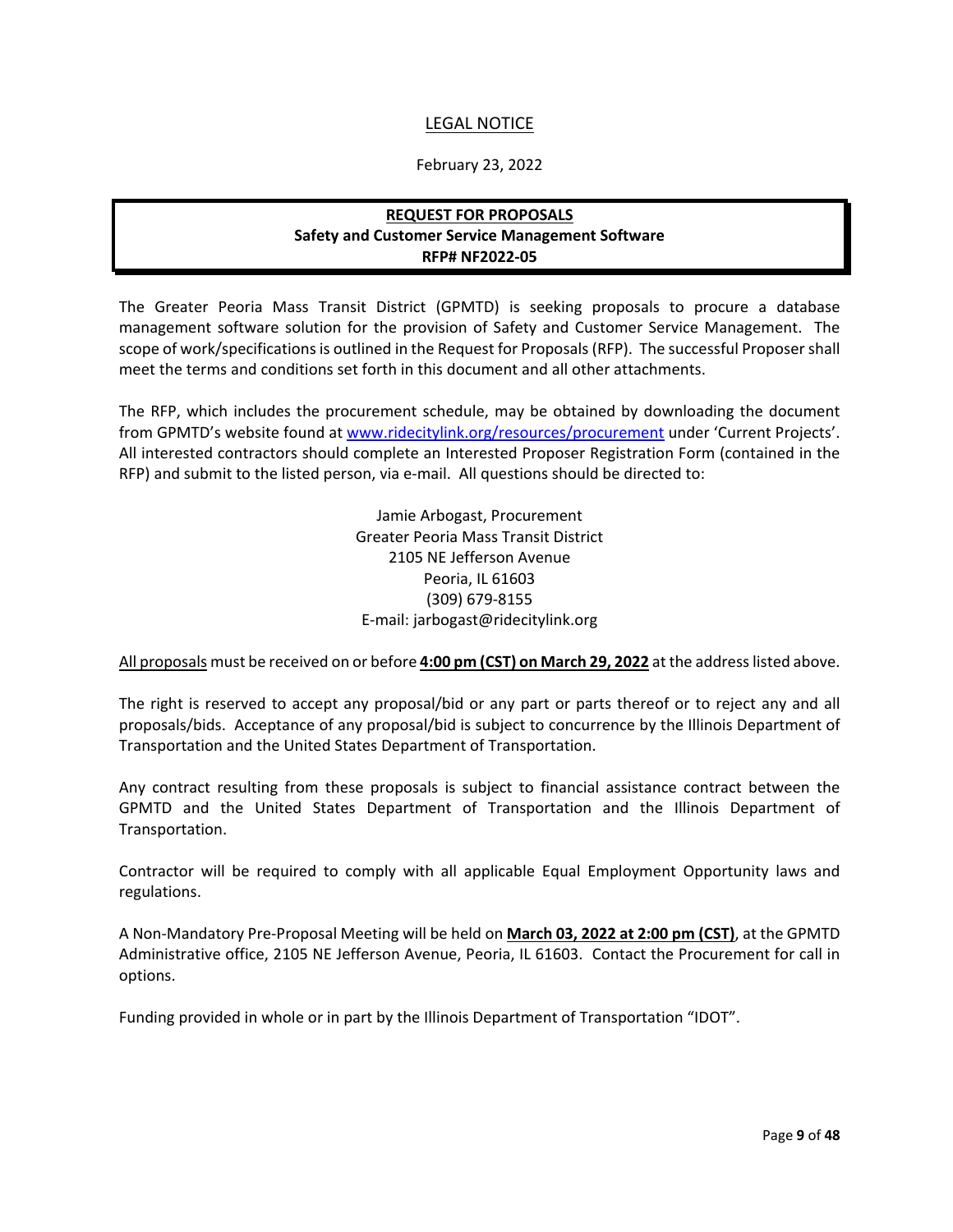#### INTERESTED PROPOSER REGISTRATION FORM

#### <span id="page-9-0"></span>**Safety and Customer Service Management Software RFP# NF2022-05**

Date: February 23, 2022 To: INTERESTED CONTRACTORS Subject: Safety and Customer Service Management Software RFP# NF2022-05

To Proposers:

The REQUEST FOR PROPOSALS (RFP) and any issued addenda(s) are available for download at [www.ridecitylink.org/resources/procurement.](http://www.ridecitylink.org/resources/procurement) Please submit this Form to [jarbogast@ridecitylink.org](mailto:jarbogast@ridecitylink.org) with your completed contact information.

| Name of INTERESTED CONTRACTOR:  |                                                                                                                       |
|---------------------------------|-----------------------------------------------------------------------------------------------------------------------|
| Name of Contact Person:         | <u> 1989 - Johann John Stone, markin amerikan bahasa dan berasal dalam bahasa dalam bahasa dalam bahasa dalam bah</u> |
| Title of Contact Person:        | the control of the control of the control of                                                                          |
| Street Address/Post Office Box: |                                                                                                                       |
| City, State, Zip Code:          |                                                                                                                       |
| Telephone Number:               |                                                                                                                       |
| Fax Number:                     |                                                                                                                       |
| E-Mail Address:                 |                                                                                                                       |
| <b>Website Address:</b>         |                                                                                                                       |
| Date:                           |                                                                                                                       |

This Form is requested to ensure that every Interested Contractor receives issued addenda(s) for this REQUEST FOR PROPOSALS. Failure to register this download may result in a rejection of the quotation due to non-compliance with addenda requirements. See **ATTACHMENT C - ADDENDUM PAGE**, which must be completed and submitted with the proposal that you provide to the Greater Peoria Mass Transit District.

Thank you for your interest. We look forward to receiving your proposal.

Sincerely, Jamie Arbogast Procurement PH: (309)679-8155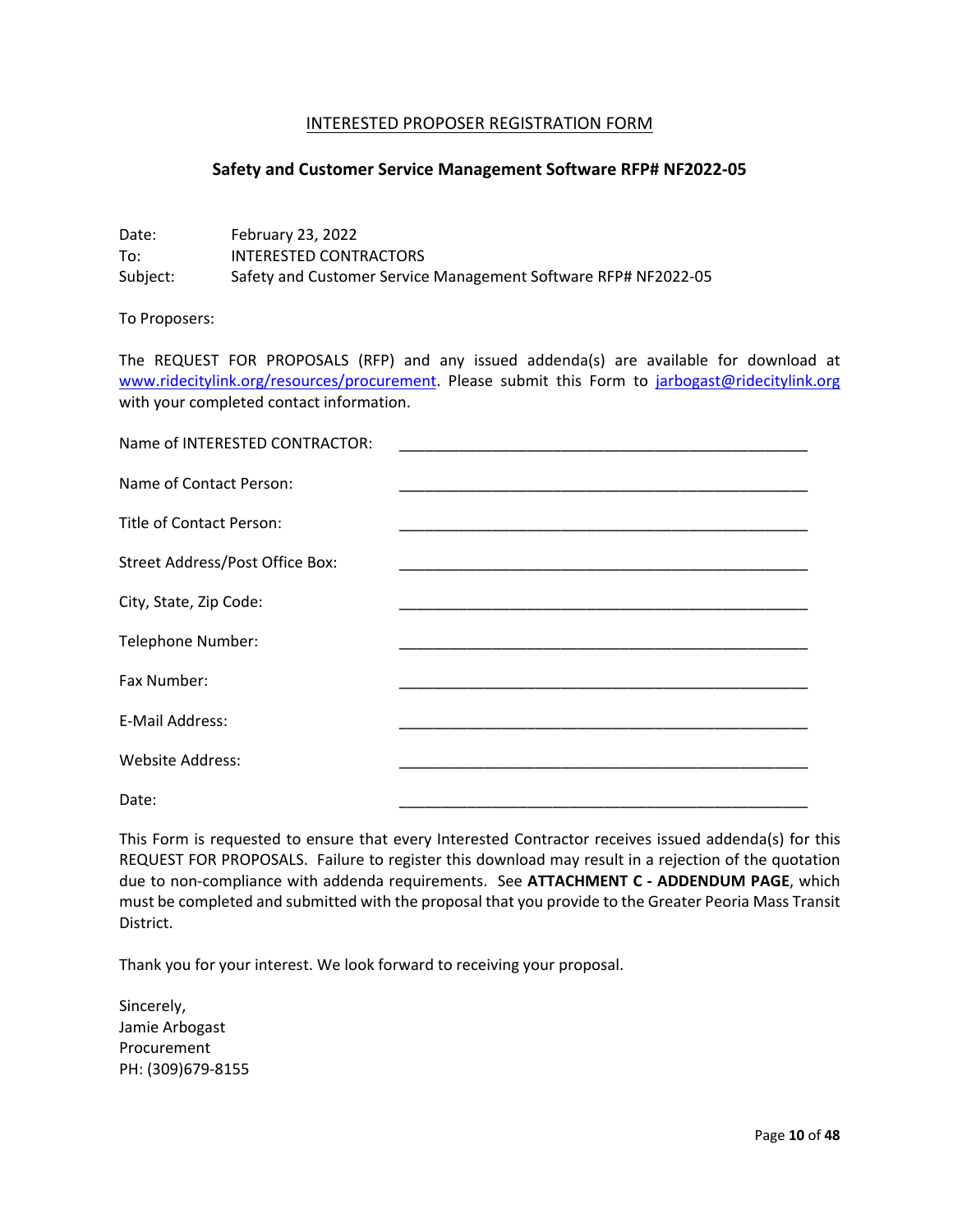## <span id="page-10-0"></span>SECTION 1 - INSTRUCTIONS TO PROPOSERS

## <span id="page-10-1"></span>1-1 Introduction

The Greater Peoria Mass Transit District (GPMTD) is the primary public transportation provider for the Greater Peoria region. The GPMTD is a municipal corporation within the State of Illinois. GPMTD provides an environmentally friendly and customer-focused transportation service that connects people to places in an efficient and safe manner.

GPMTD employs approximately 191 full and part-time employees, operates 20 fixed routes within the City of Peoria, East Peoria, West Peoria, Pekin, and Village of Peoria Heights and maintains an active fleet of 53 fixed-route buses. In addition to traditional fixed-route service, GPMTD provides complementary ADA paratransit service (CityLift) within the service area and owns 36 medium duty vans used for CityLift services. In addition, GPMTD provides rural and urban services (CountyLink) to residents within Peoria County and uses 12 medium duty vans.

GPMTD has three (3) facilities comprised of an Administration Building and Maintenance Building located at 2105 NE Jefferson, and a Transit Center located at 407 SW Adams.

#### <span id="page-10-2"></span>1-2 Purpose

The purpose of this Request for Proposals (RFP) is requesting proposals from qualified, responsive and responsible companies to provide Safety and Customer Service Management Software as specified in the scope of work.

#### <span id="page-10-3"></span>1-3 Proposal Submission

The proposer will submit:

- **One (1) original;**
- **Four (4) hard copies;**
- **One (1) USB;**

**Original and required copies, complete with all signed affidavits and certifications, will be bound together.** Oversize pages used for drawings or similar purposes are allowed. The package containing the proposal must be clearly marked with the words "**Proposal for Safety and Customer Service Management Software RFP# NF2022-05**" and the time and date proposals are due. GPMTD will not accept responsibility for late proposals that may be improperly routed in the mail or otherwise delivered after the prescribed date and time.

GPMTD shall not be responsible for unintentional premature opening of a proposal that has not been properly addressed and identified per the instructions included with this RFP. All proposals are due **NO LATER THAN 4:00 pm (CST), March 29, 2022**.

#### <span id="page-10-4"></span>1-4 Proposal Format and Required Content

Proposals shall be prepared in a clear, concise, and economical manner. Proposals should be bound simply, and sections shall be tabbed to coincide with the sections of the RFP and pages should be numbered in each section.

There is no page limitation or minimum document size, but any information the Proposer submits is expected to be concise and relevant to the RFP. Illustrations may be included in the proposal. Proposals that do not adhere to the required format, are difficult to read or are deemed illegible by GPMTD and may be rejected.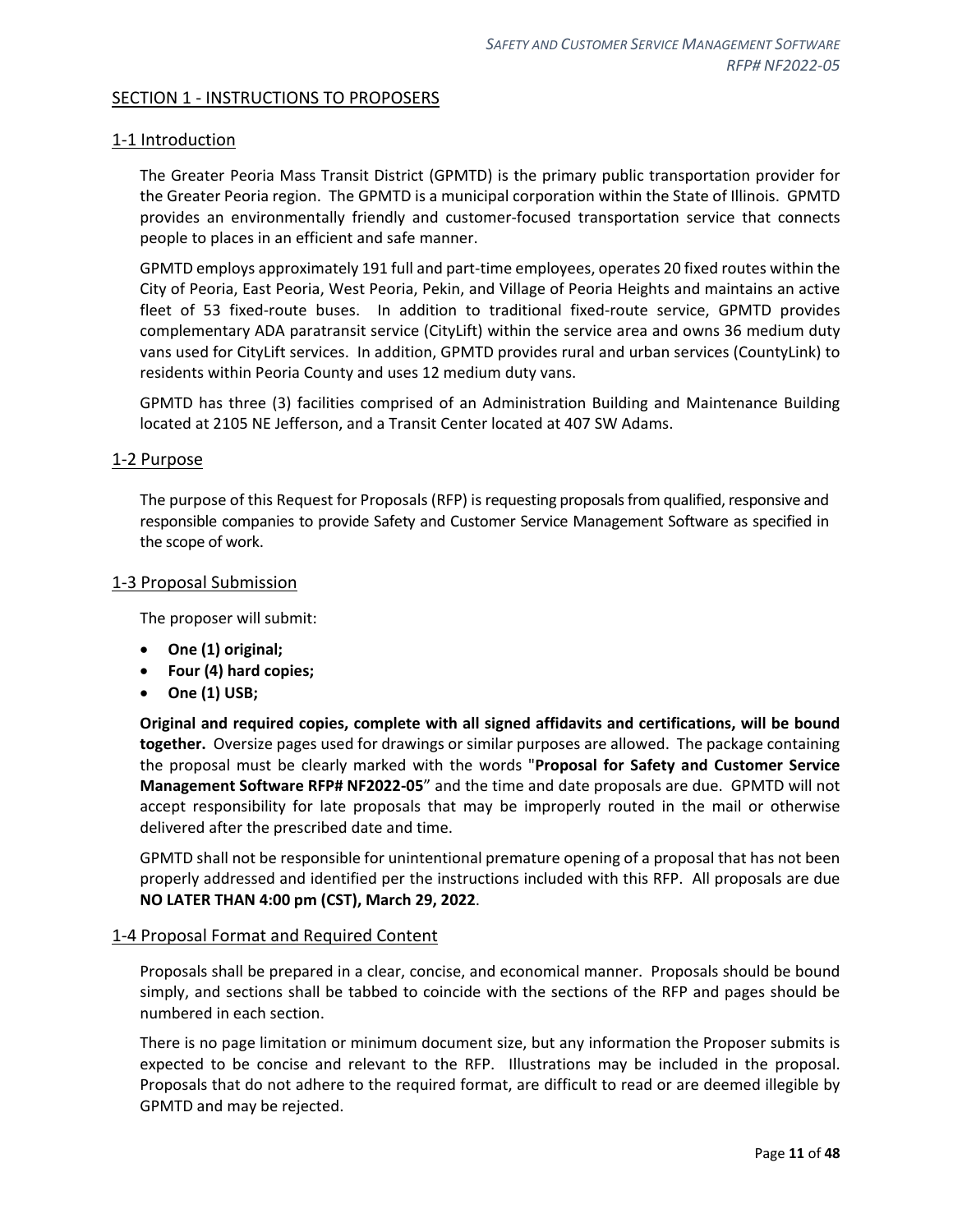## **Proposals shall adhere to the following format and contain the following items in the order outlined below:**

- A. Request for Proposal Cover Page (page 2) and all properly completed and executed Attachments
- B. Cover Letter, providing the following information:
	- 1. Identification of the proposer(s), including name, address and telephone number of the appropriate contact person at each company/firm.
	- 2. Proposed working relationship among proposing companies/firms, i.e. prime subcontractors, if applicable.
	- 3. Signature of a person authorized to bind the proposing firm/company to the terms of the proposal.
- C. Notice of Exception(s) (if applicable)
- D. Qualifications and Capabilities of the Company
	- 1. Name(s) and title(s) of all key personnel proposed for the duration of the contract. In the event that oral presentations are conducted, the designated key personnel will be required to attend along with other representatives of the Proposer.
	- 2. Provide a brief profile of the Proposer, including its principal line of business, year founded, form of organization and a general description of the Proposer's financial condition. Identify any conditions (bankruptcy, pending merger, pending litigation, planned office closures) that may impede the Proposer's ability to complete the project.
	- 3. Identify all qualifications and organizational capabilities that will establish the proposer as a satisfactory provider of the required product or service by reason of its strength and stability.
	- 4. Identify any and all subcontractors, if applicable. For each subcontractor, provide the name the company, address, contact person, telephone number and project function(s).

Proposer must provide affirmation of your company's ability to meet all RFP requirements, including any supporting documentation, sales materials, etc. Also include a reason why you are not able to meet any RFP requirements and why you feel regardless of your inability to meet all requirements your proposal should be considered.

#### E. Related Experiences and References

- 1. This section of the Proposal should establish the ability of the Proposer to provide the required product or service by demonstrating competence in the performance of services to be provided. Proposers should identify or provide any record(s) of satisfactory performance on similar contracts and supportive client references. Provide examples of similar contracts that the Proposer has undertaken (indicating current status of the contract) within the last two years. For each reference cited as related experience, furnish the name, title, address, and telephone number of the person(s) at the purchaser's organization who is the most knowledgeable about the work performed.
- 2. Please identify what you believe are the primary characteristics that differentiate your firm from others in the market and explain why your company is uniquely positioned to work successfully with GPMTD.
- F. Technical Proposal (to include)
	- 1. Proposers must demonstrate their understanding of the project, describe their project approach and explain how they will meet GPMTD's goals and objectives.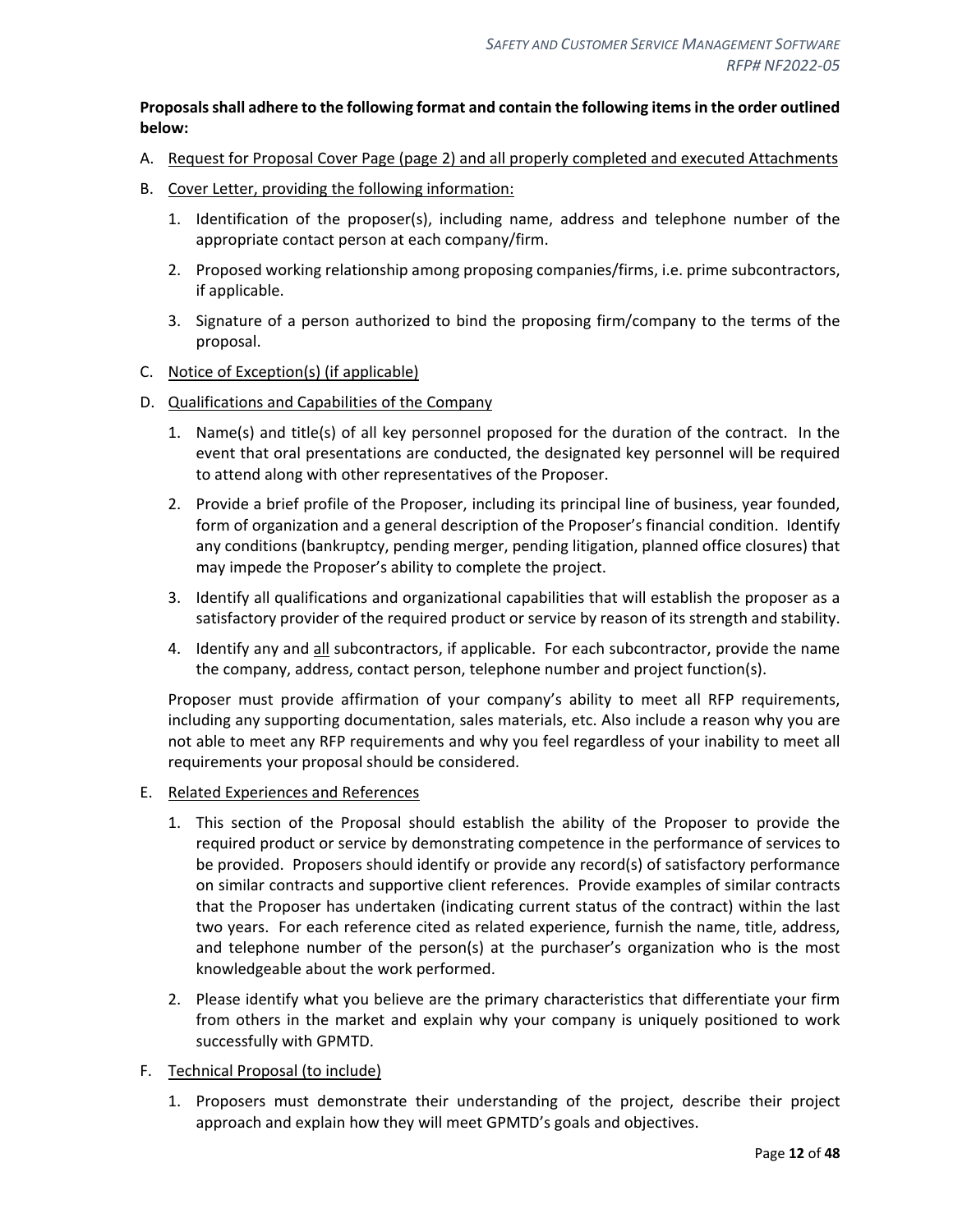- 2. A response to each line item in Section 2, the Scope of Work. The proposer will identify the response to each line item in the order the line item appears in the Scope of Work. Identify how the line item requirements will be met and describe in detail the item being presented. This response will incorporate all addenda to the RFP. Each response should be clearly defined and shall include, but not be limited to, a detailed statement of how the Proposer intends to achieve full compliance, or an explanation of why full compliance cannot be attained.
- 3. Provide, in narrative form, a plan of how your organization, would approach this project if awarded the contract. This should include, but not be limited to, complete compliance with the Scope of Work, identification of potential shortfalls in your understanding of the requirements, and your ideas which would improve the likelihood of success for both parties.
- 4. Where the Scope of Work permits alternative means, methods, and/or materials to be employed, the proposal shall indicate the choice of the Proposer.
- 5. A comprehensive list of any disclaimers or caveats pertaining to the provision of service and start-up of services as described in GPMTD's Scope of Work/Specifications. Except as clearly stated in this section, it shall be assumed that GPMTD's Scope of Work shall supersede any and all such specifications that may be described and/or included in the proposal.
- G. Cost/Price Proposal

The Cost/Price Proposal should identify and respond to the items within the Scope of Work. A summary of the cost/price proposal for items in the proposal is required, showing fees for the basic work program. The cost for the entire proposal is also required. The Proposer/Bidder must demonstrate its financial capability, including financial resources to sustain operations between the time expenses are incurred and the time payment is made.

#### <span id="page-12-0"></span>1-5 Proposal Signature

Each proposal shall include the RFP Cover Page signed by a person authorized to bind the proposing firm to the terms of the Contract. Proposals signed by an agent are to be accompanied by evidence of that person's authority.

#### <span id="page-12-1"></span>1-6 Inquiries

The proposer is required to show on all correspondence with the GPMTD the following**:** "**Proposal for Safety and Customer Service Management Software RFP# NF2022-05**". Any communication with GPMTD should be written and directed to: Jamie Arbogast, Procurement, GPMTD, 2105 NE Jefferson Avenue, Peoria, Illinois 61603. Written communication may also be forwarded via email to [jarbogast@ridecitylink.org.](mailto:jarbogast@ridecitylink.org) Correspondence will not be accepted by any other means or by any other GPMTD staff member.

#### <span id="page-12-2"></span>1-7 Procurement Schedule

The projected schedule for this procurement is:

| Request for Proposals available:       | February 23, 2022 |
|----------------------------------------|-------------------|
| Pre-Proposal Meeting at 2:00 pm (CST): | March 03, 2022    |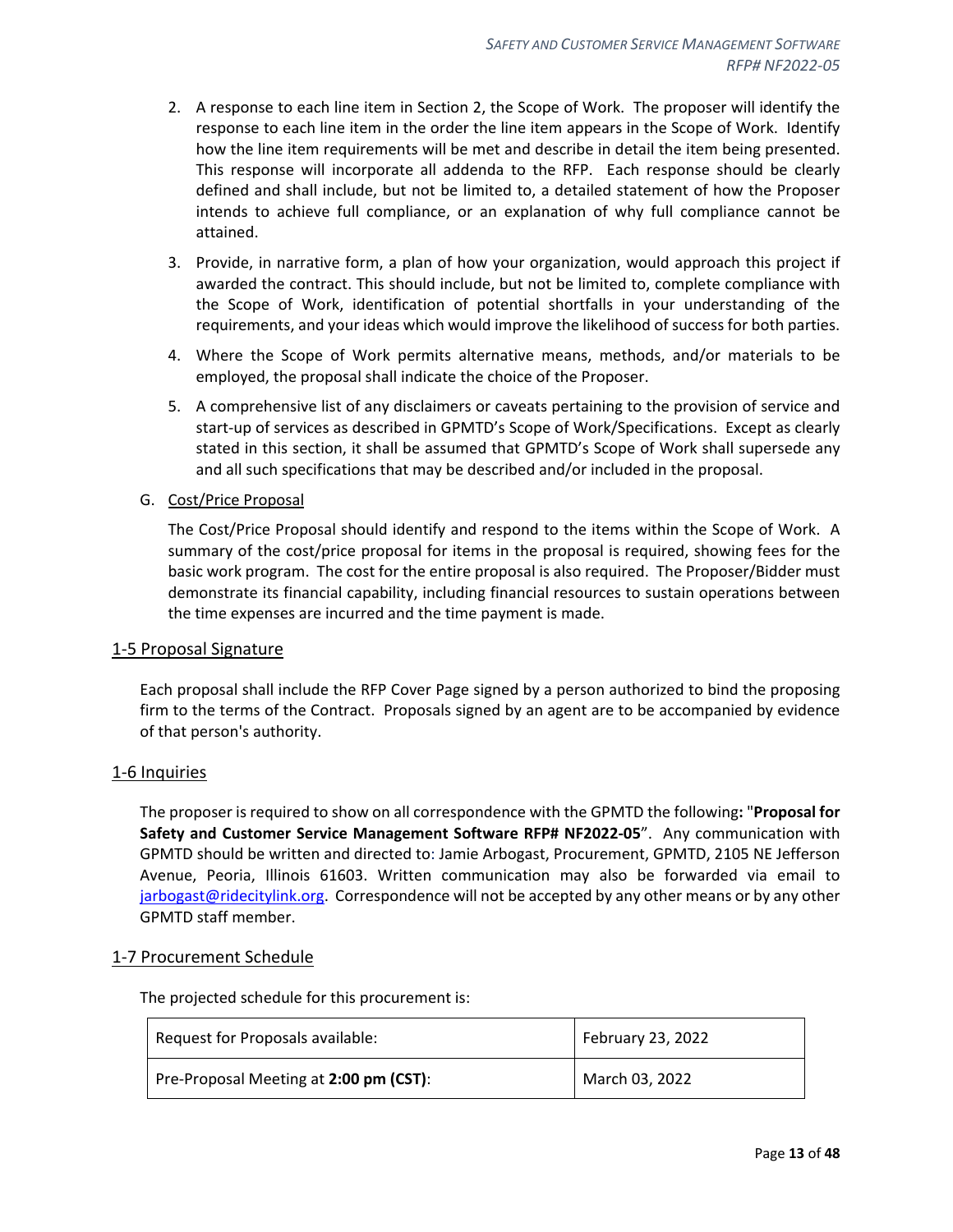| Deadline for questions and clarifications:              | March 11, 2022 |
|---------------------------------------------------------|----------------|
| Deadline for responses to questions and clarifications: | March 17, 2022 |
| Proposals due by 4:00 pm (CST):                         | March 29, 2022 |
| Anticipated Start Up Date:                              | TBD            |

#### <span id="page-13-0"></span>1-8 Pre-Proposal Meeting

There will be a non-mandatory pre-proposal meeting on **March 03, 2022 at 2:00 pm (CST)** at GPMTD's Administrative Office located at 2105 NE Jefferson Avenue, Peoria, Illinois 61603. For information All potential proposers attending will attend at their own cost and should bring a hardcopy of this solicitation. At this meeting proposers will be given the opportunity to ask questions and familiarize themselves with all the conditions that may affect the time or cost of performance. The GPMTD may conduct a site visit for all proposers so it will not be necessary later on for proposers to make a subsequent claim or request a contract modification because of facts not known when the proposal was submitted.

A virtual meeting or conference call will be available. For details on how to join this meeting contact [jarbogast@ridecitylink.org](mailto:jarbogast@ridecitylink.org) in advance.

#### <span id="page-13-1"></span>1-9 Interviews & Presentations

GPMTD **may** schedule interviews and presentations for Proposers submitting proposals for this project. These interviews and presentations will allow selected Proposers to present their proposals and approaches to this project in greater depth.

GPMTD will expect the Project Manager to take an active part in making the presentation at the Proposer's interview. The Project Manager would have day-to-day responsibility conducting services contracted or very closely supervising others' work for the services contracted, if awarded.

The interview and presentation will last approximately one hour. Your presentation should be limited to approximately 20 minutes. The remainder of the time will be used for follow-up discussion and questions.

The presentations will be held at the Greater Peoria Mass Transit District offices on 2105 NE Jefferson Avenue Peoria, IL. The option to use Microsoft Teams can be utilized and will need to be requested in advance and coordinated with the Procurement.

#### <span id="page-13-2"></span>1-10 Proposal Specifics

The Selection Committee reserves the right to reject any or all proposals. Any restrictions on the use of data contained within a proposal must be clearly stated in the proposal itself.

#### <span id="page-13-3"></span>1-11 Examination of RFP and Contract Documents

Proposers are expected to examine the Scope of Work, scope of services required, specifications, schedules, compliance requirements and all instructions. Failure to do so will be at the Proposer's risk. It is the intent of these specifications to provide product(s)/service(s) of first quality, and the workmanship must be the best obtainable in the various trades. The product(s)/service(s) proposed must be high quality in all respects. No advantage will be taken by the Proposer in the omission of any part or detail, which goes to make the product/service(s) complete. All manner of workmanship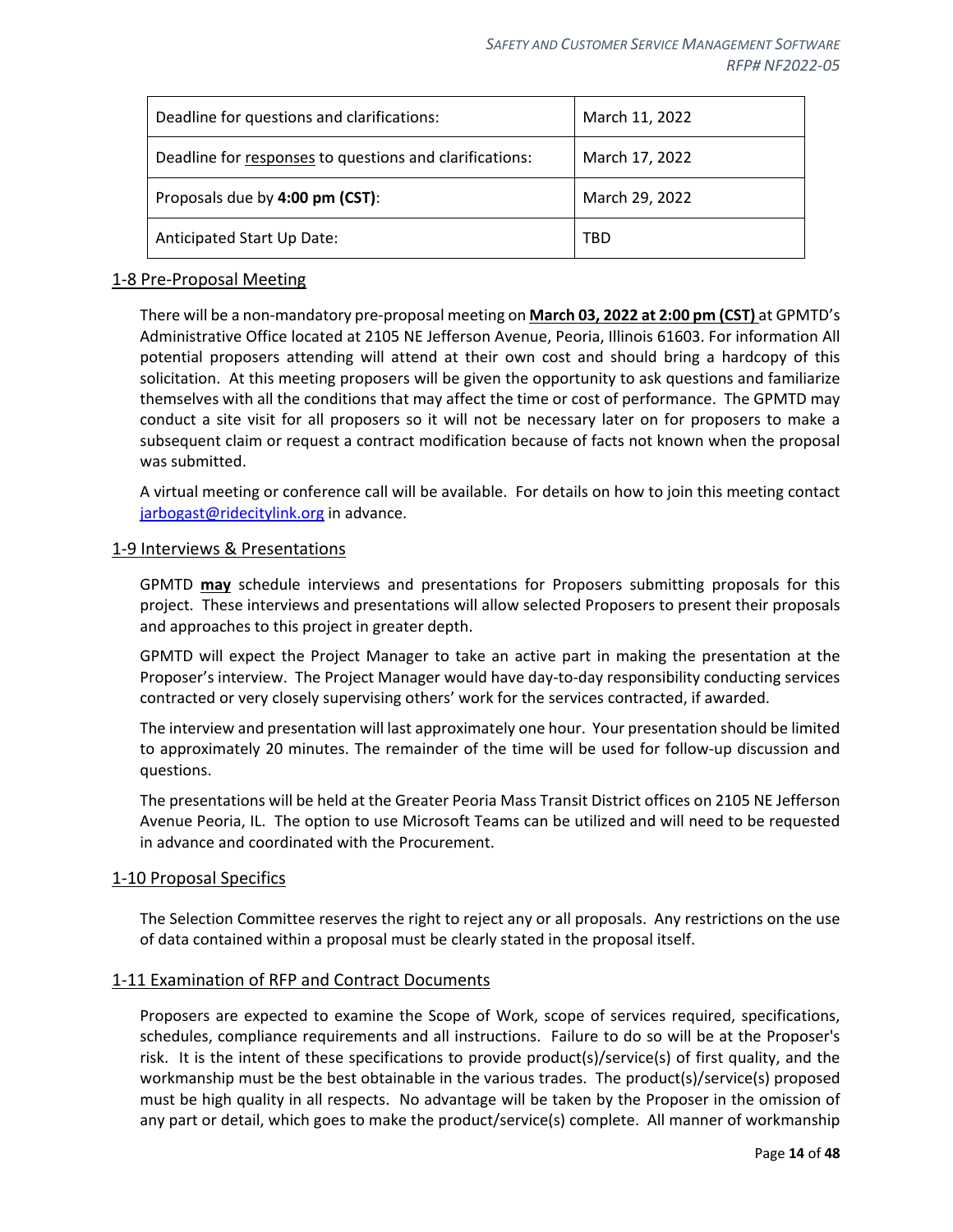and material used in the production of the services and not herein contained or specified shall be of the industry standard and shall conform to the best practices known in the industry.

Contractor will assume responsibility for all equipment used in the proposal item, whether the same is manufactured by the Contractor or purchased ready made from a source outside the Contractor's company. It is the sole responsibility of the Contractor to read the Scope of Work/Specifications and understand them.

The submission of a proposal shall constitute an acknowledgment upon which GPMTD may rely on that the Proposer has thoroughly examined and is familiar with the solicitation, instructions and Scope of Work, including any work site identified in the RFP, and has reviewed and inspected all applicable statutes, regulations, ordinances and resolutions addressing or relating to the goods and services to be provided hereunder. The failure or neglect of a Proposer to receive or examine such documents, work sites, statutes, regulations, ordinances, or resolutions shall in no way relieve the Proposer from any obligations with respect to its Proposal or to any Contract awarded pursuant to this RFP. No claim for additional compensation will be allowed which is based on lack of knowledge or misunderstanding of this RFP, work sites, statutes, regulations, ordinances, or resolutions.

## <span id="page-14-0"></span>1-12 Interpretation of RFP and Contract Documents

No oral interpretations as to the meaning of the RFP will be made to any Proposer. Any explanation desired by a Proposer regarding the meaning or interpretation of the RFP, Scope of Work, Specifications, etc., must be requested in writing and with sufficient time allowed (a minimum of fifteen (15) calendar days before the proposal due date) for a reply to reach all Proposers before the submission of their proposals. Any interpretation or change made will be in the form of an addendum to the RFP, specifications, etc., as appropriate. All addendums will be furnished as promptly as is practicable to all contractors who have registered to submit a proposal on this RFP and to whom the RFP has been issued to at least seven (7) calendar days prior to the proposal due date. **All addenda will become part of the RFP and any subsequently awarded Contract**. Oral explanations, statements, or instructions given by GPMTD before the award of the Contract will not be binding upon the GPMTD.

#### <span id="page-14-1"></span>1-13 Cost of Proposals

GPMTD is not liable for any costs incurred by Proposers in the preparation, presentation, testing, or negotiation of Proposals submitted in response to this solicitation.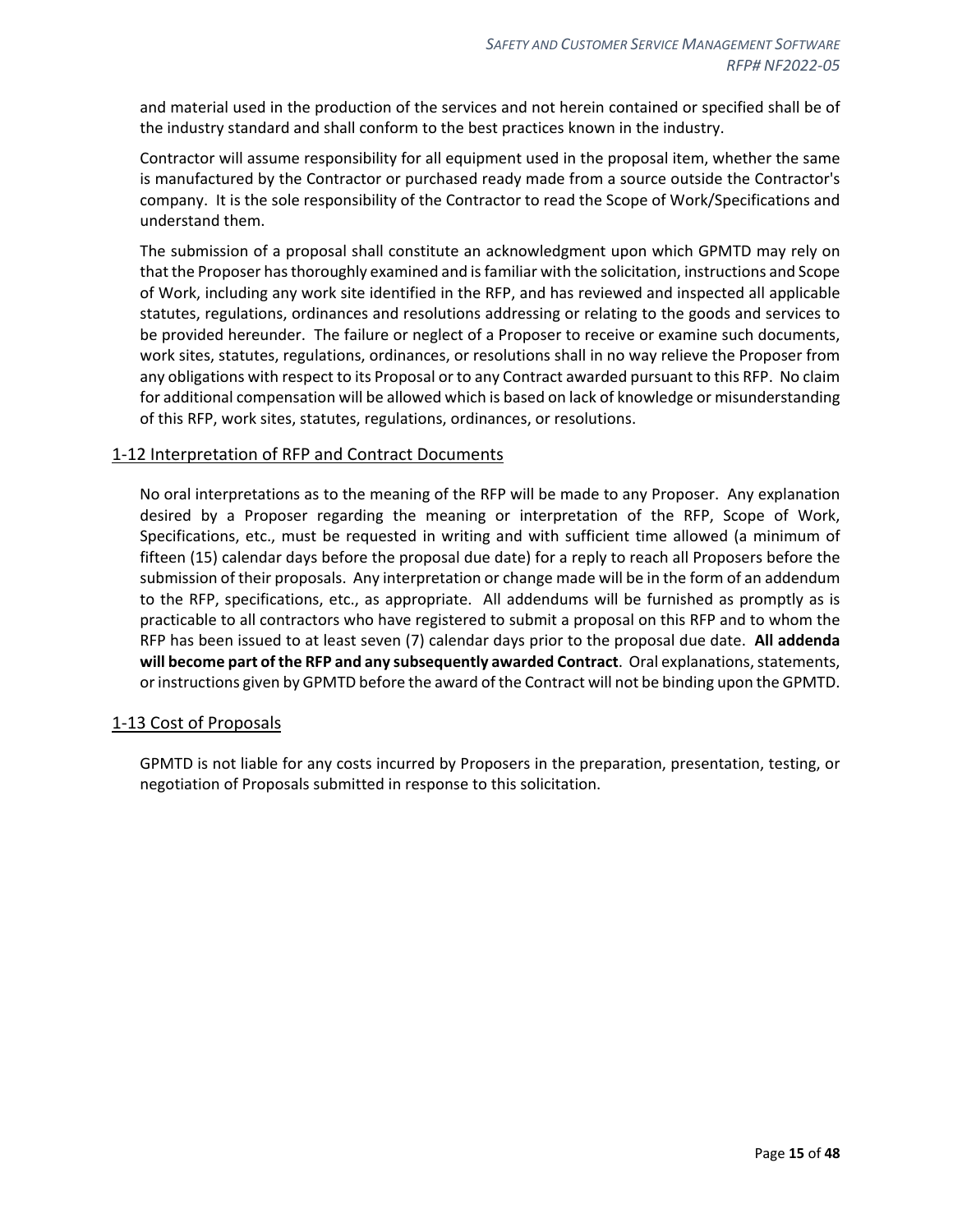## <span id="page-15-0"></span>SECTION 2 – SCOPE OF WORK

### <span id="page-15-1"></span>2-1 Scope

The Greater Peoria Mass Transit District (GPMTD) is seeking the services of a responsible and responsive qualified vendor to provide an enterprise database management software solution that is a commercial off the shelf solution to support the implementation and documentation of safety activities, particularly those recently imposed as part of the Federal Transit Administration (FTA) activities under the Public Transportation Agency Safety Program (PTASP). The vendor shall also provide implementation, training, and ongoing maintenance and support.

GPMTD's current budget for its software is approximately \$15,000 - \$20,000 annually. Vendor shall provide all software licenses required for GPMTD to use the software.

These specifications define the system requirements for a data management system (Content Management) to be provided to GPMTD with a software as a service (SaaS) solution. The proposed solution must allow GPMTD to transition to be completely paperless with all forms, manage all forms, and provide a workflow for all forms.

The main outcome of the SaaS is to allow the District to support the safety program as required as part of the Federally Mandated PTASP Requirements. The proposed SaaS solution should allow the District to work together to gather/report information and share that information, minimize administrative tasks by filing reports, generating alerts, creating reports, and share collected data as required.

The proposed solution shall be hosted by the vendor for use of District employees to enter and access records and allow employees that are not in the office to use mobile apps or programs to enter data or access the system. The proposed solution shall allow all current paper forms to be converted to an online format and mobile format. The forms should be able to be customized to meet the needs of the District.

Proposed forms include, but are not limited to: safety inspections, facility inspections, vehicle accidents, workers compensation accidents, claims, incidents forms, post-accident drug and alcohol determination, Employee Safety Reports (both with named or anonymous), bus stop and Transit Center safety reports, on-time inspections, employee contacts, customers contacts, vehicle defects, employee counselling, training, and coaching, customer complaints, and employee training records.

Any submitted forms shall be submitted to the proposed solution, managed within the system, processed and routed as needed. The proposed solution should be able to support the upload of any additional data such as scans of documents, photos, videos, etc. Bus defects, employee consulting, training, and coaching. Submitted forms shall be submitted to the cloud, managed within the system, automatically processed, and routed as needed.

#### <span id="page-15-2"></span>2-2 Requirements

At a minimum, the system shall have the following features and/or functionality:

- 1. Ability to create custom forms, manage and approve incoming forms, file forms by multiple categories, such as bus, route, stop, employee, facility, and department
- 2. Ability to provide a mobile app for an Android-based tablet that can be connected to the database via Wi-Fi or cellular service. Users should have the ability to manage forms and upload forms to the database via tablet.
- 3. Ability to create incident or collision-related forms from a desktop or mobile device. Once forms are uploaded to the website, the solution shall have the capability to categorize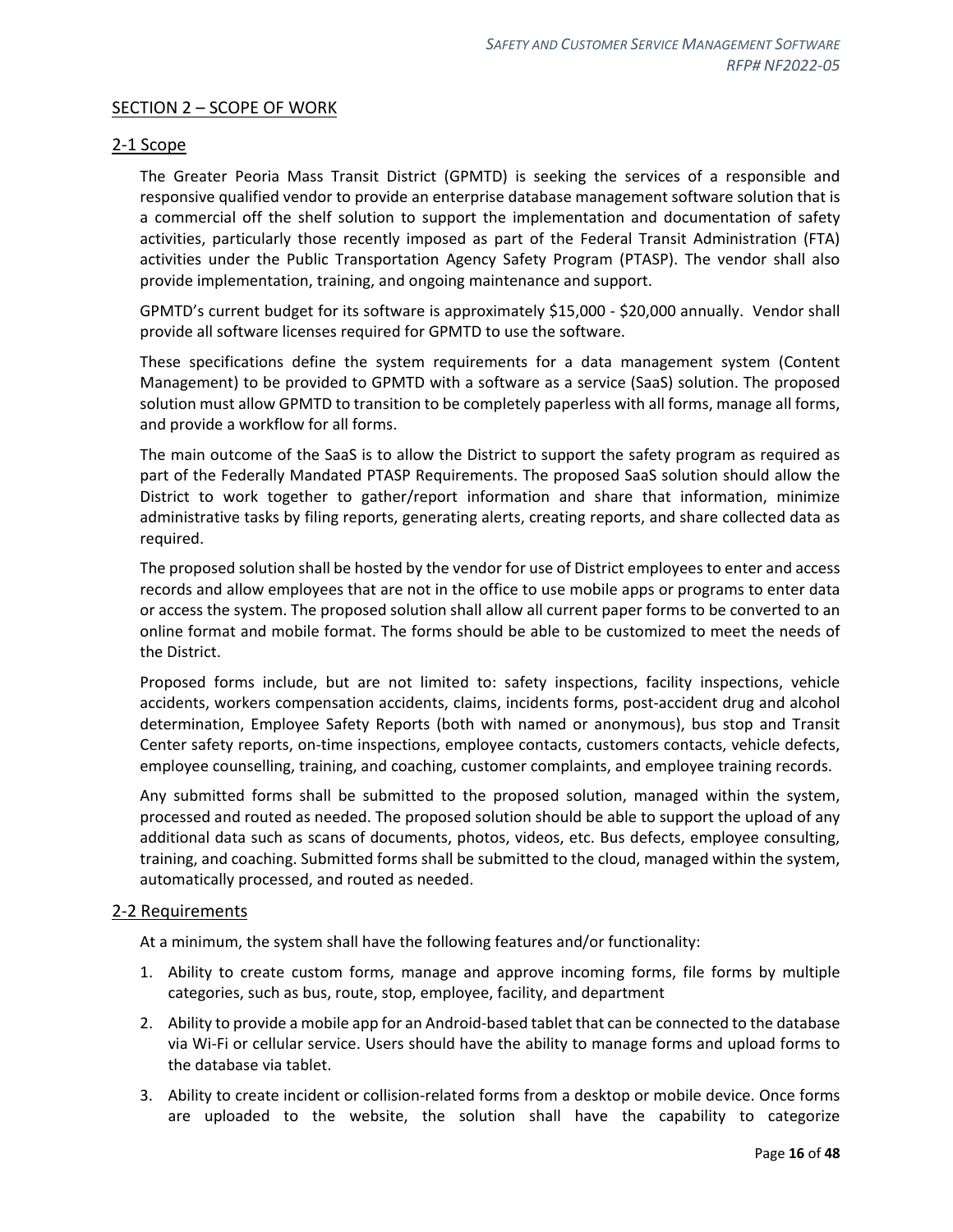incidents/accidents, manage and approve by respective supervisor and/or risk manager, upload external files and photos, create cases, and file forms by various characteristics. Track disciplinary letters, training recommendations, and employee evaluations

- 4. Ability to create training courses, manage enrollments, schedule employees, track required training, and track recurring training. Vendor will not be responsible for creating any training content
- 5. Ability to track information through the claims management process, both with vehicle accident and Worker's Compensation claims
- 6. An employee portal that can be used to access Employee Safety Reporting, LMS system, and incident reports
- 7. Ability to input, track, and manage employee or department-specific certifications or credentials, such as driver's licenses, access badges, physicals, etc.
- 8. Ability to generate reports that query and categorize form-based information. This may include, but is not limited to, the number of forms submitted, items on each form, trends, etc.
- 9. Ability to display the number of forms submitted, who submitted the form, and what is on the form, as well as the number and type of incidents and/or accidents
- 10. Ability to collect customer comments, categorize comments, route the event for an internal response, and close event when completed
- 11. Ability to track monthly site visits by bus shelter or bus stop, transit facility, or other physical amenities and to input and monitor resolution of safety-related hazards that are identified.
- 12. Ability to track various tasks assigned to specific users. This may include, but is not limited to, tracking safety issues, and known hazards.
- 13. Ability to generate and modify forms as necessary based on GPMTD's current and future documentation and tracking needs.

Proposers should provide any additional hardware, specification, or cellular carrier requirements of the tablet or mobile device as part of their proposal, as applicable. It is intended that GPMTD will provide and own the tablets outside of this solicitation and can provide cellular service if applicable.

At a minimum, GPMTD requests the base proposal pricing include up to twenty-five (25) user accounts within the software. The user account would be a mix of administrative accounts, supervisors, daily users. The proposal should also include the ability for the remainder of our employees (~160) to be able to login to the LMS system, submit incident reports, and use the Employee Safety Reporting Program. The proposed solution should have the capability to track information up to three hundred (300) employees, separated by department or division. Proposers should describe any additional fees for users or employees beyond these thresholds if they apply.

The Proposer should clarify in their proposal submittal whether the proposed solution will be hosted by the proposer or is expected to be hosted by GPMTD. If the solution is to be cloud-based or hosted off-site from GPMTD, the proposer shall provide information to ensure that the cyber security of GPMTD's data is protected adequately.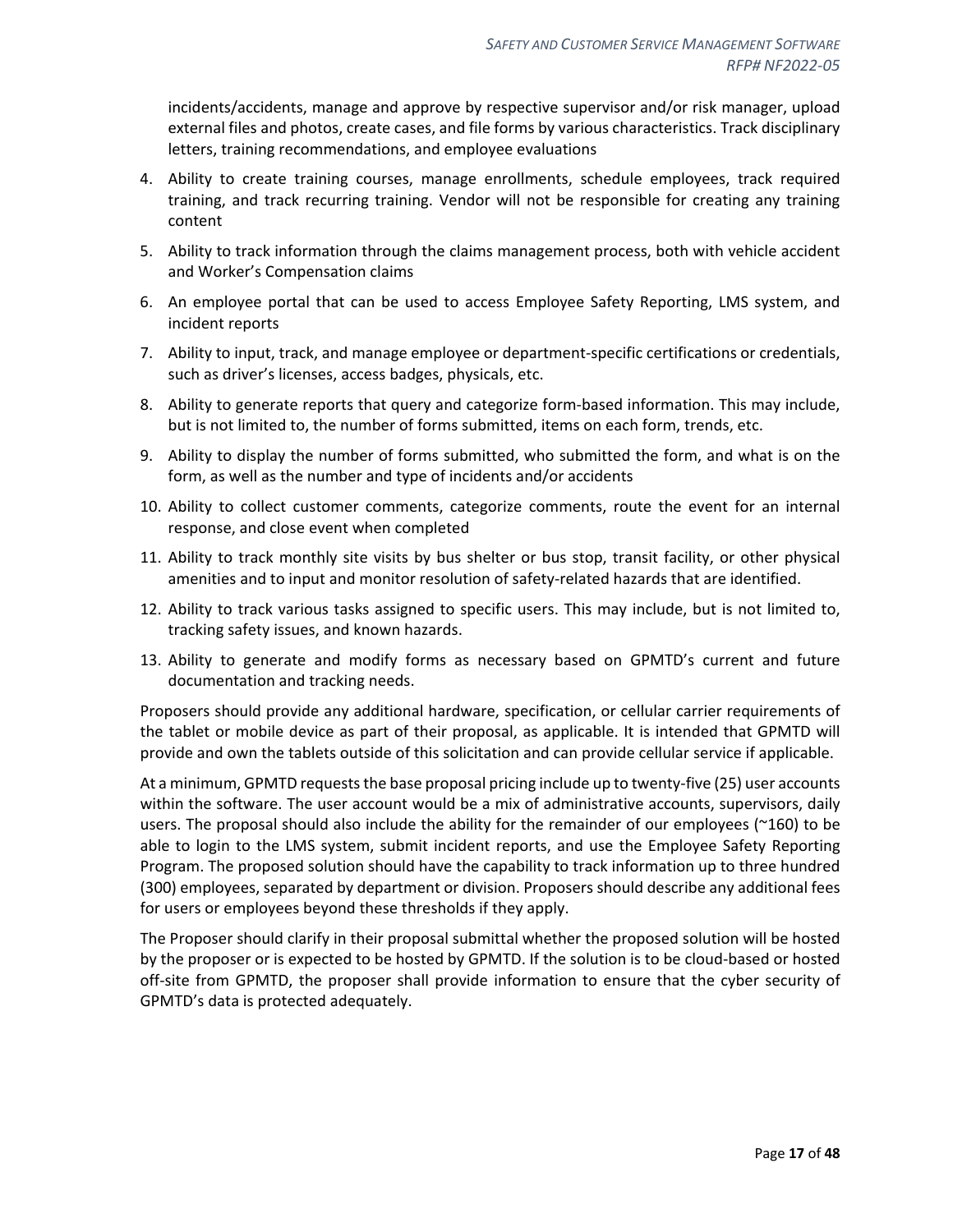## <span id="page-17-0"></span>SECTION 3 – PROPOSAL SUBMISSION PROVISIONS

## <span id="page-17-1"></span>3-1 Postponement, Amendment and/or Cancellation of Request for Proposals

The GPMTD reserves the right to revise or amend any portion of this RFP prior to the date and time for the proposal delivery. Such revisions and amendments, if any, shall be issued through addenda to this RFP. Copies of such addenda and/or amendments shall be placed on the GPMTD website and will be furnished to the Proposer's email address submitted on the Contractors Registration Form. If the revisions or addenda require changes in requested information or the format for proposal submission, the established date for submission of proposals contained in this RFP may be postponed by such number of days as, in the GPMTD's opinion, shall enable Proposers adequate time to revise their proposals.

GPMTD reserves the right to cancel this RFP at any time or change the date and time for submitting proposals by announcing same prior to the date and time established for proposal submittal.

#### <span id="page-17-2"></span>3-2 Rejection of Proposals

GPMTD reserves the right to reject any or all proposals and waive any minor informalities or irregularities.

#### <span id="page-17-3"></span>3-3 Clarification of Proposals

GPMTD reserves the right to obtain clarification of any point in a proposal or to obtain additional information necessary to properly evaluate the proposal. Failure of a Proposer to respond to such a request for additional information or clarification may result in the proposals' rejection.

#### <span id="page-17-4"></span>3-4 Approved Equals

In all cases, services and materials must be furnished as specified. Where brand names or specific items are used in the specifications, consider the term "or approved equal" to follow.

Any unapproved deviations, exceptions, substitutions, alternates or conditional qualifications contained in a proposal may be cause for its rejection.

If potential proposers believe that their product is equal to the product specified, they must submit a written request to GPMTD on the provided form (Attachment D) and this request will be approved or rejected by GPMTD at least seven (7) calendar days prior to the due date of proposals. Requests for approved equals and clarification of specifications must be received by GPMTD in writing a minimum of fifteen (15) days before the proposal opening to allow analysis of the request.

Any request for an approved equal must be fully supported with catalog information, specifications and illustrations, or other pertinent information, as evidence that the substitute offered is equal to or better than the specification. Where an approved equal is requested, the Proposer must demonstrate the equality of this product to GPMTD to determine whether the Proposer's product is or is not equal to that specified.

#### <span id="page-17-5"></span>3-5 Modification or Withdrawal of Proposals and Late Proposals

At any time before the time and date set for submittal of proposals, a Proposer may request to withdraw or modify its Proposal. Such a request must be made in writing by a person with authority as identified on the RFP Cover Page, provided their identity is made known and a receipt is signed for the proposal. All proposal modifications shall be made in writing executed and submitted in the same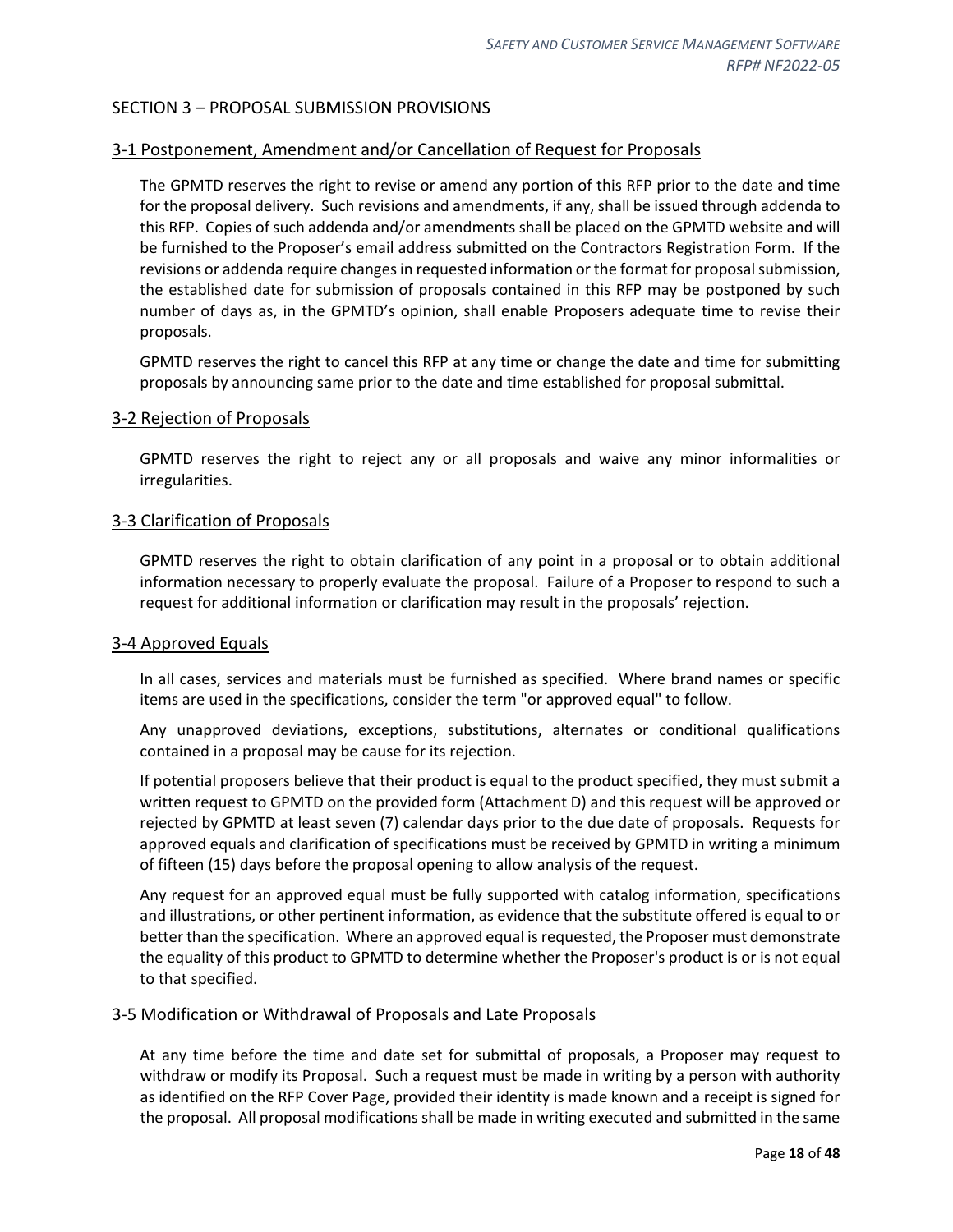form and manner as the original proposal. Any proposal or modification of proposal received at GPMTD's office designated in the solicitation after the exact time specified for proposal receipt will not be considered.

#### <span id="page-18-0"></span>3-6 Errors and Administrative Corrections

GPMTD will not be responsible for any errors in proposals. Proposers will only be allowed to alter proposals after the submittal deadline in response to requests for clarifications or Best and Final Offers by GPMTD. GPMTD reserves the right to request an extension of the proposal period from a Proposer or Proposers.

GPMTD reserves the right to allow corrections or amendments to be made that are due to minor administrative errors or irregularities, such as errors in typing, transposition or similar administrative errors. Erasures or other changes or entries made by the proposer must be initialed by the person signing the proposal.

#### <span id="page-18-1"></span>3-7 Compliance with RFP Terms and Attachments

GPMTD intends to award a Contract based on the terms, conditions, and attachments contained in this RFP. Proposers are strongly advised to not take any exceptions. Proposers shall submit proposals which respond to the requirements of the RFP. An exception is not a response to the RFP requirement. If an exception is taken, a "Notice of Exception" must be submitted with the proposal. The "Notice of Exception" must identify the specific point or points of exception and provide an alternative.

Proposers are cautioned that exceptions to the terms, conditions, and attachments may result in rejection of the proposal.

GPMTD may, at its sole discretion, determine that a proposal with a Notice of Exception merits evaluation. A proposal with a Notice of Exception not immediately rejected, may be evaluated, but its competitive scoring will be reduced to reflect the importance of the exception. Evaluation and negotiation will only continue with the Proposer if GPMTD determines that a Contract in the best interest of GPMTD may be achieved. The Notice of Exception will be used as part of GPMTD's evaluation of the proposal, and, therefore, must be made known during the course of the proposing process. Comments and exceptions substantially altering the form agreement will not be considered after conclusion of the bid process and the award of a contract. Failure to submit a marked-up copy of the form agreement with a bid proposal will be interpreted by GPMTD as the proposer's acceptance of the form agreement provided herein.

#### <span id="page-18-2"></span>3-8 Collusion

The proposer guarantees that the proposal submitted is not a product of collusion with any other proposer, and no effort has been made to fix the proposal price of any proposer or to fix any overhead, profit, or cost element of any proposal price (Attachment F - Affidavit of Non-Collusion). Failure to submit the signed affidavit at the time of bid opening shall be grounds for disqualification of the proposer's offer.

If GPMTD determines that collusion has occurred among Proposers, none of the proposals from the participants in such collusion shall be considered. GPMTD's determination shall be final.

#### <span id="page-18-3"></span>3-9 Pricing, Taxes and Effective Date

The price to be quoted in any proposal will include all items of labor, materials, tools, equipment,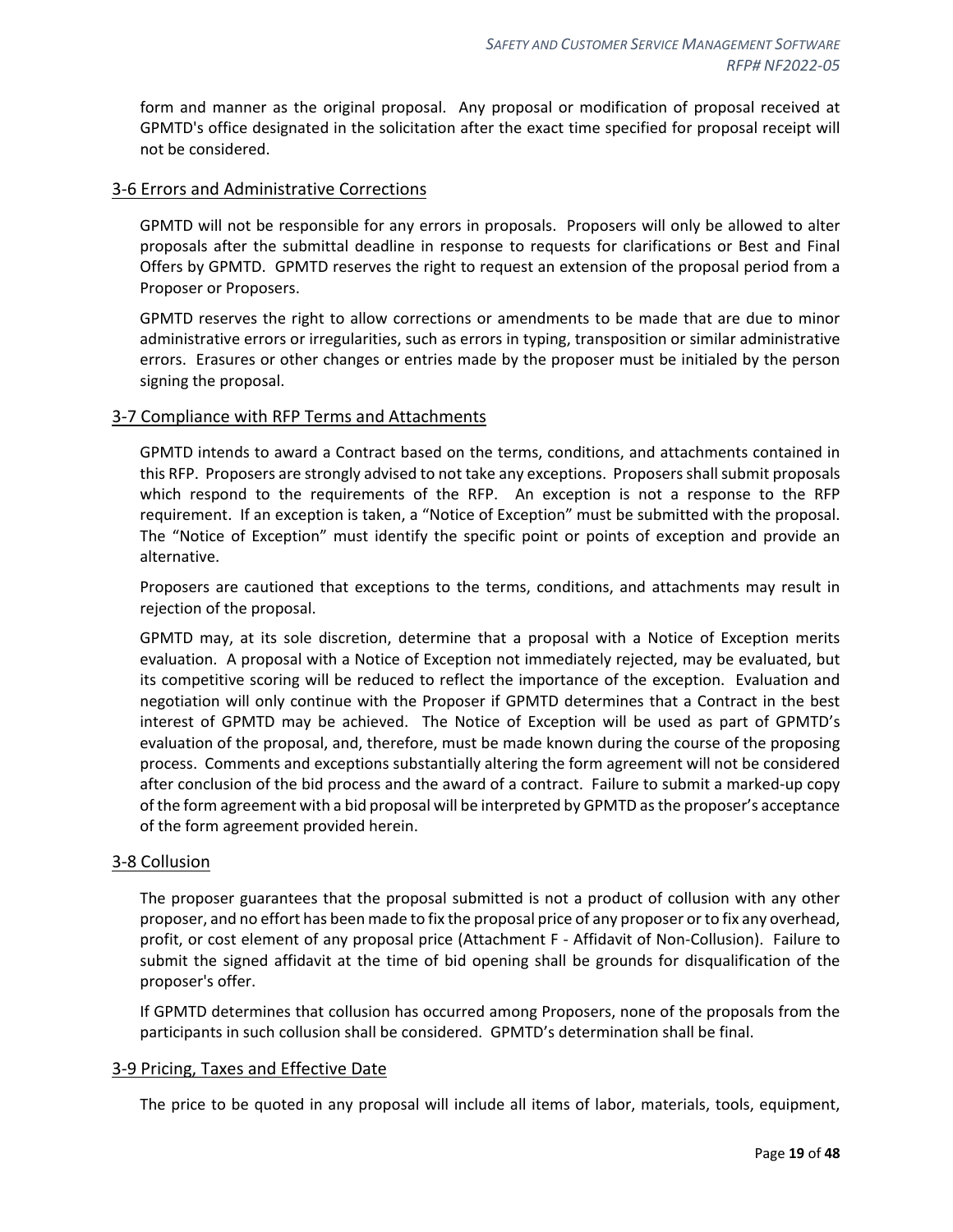delivery and other costs necessary to fully meet the requirements of GPMTD. Any items omitted, which are clearly necessary for the completion of this project, will be considered a portion of such specifications, although not directly specified.

Price proposals shall include all freight charges, FOB to the designated delivery points.

GPMTD is exempt from payment of Federal, Excise and Transportation Tax, and the Illinois Sales, Excise and Use Tax. Proposers will not include these taxes in their proposed price(s). All other government taxes, duties, fees, licenses, permits, royalties, assessments, and charges shall be included in the proposed price.

In the event of a discrepancy between the unit price and the extended amount for a required item, the unit price will govern.

The price quoted by the proposing companies/firms will not change for a period of ninety (90) days, beginning from the date the proposal is opened.

#### <span id="page-19-0"></span>3-10 Proposal Alternatives

Proposals shall address all requirements identified in this solicitation. In addition, GPMTD may consider proposal alternatives submitted by Proposers that provide enhancements beyond the RFP requirements. Proposal alternatives may be considered if deemed to be in GPMTD's best interests. Proposal alternatives must be clearly identified.

#### <span id="page-19-1"></span>3-11 Single Proposal Response

If only one Proposal is received in response to the RFP, a sample of two (2) Proposals, if available, awarded to the Proposer within the past two (2) years may be requested of the single Proposer. A cost/price analysis and/or audit may be performed of the cost proposal in order to determine if the price is fair and reasonable.

#### <span id="page-19-2"></span>3-12 Exclusionary or Discriminatory Specifications

GPMTD agrees that it will comply with the requirements of 49 U.S.C. Section 5323(h) (3) by refraining from using any Federal assistance awarded by the FTA to support procurements using exclusionary or discriminatory specifications. GPMTD further agrees to refrain from using state or local geographic preferences, except those expressly mandated or encouraged by Federal Statute.

#### <span id="page-19-3"></span>3-13 Protest Procedures

#### Pre-Proposal Protests:

All protests concerning solicitation specifications, criteria and/or procedures shall be submitted in writing (defined as being sent or received via letter or facsimile on official firm/agency letterhead or by electronic mail) to the Board Chair as specified below not later than ten (10) business days prior to the deadline for submission of bids/proposals.

The Board Chair may, within his or her discretion, postpone the deadline for submission of bids/proposals, but in any case, shall provide a written response to all protests not later than five (5) business days prior to the deadline for submission of bids/proposals. If the deadline for submission of bids/proposals is postponed by the Board Chair as the result of a protest the postponement will be announced through an addendum to the solicitation.

The decision by the Board Chair shall be the final agency decision on the matter.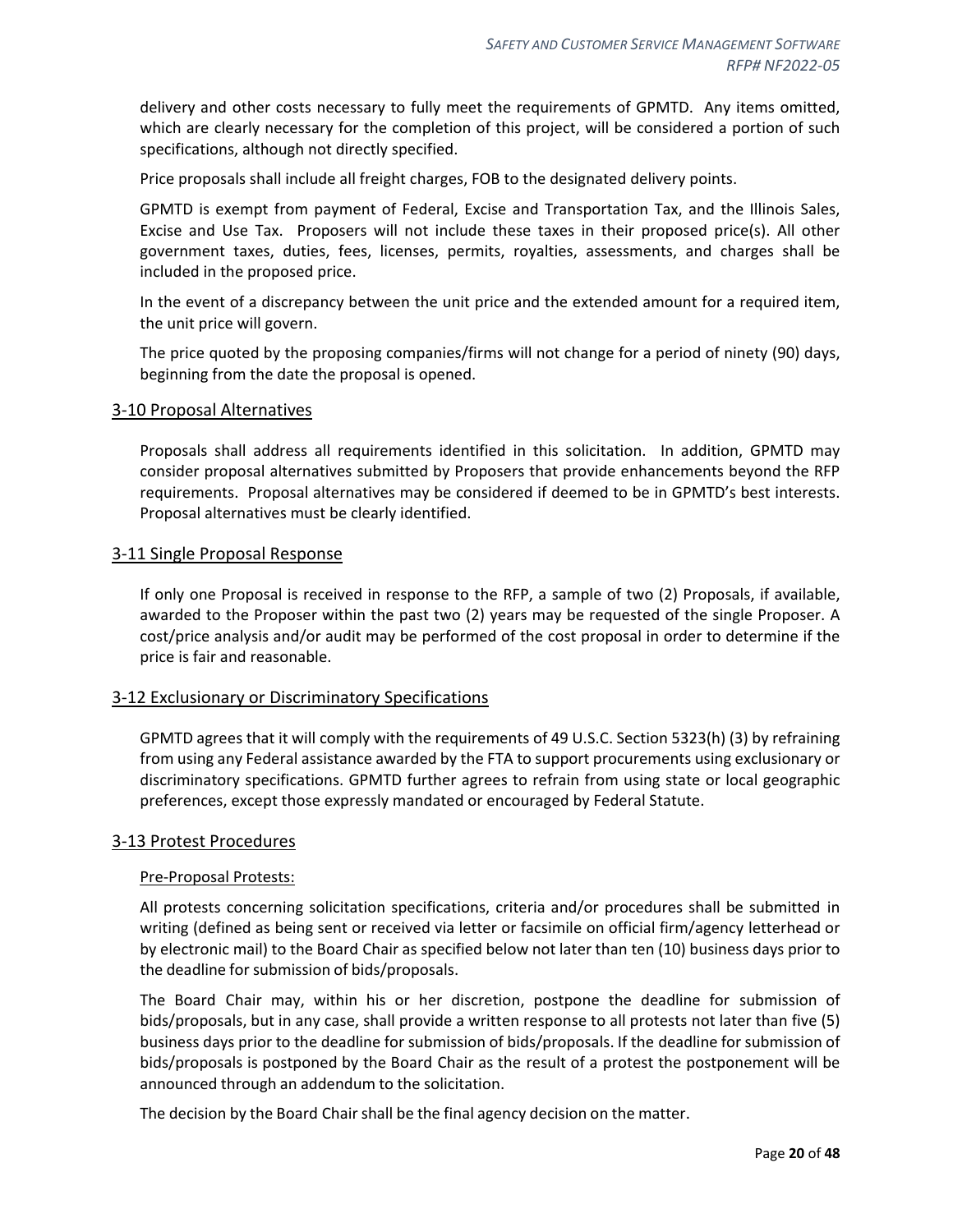#### Pre-Award Protests:

With respect to protests made after the deadline for submission of bids/proposals but before contract award by GPMTD, protests shall be limited to those protests alleging a violation of Federal or State law, a challenge to the bids/proposals evaluation and award process.

Such protests shall be submitted in writing (defined as being sent or received via letter or facsimile on official firm/agency letterhead or by electronic mail) to the Board Chair as specified below not later than five (5) business days after the Recommendation for Contract Award announcement by GPMTD.

The Board Chair, within his or her discretion, postpone the award of the contract, but in any case, shall provide a written response to all protests not later than three (3) business days prior to the date that GPMTD shall announce the contract award.

The decision by the Board Chair shall be the final agency decision on the matter.

#### Requirements for Protests:

All protests must be submitted to GPMTD in writing (defined as being sent or received via letter or facsimile on official firm/agency letterhead or by electronic mail), with sufficient documentation, evidence and legal authority to demonstrate that the Protestor is entitled to the relief requested. The protest must be certified as being true and correct to the best knowledge and information of the Protestor and be signed by the Protestor. The protest must also include a mailing address to which a response should be sent.

Protests received after the deadlines for receipt of protests specified above are subject to denial without any requirement for review or action by GPMTD.

All protests must be directed in writing (defined as being sent or received via letter or facsimile on official firm/agency letterhead or by electronic mail) to the Board Chair at the address shown in the solicitation documents.

#### Protest Response:

The Board Chair shall issue written responses to all protests received by the required protest response dates. All protest responses shall be transmitted by first-class U.S. Postal Service to the address indicated in the protest letter.

For convenience, GPMTD will also send a copy of the response to a protest to the Protester by facsimile and/or electronic mail if a facsimile number and/or electronic mail address are indicated in the protest letter. The protest response transmitted by U.S. Postal Service shall be the official GPMTD response to the protest and GPMTD will not be responsible for the failure of the Protester to receive the protest response by either facsimile or electronic mail.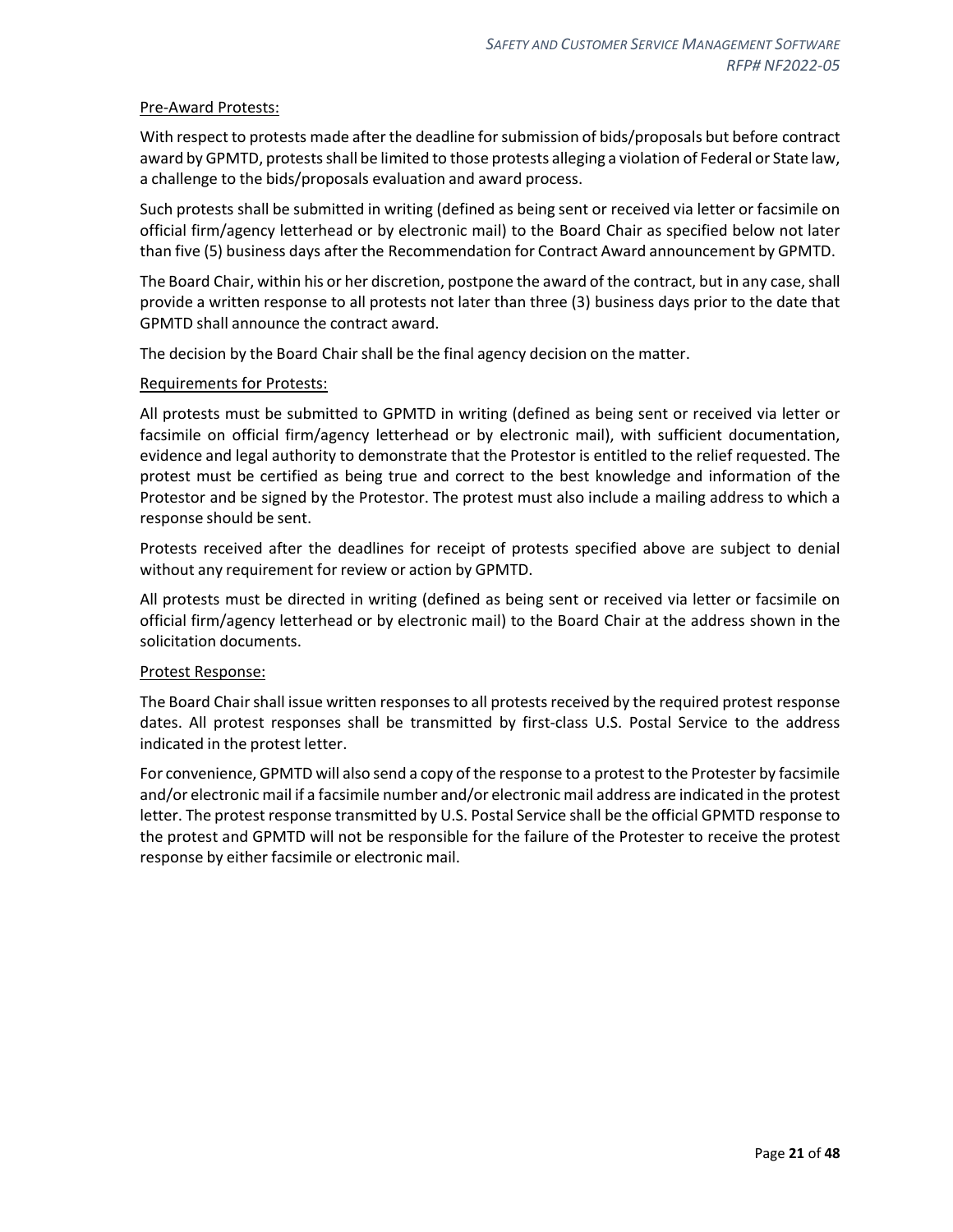## <span id="page-21-0"></span>SECTION 4 – PROPOSAL EVALUATION & CONTRACT AWARD

## <span id="page-21-1"></span>4-1 General

GPMTD shall employ the qualification-based selection in a negotiated purchase method in making the award for this procurement. Technical information and price information will be evaluated.

Offerors will be required to submit supporting documentation on the technical aspects and cost. The Evaluation Committee may elect to interview proposers in order to clarify their proposals and/or for the Proposers to make oral presentations. If interviews, presentations, or negotiations are held, the evaluation team may reevaluate the proposals of those firms interviewed. GPMTD expects all offerors to fully cooperate with its evaluation process.

#### <span id="page-21-2"></span>4-2 Eligibility for Award / Preliminary Proposal Review

The preliminary review is the initial step in the proposal review process and the purpose is to gauge the responsiveness of the Proposer. The proposals will be preliminarily evaluated according to the following criteria:

- The completeness of the proposal,
- The Proposer has submitted proposal on or before the required due date and time,
- The required forms, certifications, and deliverables have been submitted.

Failure to meet any or all of the above criteria will result in a nonresponsive proposal and said proposal will be rejected in its entirety.

In order to qualify as a Responsible Proposer, in addition to the other requirements herein provided, a Proposer must be prepared to prove to the satisfaction of GPMTD that it has the integrity, skill, and experience to faithfully perform the conditions of the Contract and that it has the necessary financial resources to provide the services in a satisfactory manner and within the time specified.

To be considered skilled and experienced, the Proposer must show, among other requirements of GPMTD, that it has satisfactorily supplied services of the same general type and scope as that which is called for in the RFP.

The Proposer shall maintain at all times, the necessary licenses, permits or certifications required and may be required to furnish evidence of the same.

#### <span id="page-21-3"></span>4-3 Evaluation of Proposals

The Evaluation Committee will evaluate the proposals in accordance with the criteria set forth below. The total evaluation points, as separately determined by each team member, will be added and each proposer will be ranked in numerical sequence, from the highest to the lowest score. GPMTD may then select the proposal that is considered to be the most advantageous to GPMTD.

#### <span id="page-21-4"></span>4-4 Scoring and Evaluation Criteria

Each criterion has been assigned a weighting factor that reflects the relative significance or priority each criterion has in determining the costs and quality associated with this service. Conversely, the proposal receiving the highest total score shall be deemed the proposal in the opinion of GPMTD, best meets the established criteria listed herein. Proposals will be rated on a scale from one (lowest rating) to ten (highest rating) with regard to each evaluation criterion. As such, the proposal that is evaluated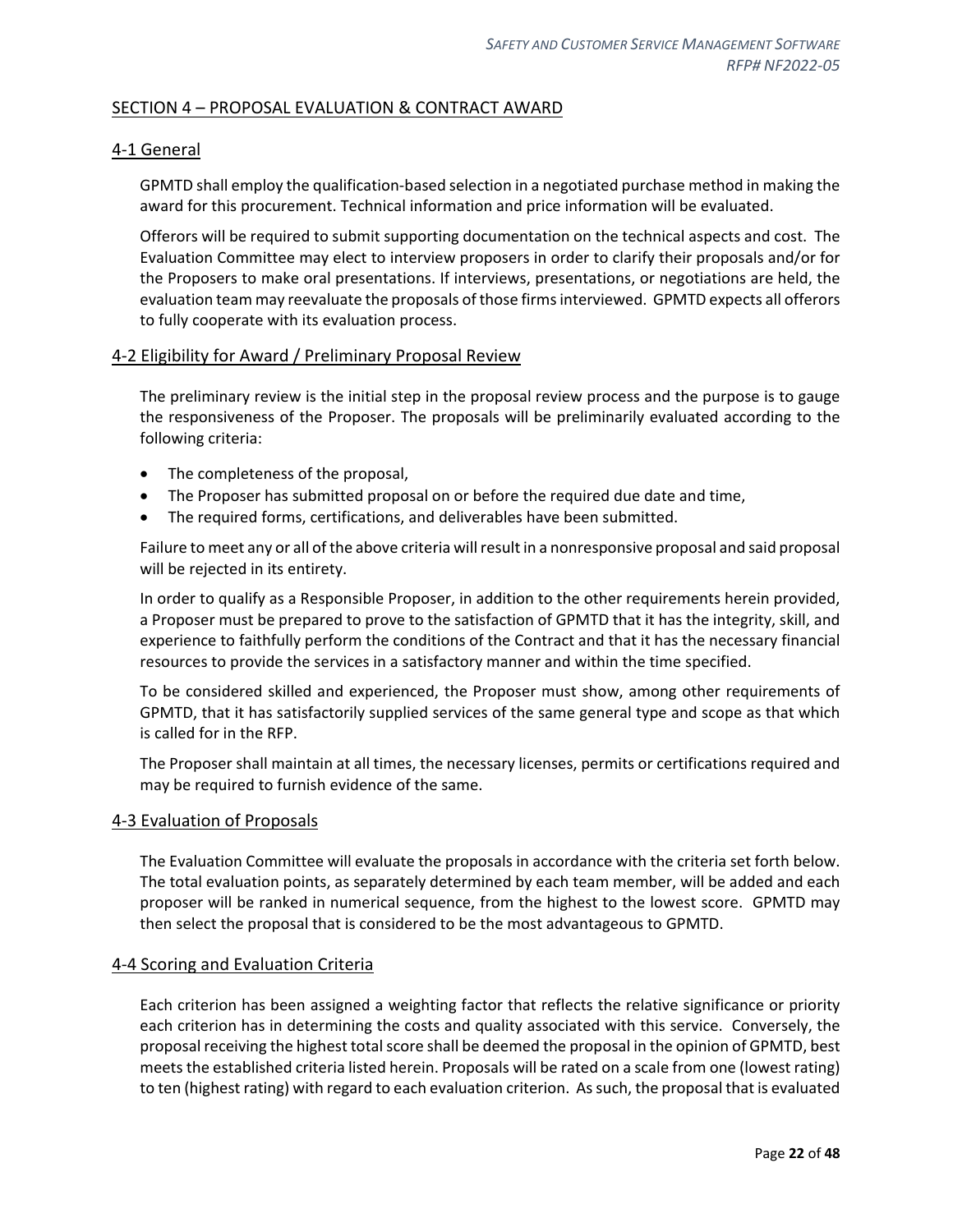by an evaluation team member as the best with regard to a particular criterion will receive the maximum number of points for that criterion. The evaluation criteria are listed as follows:

| • Vendor Qualifications   | 30 <sup>%</sup> |
|---------------------------|-----------------|
| • Proposed Solution       | 30 <sup>%</sup> |
| • Project Management Plan | 20%             |
| $\bullet$ Price           | 20%             |

The Qualification and Capabilities Criteria will be evaluated based on the following:

- Vendor Qualifications Vendor understands the overall project requirements. Vendor displays expertise and experience with working with similar transit agency projects of similar scope and type. Background experience and qualifications of key personnel are appropriate in relation to their assigned work tasks and relative to the overall project goals.
- Proposed Solution Vendor has offered a modern, functional and fully integrated design that meets the current required needs of GPMTD and allows for future adaptability and innovation.
- Project Management Plan Vendor appears organized and has proposed a concise and logical removal, installation, implementation and training plan. Project schedule is well-defined with roles, responsibilities and goals clearly identified.
- Price Proposal Proposed pricing is logical and provides value to GPMTD. Vendor was detailed and followed the price proposal requirements outlined within the RFP.

Refer to Section 1-4 for additional information related to the evaluation criteria.

The Scope of Work, as amended through the request for exception process, and any addenda thereto, will set forth the minimum requirements of the service GPMTD requires through this procurement.

The award of this contract shall be made to the proposer whose proposal, in the opinion of GPMTD, best meets the established criteria listed herein.

#### <span id="page-22-0"></span>4-5 Competitive Range

The competitive range is determined through a preliminary evaluation of proposals, which applies the evaluation criteria as set forth above. The groups remaining in the competitive range may be invited to participate in additional evaluations, testing, Best and Final Offer, or negotiations.

#### <span id="page-22-1"></span>4-6 Negotiations

GPMTD may undertake concurrent negotiations with proposers determined to be within a competitive range. GPMTD does, however, reserve the right to award a contract based on the original proposal without any negotiations. The decision to award without negotiation may be made by GPMTD if, in the sole opinion of GPMTD, preliminary evaluation of the proposals received indicates that the best achievable and technically acceptable proposal has been received.

Concurrent negotiations with all proposers whose proposals are within the competitive range may be conducted by GPMTD. Negotiations may be entered into with one or more Proposers to finalize contract terms and conditions. In the event negotiations are not successful, GPMTD may initiate negotiations with the next ranking proposer or reject proposals.

Negotiation of a Contract will be in conformance with all applicable federal, state, and local laws, regulations, rules, and procedures. The objective of the negotiations will be to reach agreement on all provisions of the proposed Contract. The GPMTD may elect to submit a revised cost as part of the negotiation process based on current market values.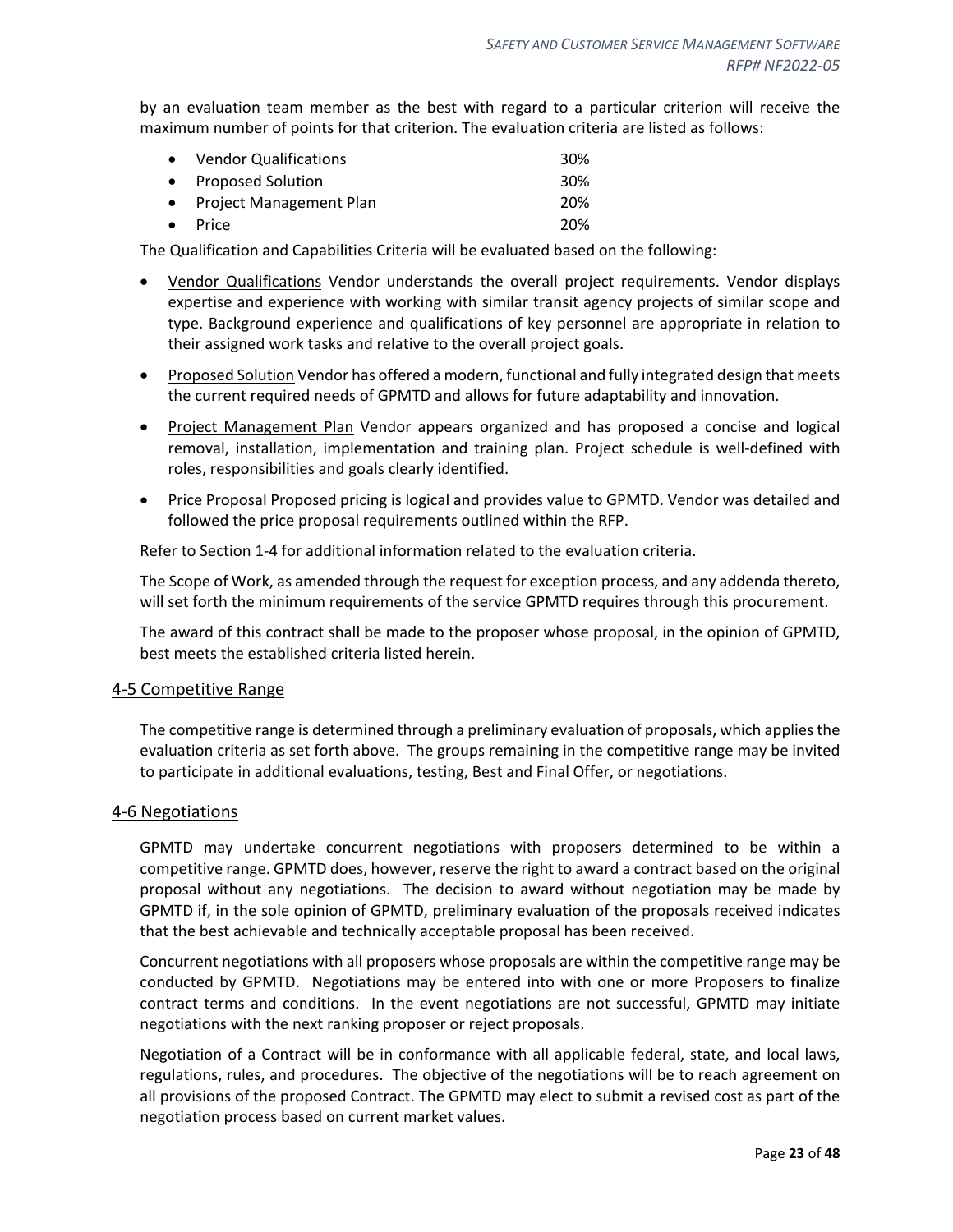Upon completion of negotiations, the proposal that best meets the requirements of the RFP and ranks the highest evaluation score earned by its proposal based on the evaluation criteria shall be recommended to GPMTD's Board of Trustees as the successful proposer for award.

#### <span id="page-23-0"></span>4-7 Contract Award

Contract award, if any, will be made by GPMTD to the responsible Proposer whose proposal best meets the requirements of the RFP, and will be the most advantageous to GPMTD with respect to operational plan, quality, and other factors as evaluated by GPMTD. GPMTD shall have no obligations until a Contract is signed between the Proposer and GPMTD.

Contract award will occur when GPMTD signs the Contract or issues a purchase order. No other act of GPMTD shall constitute Contract award. The Contract will establish the Contract value and incorporate the terms of this document but will not be the authorization for Contractor to proceed.

#### <span id="page-23-1"></span>4-8 Execution of Contract and Notice to Proceed

The Proposer to whom GPMTD intends to award the Contract shall sign the Contract and return it to GPMTD. Upon authorization by GPMTD's Board of Trustees, or designee, the Contract will be countersigned. Upon receipt by GPMTD of any required documentation and submittals by the Proposer, a Notice to Proceed may be issued, if appropriate.

#### <span id="page-23-2"></span>4-9 Public Disclosure of Proposals

GPMTD is subject to the Illinois Freedom of Information Act. Therefore, the contents of this RFP and the Contractor's proposal submitted in response to this RFP shall be considered public documents and are subject to the Illinois FOIA statutes. As such, all proposals submitted to GPMTD will be available for inspection and copying by the public after the selection process has been concluded. There are, however, various items that may be exempt under public disclosure laws. If any proprietary, privileged, or confidential information or data is included in the Contractor's proposal, each page that contains this information or data should be marked as such (e.g., "Proprietary," "Confidential," "Business Secret," or "Competition Sensitive") in order to indicate your claims to an exemption provided in the Illinois FOIA. It is GPMTD's sole right and responsibility, however, to make the determination whether these items are exempt or not exempt under the Illinois FOIA statutes.

All data, documentation and innovations developed as a result of these contractual services shall become the property of GPMTD.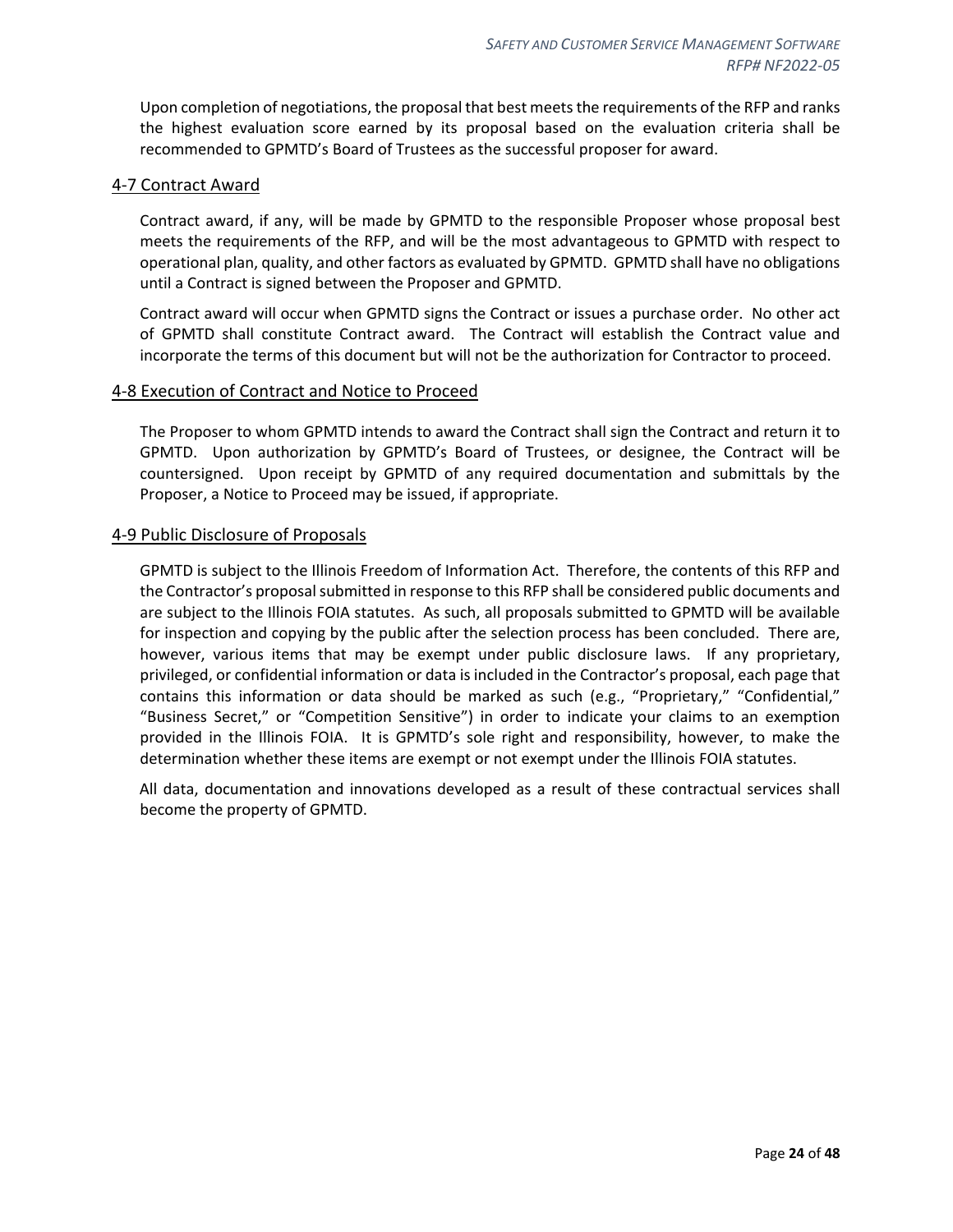## <span id="page-24-0"></span>SECTION 5 – STANDARD CONTRACTUAL TERMS & CONDITIONS

#### <span id="page-24-1"></span>5-1 Administration

This Contract is between GPMTD and the Contractor who will be responsible for providing the goods and/or performing the services described herein. GPMTD is not party to defining the division of work between the Contractor and its Subcontractors, if any, and the Specifications and/or Scope of Services has not been written with this intent.

Contractor represents that it has or will obtain all duly licensed and qualified personnel and equipment required to perform hereunder. Contractor's performance under this Contract may be monitored and reviewed by a Procurement Administrator appointed by GPMTD. Reports and data required to be provided by Contractor shall be delivered to the Procurement Administrator. Questions by Contractor regarding interpretation of the terms, provisions, and requirements of this Contract shall be addressed to the Procurement Administrator for response.

#### <span id="page-24-2"></span>5-2 Notification of Delay

Contractor will notify GPMTD's Procurement Administrator as soon as Contractor has, or should have, knowledge that an event has occurred which will delay delivery or start-up of services. Within five days, Contractor will confirm such notice in writing furnishing as many details as is available.

#### <span id="page-24-3"></span>5-3 Request for Extension

Contractor agrees to supply, as soon as such data are available, any reasonable proofs that are required by GPMTD's Procurement Administrator to make a decision of any request for extension. GPMTD's Procurement Administrator will examine the request and any documents supplied by Contractor and will determine if Contractor is entitled to an extension and the duration of such extension. GPMTD's Procurement Administrator will notify Contractor of the decision in writing. It is expressly understood and agreed that Contractor will not be entitled to damages or compensation and will not be reimbursed for losses on account of delays resulting from any cause under this provision.

#### <span id="page-24-4"></span>5-4 Contract Changes

Any proposed change in the contract including a change in the scope of work will be submitted to GPMTD for its prior written approval and GPMTD will make the change by a Change Order if agreed upon by both parties in writing. Each written Change Order will expressly include any change in the Contract price or delivery schedule. No oral order or conduct by GPMTD will constitute a Change Order unless confirmed in writing by GPMTD.

#### <span id="page-24-5"></span>5-5 Instructions by Unauthorized Third Persons

In accordance with subsection 5-4, Contract Changes, of the solicitation, GPMTD's General Manager or his/her authorized representative are the only persons authorized to make changes within the general scope of the Contract.

Any instructions, written or oral, given to Contractor by someone other than GPMTD's General Manager or his/her authorized representative, which are considered to be a change in the Contract, will not be considered an authorized Contract change. Any action on the part of Contractor taken in compliance with such instructions will not be grounds for subsequent payment or other consideration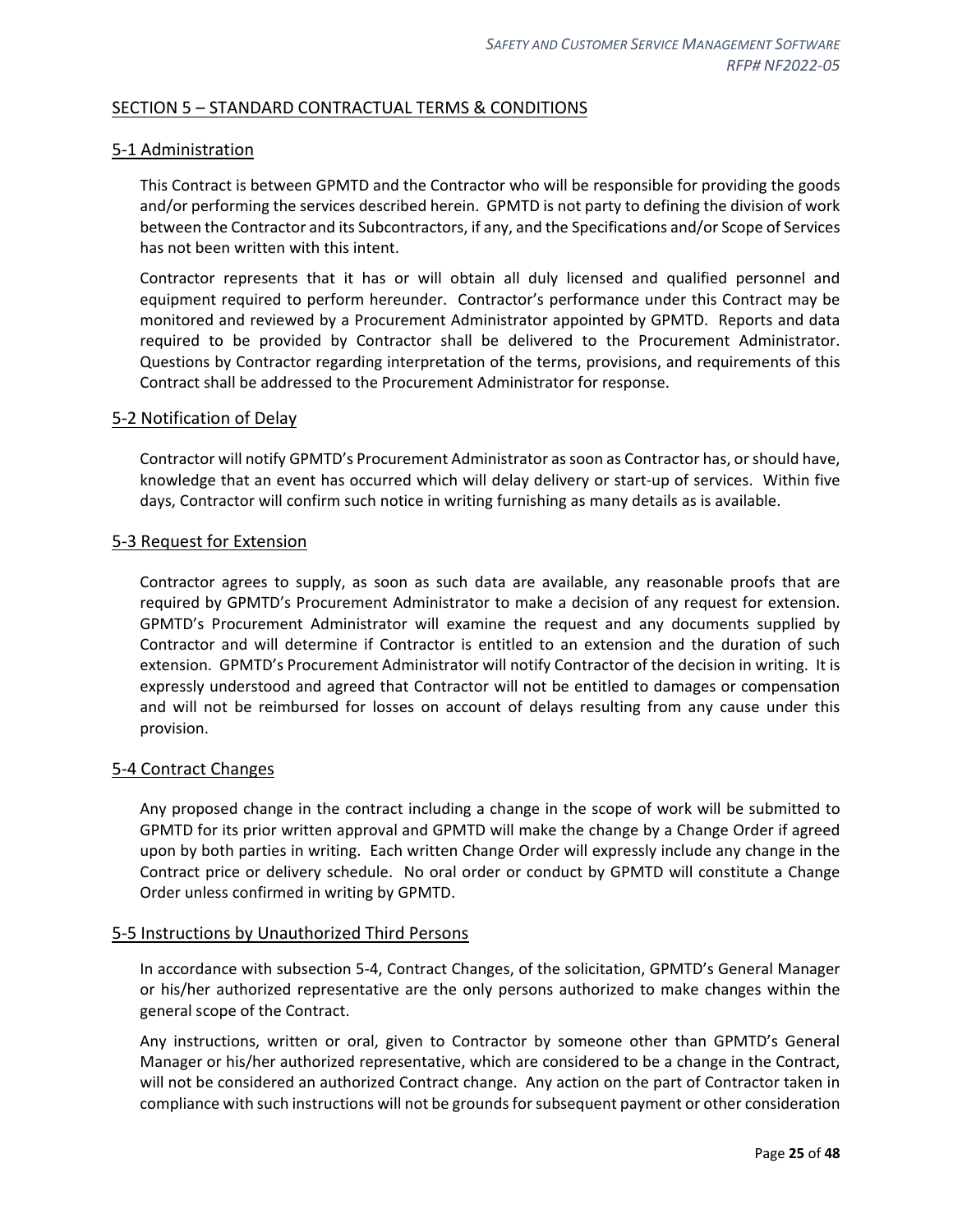in compliance with the unauthorized change.

#### <span id="page-25-0"></span>5-6 Cost or Price Analysis

GPMTD reserves the right to conduct a cost or price analysis for any purchase. GPMTD may be required to perform a cost analysis when competition is lacking for any purchase. Sole source procurements which result in a single Bid being received will be subject to a cost analysis which will include the appropriate verification of cost data, the evaluation of specific elements of costs and the projection of data to determine the effect on Bid prices. GPMTD may require a Pre-Award Audit and potential Contractors shall be prepared to submit data relevant to the proposed work which will allow GPMTD to sufficiently determine that the proposed price is fair, reasonable, and in accordance with Federal, State and local regulations. Procurements resulting in a single Bid will be treated as a negotiated procurement and GPMTD reserves the right to negotiate with the single Proposer to achieve a fair and reasonable price. If a negotiated price cannot be agreed upon by both parties, GPMTD reserves the right to reject the single Bid. Contract change orders or modifications will be subject to a cost analysis.

#### <span id="page-25-1"></span>5-7 Lack of Funds

If expected or actual funding is withdrawn, reduced, or limited in any way prior to the expiration date set forth in this Contract or in any amendment hereto, GPMTD may, upon written notice to Contractor, terminate this Contract in whole or in part. Such termination shall be in accordance with GPMTD's rights to terminate for convenience or default.

#### <span id="page-25-2"></span>5-8 Force Majeure

The timely receipt of GPMTD's requirements is essential. If the requirements are not received on time in accordance with the delivery schedule, GPMTD may cancel the unfilled portion of the contract for cause, purchase substitute requirements elsewhere, and recover from Contractor any increased costs, thereby incurred together with all resulting incidental and consequential damages. GPMTD may also terminate for cause, purchase substitute requirements elsewhere and recover costs and damages for breach of Contractor obligations.

The Contractor shall be entitled to a reasonable extension of time from GPMTD for the delays caused by damage to Contractor's and/or GPMTD's property caused by fire, lightning, earthquakes, tornadoes, and other extreme weather conditions or acts of nature, power failures, riots, acts of civil or military authorities of competent jurisdiction, strikes, lockouts, and any other industrial, civil or public disturbances beyond the control of the Contractor and its subcontractors causing the inability to perform the requirements of this Contract. Any delay other than ones mentioned above shall constitute a breach of Contractor's contractual obligations.

#### <span id="page-25-3"></span>5-9 Taxes, Licenses, Laws, and Certificate Requirements

Contractor shall maintain and be liable for all taxes, fees, licenses, and costs as may be required by federal, state, and local laws, rules, and regulations for the conduct of business by Contractor and any subcontractors and shall secure and at all times maintain any and all such valid licenses and permits as may be required to provide the services or supplies under this Contract. If for any reason, Contractor's required licenses or certificates are terminated, suspended, revoked, lapsed, or in any manner modified from their status at the time this Contract becomes effective, Contractor shall immediately notify GPMTD in writing of such condition.

Contractor will give all notices and comply with all federal, state, local and GPMTD laws, ordinances,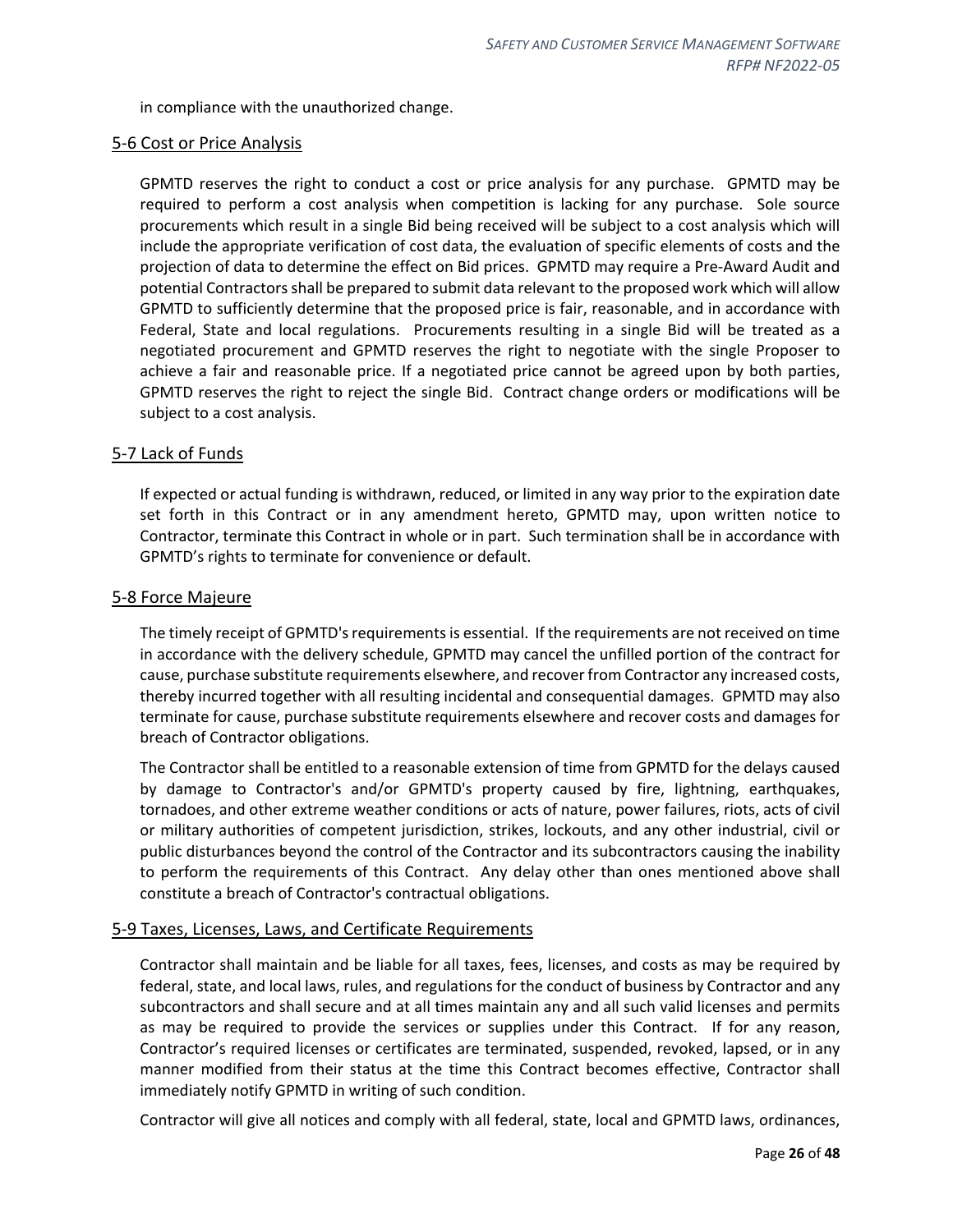rules, regulations, standards, and orders of any public authority bearing on the performance of the Contract, including, but not limited to, the laws referred to in these General Provisions of the Contract and the other Contract Documents. If the Contract Documents are at variance therewith in any respect, any necessary changes shall be adjusted by appropriate modification. Omission of any applicable laws, ordinances, rules, regulations, standards or orders by GPMTD in the Contract Documents shall be construed as an oversight and shall not relieve the Contractor from his obligations to meet such fully and completely. Upon request, Contractor shall furnish to GPMTD certificates of compliance with all such laws, orders and regulations. Contractor shall be responsible for obtaining all necessary permits and licenses required for performance under the Contract.

Applicable provisions of all federal, state, and local laws, and of all ordinances, rules, and regulations shall govern any and all claims and disputes which may arise between person(s) submitting a Bid response hereto and GPMTD, by and through its officers, employees and authorized representatives, or any other persons, natural and otherwise, and lack of knowledge by any Contractor shall not constitute a cognizable defense against the legal effect thereof.

#### <span id="page-26-0"></span>5-10 Defective Work, Materials or Services

When and as often as GPMTD determines that the work, materials, or services furnished under the Contract are not fully and completely in accordance with any requirement of the Contract, it may give notice and description of such non-compliance to Contractor. Within seven (7) calendar days of receiving such written notification, Contractor must supply GPMTD with a written detailed plan which indicates the time and methods needed to bring the work, materials, or services within acceptable limits of the Contract. GPMTD may reject or accept this plan at its discretion. In the event this plan is rejected, the work, materials, or services will be deemed not accepted and returned to Contractor at Contractor's expense. This procedure to remedy defects is not intended to limit or preclude any other remedies available to GPMTD by law, including those available under the Uniform Commercial Code.

#### <span id="page-26-1"></span>5-11 Indemnification and Hold Harmless

To the fullest extent permitted by law, Contractor agrees to indemnify, and hold harmless, and upon request, defend GPMTD, its officers, directors, Board Members, employees, agents, representatives, volunteers, subsidiaries, successors, and assigns ("Indemnitees"), from any claim, liability, damage, expense, suit or demand (including, without limitation, reasonable attorneys' fees and court costs) for any losses, damages, injuries, or death to any persons including Contractor's employees or any Subcontractor's employees, or for damage or loss to any third-party property, arising out of or in any manner related to, based upon, or in connection with any operations, performance, breach, course or scope of Work, act, omissions, or presence upon use, or other encountering of any property, facilities, personnel, vehicles, equipment, or operation of GPMTD by or involving GPMTD, Contractor or any of their employees, agents, representatives, facilities, vehicles, materials equipment, or Subcontractors (regardless of tier) or anyone directly or indirectly employed by any of them, in any connection with the Work performed by or on behalf of Contractor, regardless of whether the Contractor is a party to any lawsuit. In that regard, this obligation to indemnify includes, without limitation, claims against GPMTD for GPMTD's own negligence or fault.

#### <span id="page-26-2"></span>5-12 Workers Compensation Waiver

To the fullest extent permitted by law, Contractor expressly (a) waives the benefits, for itself and all subcontractors of the provisions of any applicable workers compensation law limiting the tort or other liability of any employer on account of injuries to the employer's employees, and expressly (b) assumes proportionate liability in that regard. Contractor also waives any rights and/or claims for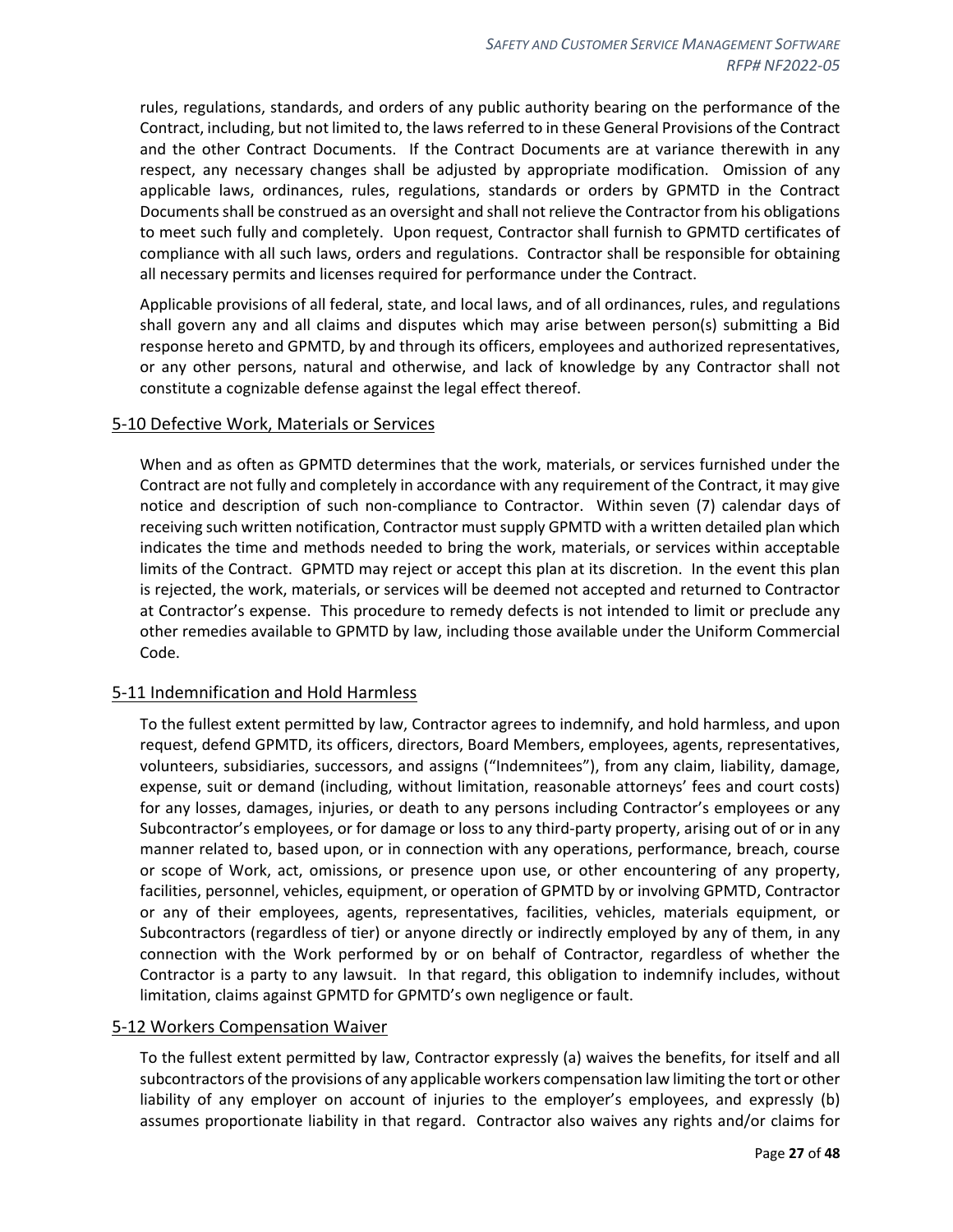subrogation and/or reimbursement by listen or otherwise for itself, and all Subcontractors to recover from GPMTD any amounts paid under any applicable workers compensation law by Contractor, any Subcontractor or their respective workers' compensation insurers.

#### <span id="page-27-0"></span>5-13 Applicable Law and Forum

All work done pursuant to any contract resulting from this RFP will be governed by and construed according to the regulations of the Federal Transit Administration and the laws of the State of Illinois. Further, the successful Proposer shall abide by all federal, state, and local laws, codes, and ordinances governing any areas(s) in which a service is rendered and shall have all required permits, licenses, agreements, tariffs, bonding, and insurance required by same. No claims for additional payment shall be approved for changes required to comply with any such requirements. Any actions arising here from shall be filed in the County of Peoria, Illinois and the Federal Transit Administration if applicable.

#### <span id="page-27-1"></span>5-14 Attorney Fees

In the event either party shall engage the services of an attorney or other professional due to the default of the other party, the defaulting (non-prevailing) party shall pay all legal costs and fees, including attorney's fees, incurred by the non-defaulting (prevailing) party in enforcing its rights.

#### <span id="page-27-2"></span>5-15 State Officials and Employees Ethics Act

Greater Peoria Mass Transit District has adopted a policy to adopt the State Officials and Employees Ethics Act. These policies shall apply to GPMTD employees involved in procurement. It is a breach of ethical standards for any GPMTD employee to participate directly or indirectly in a procurement when the employee knows:

- The employee, or any member of the employee's immediate family, has a financial interest pertaining to the procurement;
- A business or organization in which the employee, or any member of the employee's immediate family, has a financial interest pertaining to the procurement; or
- Any other person, business or organization with whom the employee or any member of employee's immediate family is negotiating or has an arrangement concerning prospective employment is involved in the procurement. In addition, any persons acting as members of an evaluation committee for any procurement shall, for the purposes of the procurement, be bound by conditions of this Section. Throughout the bid/proposal evaluation process and subsequent contract negotiations, offerors shall not discuss or seek specific information about this procurement, including but not limited to, the contents of submissions, the evaluation process or the contract negotiations, with members of any evaluation committee, the Board of Trustees, or other Greater Peoria Mass Transit District employees other than the designated procurement officer.

#### <span id="page-27-3"></span>5-16 Conflicts of Interest and Non-Competitive Practices

1. Conflict of Interest – Contractor by entering into this Contract with GPMTD to perform or provide work, services, or materials, has thereby covenanted that it has no direct or indirect pecuniary or proprietary interest, and that it shall not acquire any interest, which conflicts in any manner or degree with the work, services, or materials required to be performed and/or provided under this Contract and that it shall not employ any person or agent having any such interest. In the event that Contractor or its agents, employees or representative's hereafter acquires such a conflict of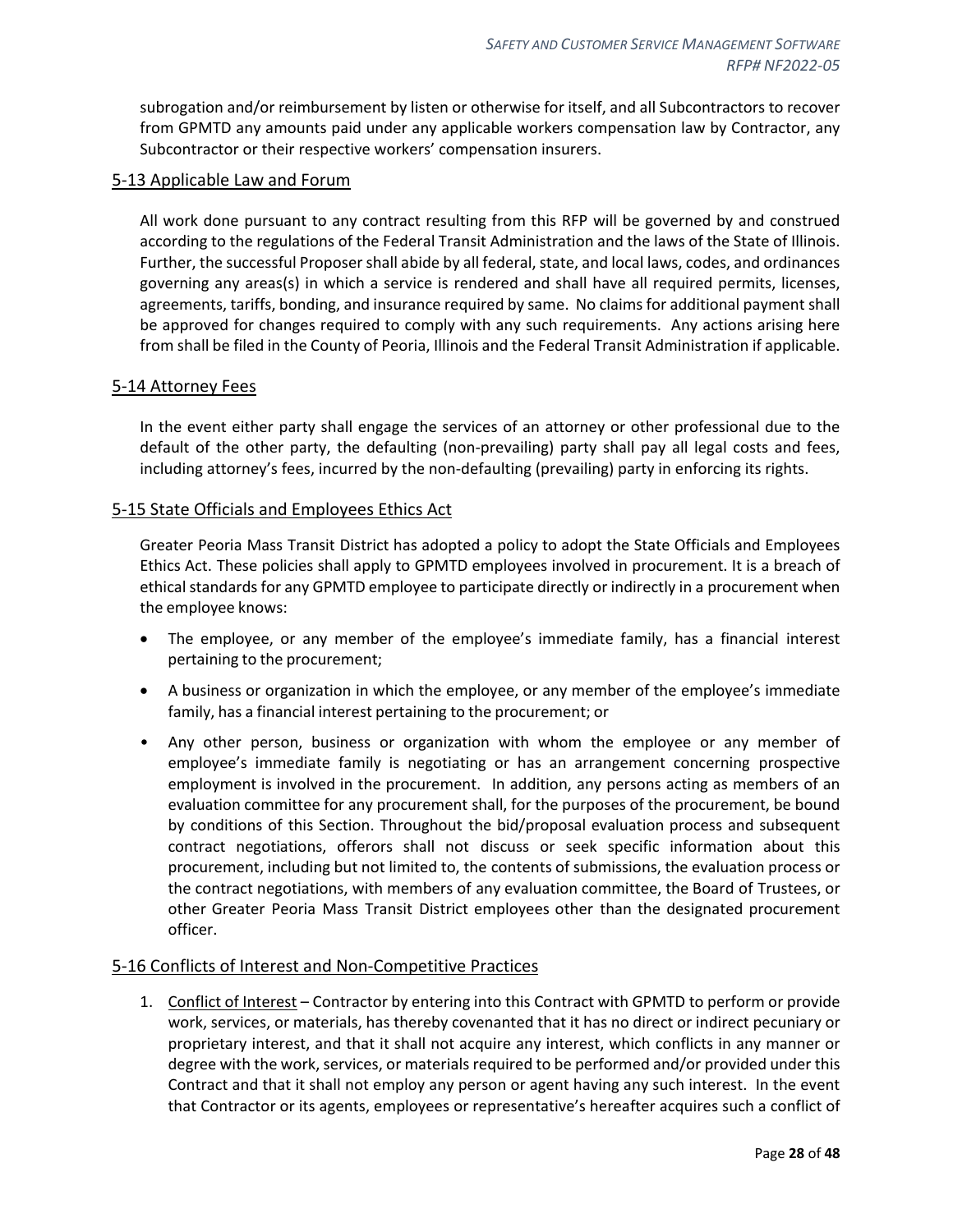interest, is shall immediately disclose such interest to GPMTD and take action immediately to eliminate the conflict or to withdraw from this Contract, as GPMTD may require.

- 2. Contingent Fees and Gratuities Contractor, by entering into this Contract with GPMTD to perform or provide work, services, or materials, has thereby covenanted:
	- a. No person or selling agency except bona fide employees or designated agents or representatives of Contractor has been or will be employed or retained to solicit or secure this Contract with an agreement or understanding that a commission, percentage, brokerage, or contingent fee would be paid; and
	- b. No gratuities, in the form of entertainment, gifts, or otherwise, were offered or given by Contractor or any of its agents, employees, or representatives, to any official, member or employee of GPMTD or other governmental agency with a view toward securing this Contract or securing favorable treatment with respect to the awarding or amending, or the making of any determination with respect to the performance of this Contract.

#### <span id="page-28-0"></span>5-17 Conflicts of Interest – Current and Former Employees

GPMTD seeks to eliminate and avoid actual or perceived conflicts of interest and unethical conduct by current and former GPMTD employees in transactions with GPMTD. Consistent with this policy, no current or former GPMTD employee may contract with, influence, advocate, advise, or consult with a third party about a GPMTD transaction, or assist with the preparation of Bids submitted to GPMTD while employed by GPMTD or within one (1) year after leaving GPMTD's employment, if he/she participated in determining the work to be done or process to be followed while a GPMTD employee.

Furthermore, no member, officer, or employee of GPMTD during their tenure or for two (2) years thereafter will have any financial interests, direct or indirect, in this Contract or the proceeds thereof.

#### <span id="page-28-1"></span>5-18 Other Public Agency Orders

Other federal, state, county, and local entities may utilize the terms and conditions established by this Contract. GPMTD does not accept any responsibility or involvement in the purchase orders or contracts issued by other agencies.

#### <span id="page-28-2"></span>5-19 Severability

Whenever possible, each provision of this Contract shall be interpreted to be effective and valid under applicable law. If any provision is found to be invalid, illegal, or unenforceable, then such provision or portion thereof shall be modified to the extent necessary to render it legal, valid, and enforceable and have the intent and economic effect as close as possible to the invalid, illegal, and unenforceable provision.

#### <span id="page-28-3"></span>5-20 Non-waiver of Breach

No action or failure to act by GPMTD shall constitute a waiver of any right or duty afforded to GPMTD under the Contract; nor shall any such action or failure to act by GPMTD constitute an approval of, or acquiescence in, any breach hereunder, except as may be specifically stated by GPMTD in writing.

#### <span id="page-28-4"></span>5-21 Use of GPMTD's Name in Contractor Advertising or Public Relations

GPMTD reserves the right to review and approve all GPMTD-related copy prior to publication.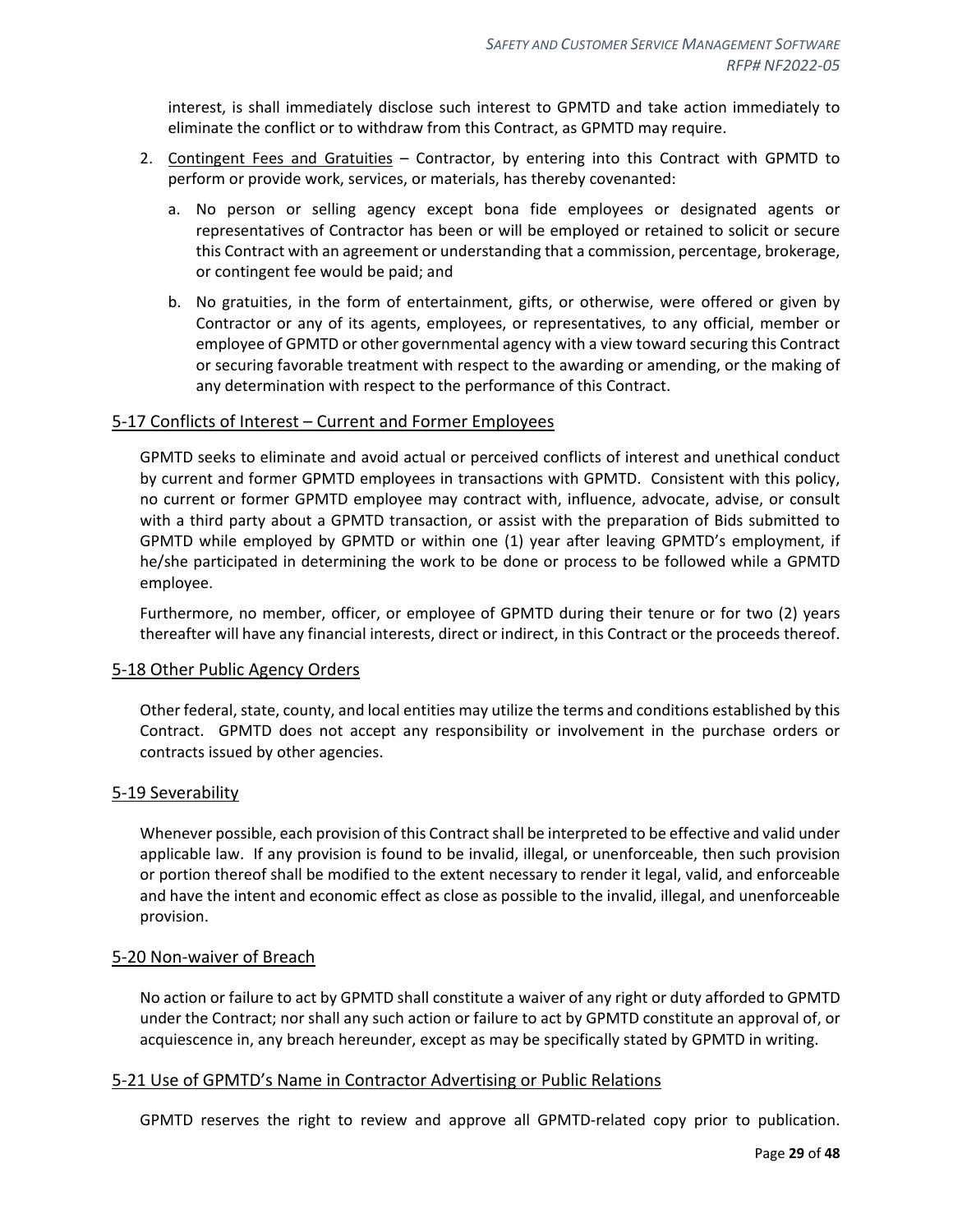Contractor will not allow GPMTD-related copy to be published in Contractor's advertisements or public relations programs until submitting GPMTD-related copy and receiving prior written approval from GPMTD's General Manager or his/her authorized representative. Contractor will agree that published information on GPMTD or its program will be factual, and in no way imply that GPMTD endorses Contractor's firm, service, or product.

#### <span id="page-29-0"></span>5-22 Termination Provisions

- 1. **Termination for Convenience (General Provision)** The GPMTD may terminate this contract, in whole or in part, at any time by written notice to the Contractor when it is in the Government's best interest. The Contractor shall be paid its costs on work performed up to the time of termination. GPMTD will not be responsible for lost profits or contract closeout cost, if this contract is terminated for convenience. The Contractor shall promptly submit its termination claim to GPMTD to be paid the Contractor. If the Contractor has any property in its possession belonging to the GPMTD, the Contractor will account for the same, and dispose of it in the manner the GPMTD directs.
- 2. **Termination for Default [Breach or Cause] (General Provision)** If the Contractor does not deliver supplies in accordance with the contract delivery schedule, or, if the contract is for services, the Contractor fails to perform in the manner called for in the contract, or if the Contractor fails to comply with any other provisions of the contract, the GPMTD may terminate this contract for default. Termination shall be affected by serving a notice of termination on the contractor setting forth the manner in which the Contractor is in default. The contractor will only be paid the contract price for supplies delivered and accepted, or services performed in accordance with the manner of performance set forth in the contract.

If it is later determined by the GPMTD that the Contractor had an excusable reason for not performing, such as a strike, fire, or flood, events which are not the fault of or are beyond the control of the Contractor, the GPMTD, after setting up a new delivery of performance schedule, may allow the Contractor to continue work, or treat the termination as a termination for convenience.

3. **Opportunity to Cure (General Provision)** The GPMTD in its sole discretion may, in the case of a termination for breach or default, allow the Contractor 10 business days in which to cure the defect. In such case, the notice of termination will state the time period in which cure is permitted and other appropriate conditions.

If Contractor fails to remedy to GPMTD's satisfaction the breach or default of any of the terms, covenants, or conditions of this Contract within ten (10) days after receipt by Contractor of written notice from GPMTD setting forth the nature of said breach or default, GPMTD shall have the right to terminate the Contract without any further obligation to Contractor. Any such termination for default shall not in any way operate to preclude GPMTD from also pursuing all available remedies against Contractor and its sureties for said breach or default.

- 4. **Waiver of Remedies for any Breach** In the event that GPMTD elects to waive its remedies for any breach by Contractor of any covenant, term or condition of this Contract, such waiver by GPMTD shall not limit GPMTD's remedies for any succeeding breach of that or of any other term, covenant, or condition of this Contract.
- 5. **Termination for Convenience of Default (Cost-Type Contracts)** The GPMTD may terminate this contract, or any portion of it, by serving a notice or termination on the Contractor. The notice shall state whether the termination is for convenience of the GPMTD or for the default of the Contractor. If the termination is for default, the notice shall state the manner in which the contractor has failed to perform the requirements of the contract. The Contractor shall account for any property in its possession paid for from funds received from the GPMTD, or property supplied to the Contractor by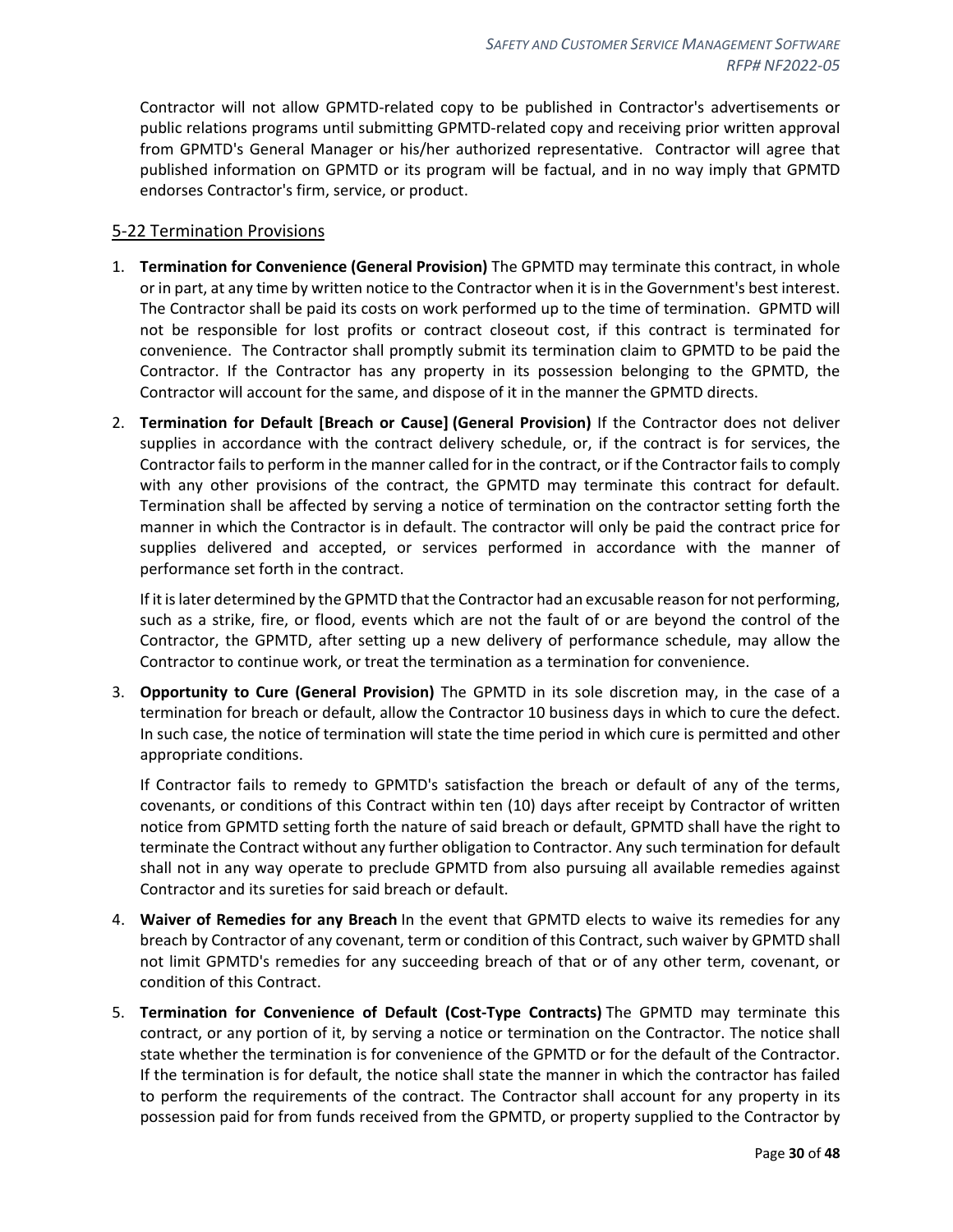the GPMTD. If the termination is for default, the GPMTD may fix the fee, if the contract provides for a fee, to be paid the contractor in proportion to the value, if any, of work performed up to the time of termination. The Contractor shall promptly submit its termination claim to the GPMTD and the parties shall negotiate the termination settlement to be paid the Contractor.

If the termination is for the convenience of the GPMTD, the Contractor shall be paid a fee, if the contract provided for payment of a fee, in proportion to the work performed up to the time of termination. GPMTD will not be responsible for lost profits or contract closeout cost, if this contract is terminated for convenience.

6. **Termination for Default (Supplies and Service)** If the Contractor fails to deliver supplies or to perform the services within the time specified in this contract or any extension or if the Contractor fails to comply with any other provisions of this contract, the GPMTD may terminate this contract for default. The GPMTD shall terminate by delivering to the Contractor a Notice of Termination specifying the nature of the default. The Contractor will only be paid the contract price for supplies delivered and accepted, or services performed in accordance with the manner or performance set forth in this contract.

If, after termination for failure to fulfill contract obligations, it is determined that the Contractor was not in default, the rights and obligations of the parties shall be the same as if the termination had been issued for the convenience of the Recipient.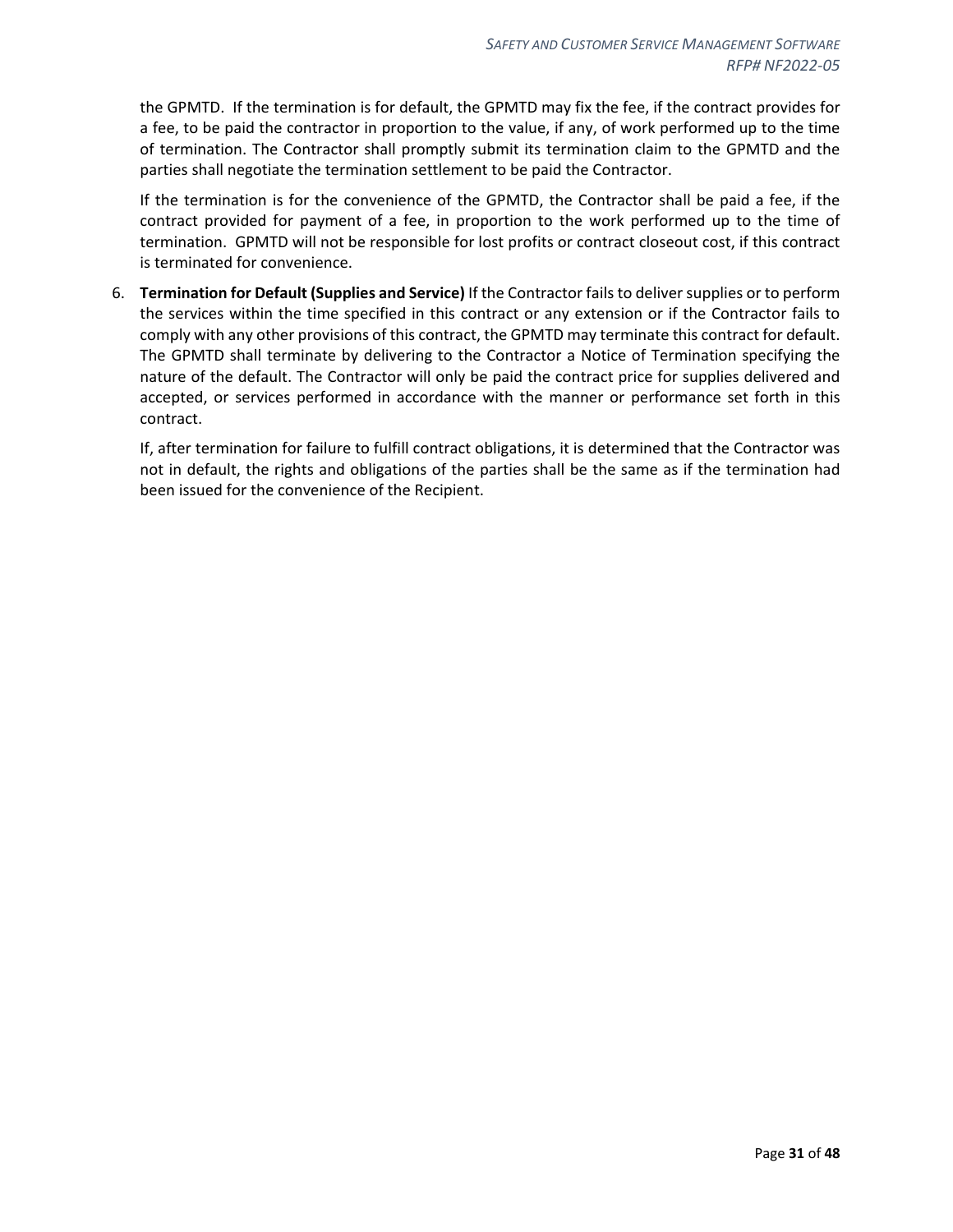## <span id="page-31-0"></span>SECTION 6 – SPECIFIC CONTRACTUAL TERMS & CONDITIONS

## <span id="page-31-1"></span>6-1 Contract

A Contract shall be issued referencing this solicitation. Contract shall define and authorize the work by Contractor based on the firm fixed prices agreed to by GPMTD. The Contract(s) issued by GPMTD may reflect agreed to modification of Contract terms, funding, or other matters subject to subsection 5-4, Contract Changes. Vendor shall provide GPMTD with all licenses required for GPMTD to use the software.

#### <span id="page-31-2"></span>6-2 Contract Documents and Precedence

The documents constituting the Contract between GPMTD and Contractor are intended to be complementary so that what is required by any one of them shall be as binding as if called for by all of them. In the event of any conflicting provisions or requirements within the several parts of the Contract Documents, the following order of precedence shall be applied:

- 1) Any required federal, state or local regulations that may not be altered by GPMTD;
- 2) Contract;
- 3) Contract amendments;
- 4) Results of negotiations;
- 5) Solicitation and all issued addenda and approved equals;
- 6) Any optional federal regulations elected by GPMTD as expressly set forth herein;
- 7) Clarifications of and amendments to Contractor's proposal as accepted by GPMTD; and
- 8) Contractor's proposal and Attachments, and all clarifications and amendments issued prior to contract award.

#### <span id="page-31-3"></span>6-3 Contract Term

The term of the Contract shall be effective with the issuance of the Notice to Proceed. The contract shall be for (3) three years with (2) additional (1) one-year options. Each option shall be awarded at the sole discretion of Greater Peoria Mass Transit District and shall be made after mutual agreement.

#### <span id="page-31-4"></span>6-4 Payment Procedures

Payments for services rendered and expenses incurred shall be made after presentation of Contractor's invoices upon delivery of goods ordered by GPMTD. Such invoices shall be computed in accordance with the fee schedule agreed to by GPMTD and Contractor, and incorporated into the final contract, and are due and payable within thirty (30) days of receipt of a correct invoice as agreed upon by GPMTD. Each invoice shall contain Contractor's list of items delivered. Contractor also agrees to supply, with each invoice, additional information as may be requested by GPMTD.

Invoices should clearly identify the GPMTD purchase order number and any prompt payment discount offered to GPMTD for paying within ten (10) days of receipt. GPMTD may, at any time, conduct an audit of any and/or all records kept by the Contractor for this project. Any overpayment uncovered in such an audit may be charged against the Contractor's future invoices. GPMTD may withhold payment for services it believes were improper, failed to meet with project specifications, or are otherwise questionable. Invoices should be submitted to:

> [accounts-payable@ridecitylink.org](mailto:accounts-payable@ridecitylink.org) (or) Greater Peoria Mass Transit District Accounts Payable 2105 NE Jefferson Street Peoria, IL 61603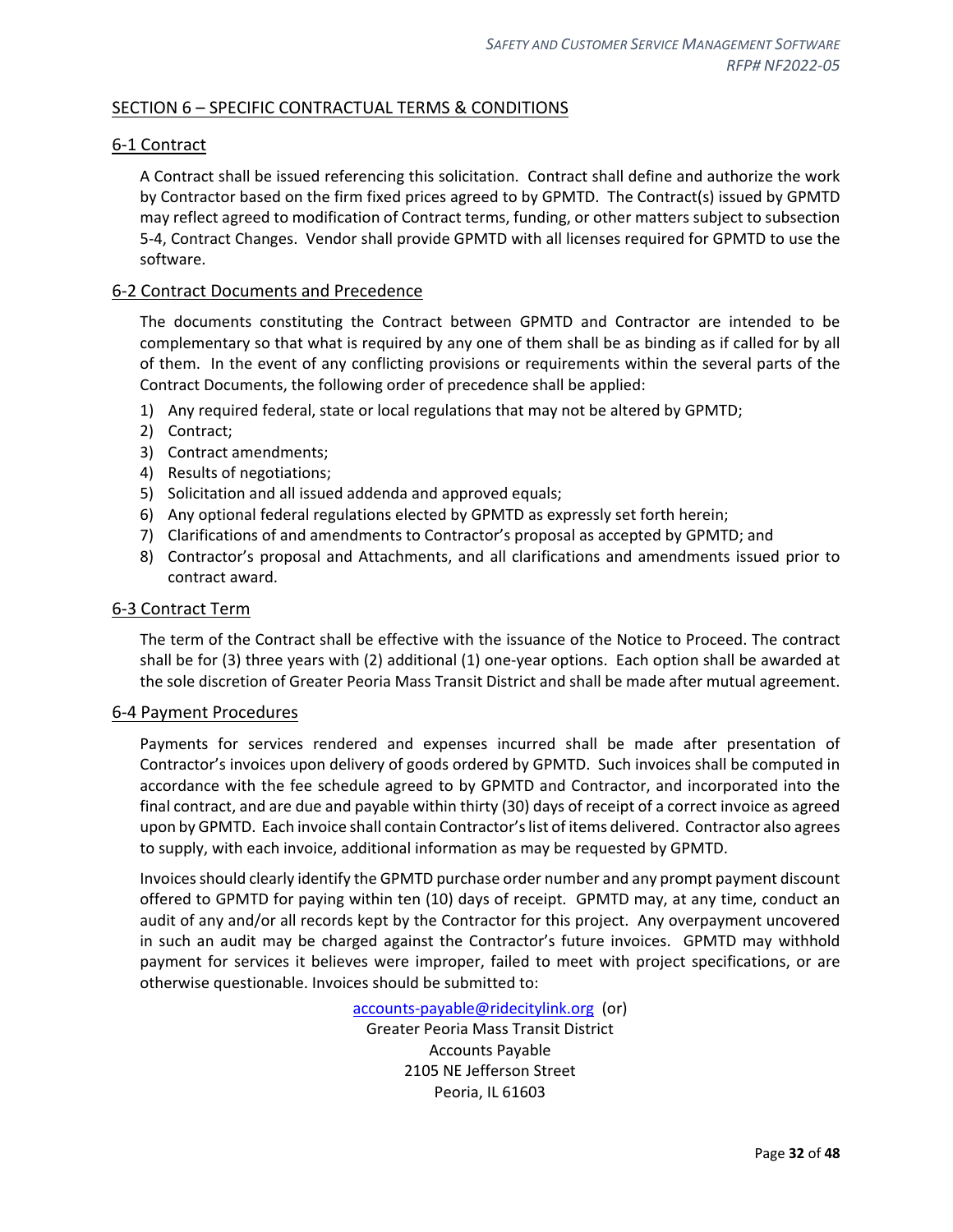#### <span id="page-32-0"></span>6-5 Advance Payment Prohibited

No advance payment shall be made for the work furnished by Contractor pursuant to this Contract.

#### <span id="page-32-1"></span>6-6 Prompt Payment to Subcontractors

The Contractor is required to pay each first tier Subcontractor for all work that the Subcontractor has performed to the satisfaction of the GPMTD, no later than thirty (30) calendar days after the Contractor has received payment from GPMTD for that work, and each tier of Subcontractors must likewise pay the next lower tier of Subcontractors within thirty (30) calendar days after receiving payment. If this Contract provides for retainage, the Contractor must remit to each first-tier Subcontractor its share of any retainage within thirty (30) days after receipt of such retainage from GPMTD, and each tier of Subcontractors must likewise remit retainage to the next lower tier of Subcontractors within thirty (30) calendar days after receiving payment. If this Contract does not provide for retainage, then neither Contractor nor any Subcontractor may withhold retainage from a Subcontractor. The requirements of this paragraph must be stated in all of the Contractor's subcontracts.

A delay in or postponement of payment to a Subcontractor requires good cause and prior written approval by GPMTD's General Manager or his/her authorized representative. The Contractor is required to include, in each subcontract, a clause requiring the use of appropriate arbitration mechanisms to resolve all paymentdisputes.

GPMTD will not pay the Contractor for work performed unless and until the Contractor ensures that each Subcontractor has been promptly paid under all previous payment requests, as evidenced by the filing with GPMTD of lien waivers (if applicable), canceled checks (if requested), and the Contractor's sworn statement that it has complied with the prompt payment requirements. The Contractor must submit a prompt payment affidavit, (form to be provided by GPMTD) which identifies each Subcontractor (both DBE and non-DBE) and the date and amount of the last payment to such Subcontractor, with every payment request filed with GPMTD, except for the first payment request.

Failure to comply with these prompt payment requirements is a breach of the Contract which may lead to any remedies permitted under law, including, but not limited to, Contractor debarment. In addition, Contractor's failure to promptly pay its Subcontractors is subject to the provisions of 50 ILCS 505/9.

#### <span id="page-32-2"></span>6-7 Price Adjustments

Price adjustments either upward or downward may be negotiated only at the time of renewal unless GPMTD requests a contract modification.

#### <span id="page-32-3"></span>6-8 Escalation

The Department does not allow escalation clauses as part of specifications or contracts, with the following exceptions, subject to prior concurrence for each contract:

- Procurement for rail vehicles, where the contract price exceeds one year; and
- Procurements of metal product from a mill or manufacturer where quotations based on "price at time of shipment" have historically been used.

#### <span id="page-32-4"></span>6-9 Shipping Charges

All prices shall include freight FOB to the designated delivery point. GPMTD shall reject requests for additional compensation for freight charges.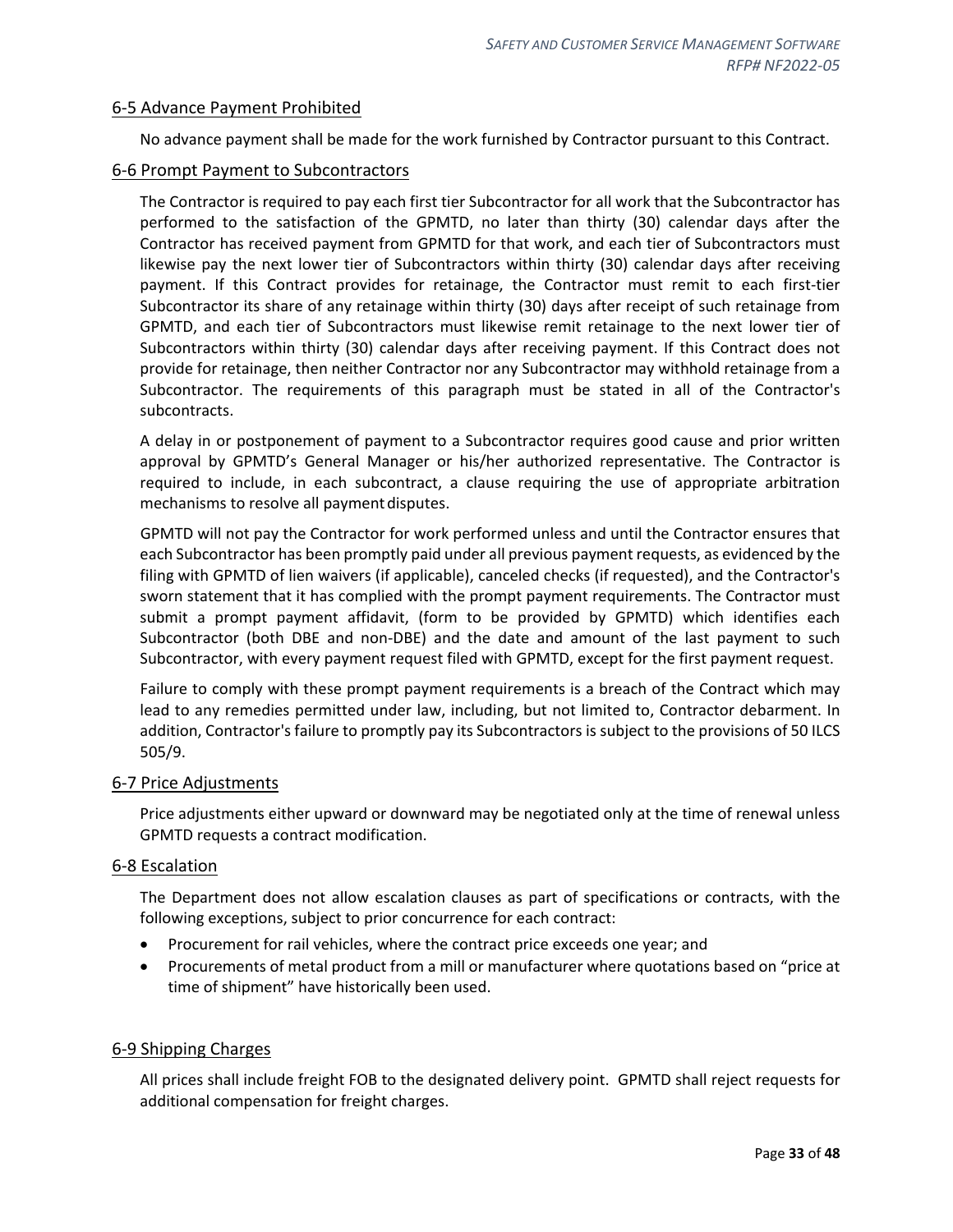## <span id="page-33-0"></span>6-10 Delivery Points

This Contract requires all goods and/or services and supervision necessary to furnish the goods and services as set forth herein to be made to any authorized GPMTD-related facility and will be determined at the time of order at the sole discretion of GPMTD.

## <span id="page-33-1"></span>6-11 Summary Report

Contractor shall, if requested, submit to GPMTD a quarterly report of services provided to GPMTD under this Contract. The report, in a format acceptable to GPMTD, shall identify by item the amount of work completed, the status of the project in relation to the schedule, and any other information that may be relevant to project oversight.

#### <span id="page-33-2"></span>6-12 Warranty Provisions

- A. No Waiver of Warranties and Contract Rights: Conducting of tests and inspections, review of Scope of Work or plans, payment for a work, or acceptance or final acceptance of the work by GPMTD shall not constitute a waiver of any rights under this Contract or in law. The termination of this Contract shall in no way relieve Contractor from its warranty/guarantee responsibility.
- B. Warranty: Contractor warrants that the work performed under this Contract shall be free from defects in material and workmanship and shall conform to all requirements of this Contract. Any work corrected shall be subject to this subsection to the same extent as the work initially provided.
- C. Warranty Applicable to Third Party Suppliers, Vendors, Distributors, and Subcontractors: Contractor shall ensure that the warranty requirements of this Contract are enforceable through and against Contractor's suppliers, vendors, distributors, and subcontractors. Contractor is responsible for liability and expense caused by any inconsistencies or differences between the warranties extended to GPMTD by Contractor and those extended to Contractor by its suppliers, vendors, distributors, and subcontractors. Such inconsistency or difference shall not excuse Contractor's full compliance with its obligations under this Contract. Contractor shall cooperate with GPMTD in facilitating warranty related work by such suppliers, vendors, distributors, and subcontractors.

## <span id="page-33-3"></span>6-13 Express Warranties for Services

Contractor warrants that the services shall in all material respects conform to the requirements of this Contract. Contractor warrants that qualified professional personnel with in-depth knowledge shall perform the services in a timely and professional manner; and that the services shall conform to the standards generally observed in the industry for similar services. Contractor warrants that the services shall be in compliance with all applicable laws, rules, and regulations.

#### <span id="page-33-4"></span>6-14 Warranty Remedies

If at any time before Final Acceptance of any work covered by this Contract, Contractor or GPMTD discovers one or more material defects or errors in the work of any other aspect in which the work materially fails to meet the provisions of the warranty requirements herein, Contractor shall, at its own expense and within thirty (30) days of notification of the defect by GPMTD, correct the defect, error, or nonconformity.

Notice Required – GPMTD shall give written notice of any defect to Contractor. If Contractor has not corrected the defect within thirty (30) days after receiving the written notice, GPMTD, in its sole discretion, may correct the defect itself. In the case of an emergency where GPMTD believes delay could cause serious injury, loss, or damage, GPMTD may waive the written notice and correct the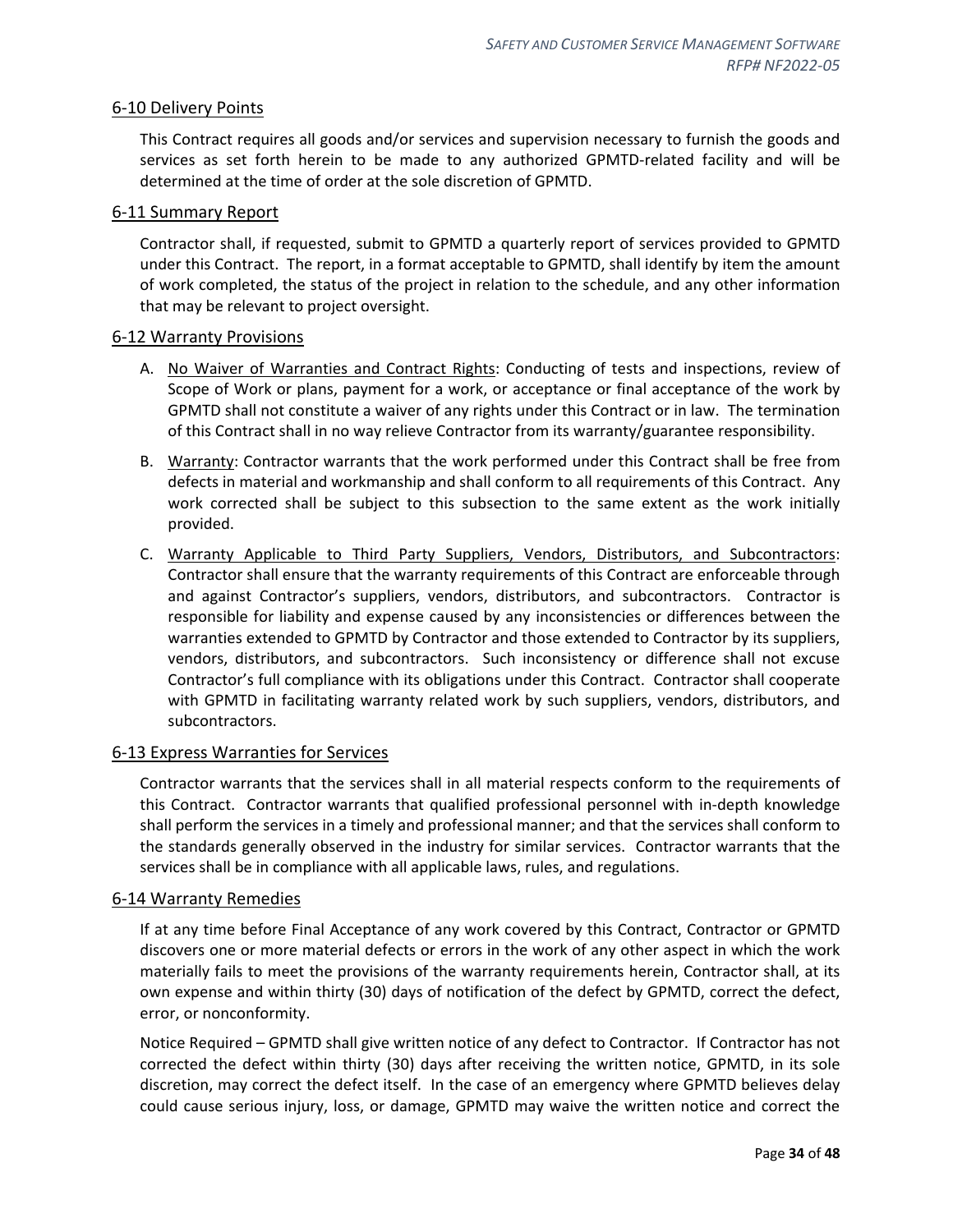defect. In either case, GPMTD shall charge-back the cost for such warranty repair to Contractor.

Contractor is responsible for all costs of repair or replacement in order to restore the work to the applicable Contract requirements or scope of work, including shipping charges, for work found defective before Final Acceptance, regardless of who actually corrects the defect.

#### <span id="page-34-0"></span>6-15 Independent Status of Contractor

In the performance of this Contract, the parties shall be acting in their individual, corporate, or governmental capacities and not as agents, employees, partners, joint ventures, or associates of one another. The parties intend that an independent contractor relationship shall be created by this Contract. The employees or agents of one party shall not be deemed or construed to be the employees or agents of the other party for any purpose whatsoever. Contractor shall not make any claim or right, privilege or benefit, which would accrue to an employee.

#### <span id="page-34-1"></span>6-16 Notices

Any notice which is required to be given hereunder shall be deemed sufficiently given or rendered if such notice is in writing and is delivered personally or sent by certified mail, postage prepaid, return receipt requested, or by a national overnight courier service to the following addresses:

> Greater Peoria Mass Transit District Procurement Administrator 2105 NE Jefferson Avenue Peoria, IL 61603

Any notice given hereunder by personal delivery or express mail shall be deemed delivered when received. Any properly addressed notice given herein by certified mail shall be deemed delivered when the return receipt therefore is signed, or refusal to accept the mailing by the addressee is noted thereon by the postal authorities. Either party may, at any time, change its address for the above purposes by sending a notice to the other party stating the change and setting forth the new address.

#### <span id="page-34-2"></span>6-17 Non-Disclosure of Data

Data provided by GPMTD either before or after Contract award shall only be used for its intended purpose. Proposers, vendors, Contractors, and subcontractors shall not utilize or distribute the GPMTD data in any form without the prior express written approval of GPMTD.

#### <span id="page-34-3"></span>6-18 Non-Disclosure Obligation

While providing the work required under this Contract, Contractor might encounter licensed technology, software, documentation, drawings, schematics, manuals, data, or other materials marked "Confidential," "Proprietary," or "Business Secret." Contractor shall, with regard to such information and material received or used in performance of this Contract, employ practices no less that those used for the protection of Contractor's own confidential information.

The Contract imposes no obligation upon Contractor with respect to confidential information which Contractor can establish that: a) was in the possession of, or was rightfully known by Contractor without an obligation to maintain its confidentiality prior to receipt from GPMTD or a third party; b) is or becomes generally known to the public without violation of this Contract; c) is obtained by Contractor in good faith from a third party having the right to disclose it without an obligation of confidentiality; or, d) is independently developed by Contractor without the participation of individuals who have had access to GPMTD's or the third party's confidential information. Contractor may disclose confidential information if so required by law, provided that Contractor notifies GPMTD that the third party of such requirement prior to disclosure.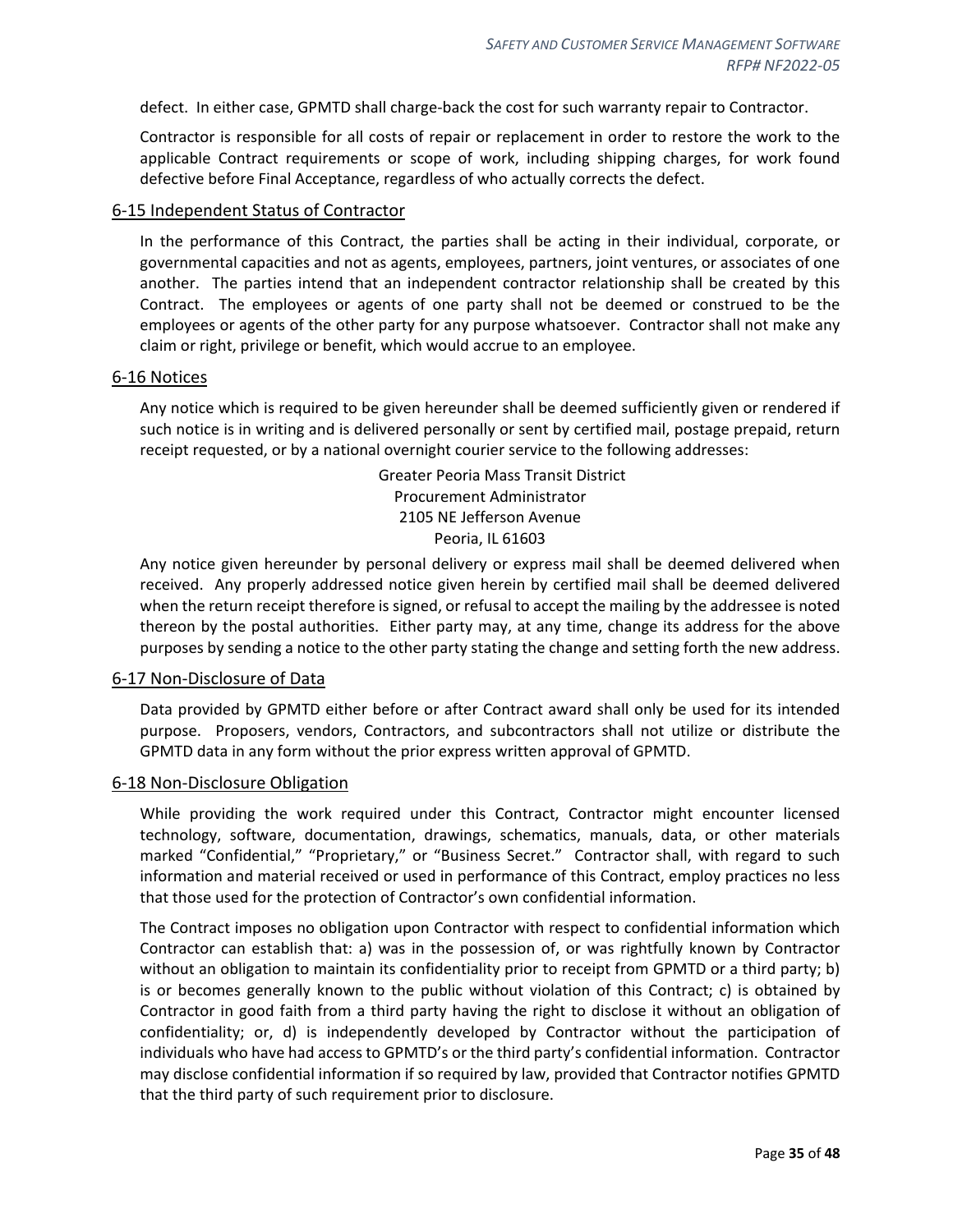#### <span id="page-35-0"></span>6-19 Public Disclosure Requests

Contracts shall be considered public documents and, with exceptions provided under public disclosure laws, will be available for inspection and copying by the public.

If a Contractor considers any portion of any documents which may be delivered to GPMTD pursuant to this Contract to be protected under the law, Contractor shall clearly identify each such item with words such as "Confidential," "Proprietary," or "Business Secret." If a request is made for disclosure of any such document, GPMTD will determine whether the document should be made available under the law. If the document or parts thereof are determined by GPMTD to be exempt from public disclosure, GPMTD will not release the exempted document. If the document is not exempt from public disclosure law, GPMTD will notify Contractor of the request and allow Contractor five (5) days to take whatever action it deems necessary to protect its interests. If Contractor fails or neglects to take such action within said period, GPMTD will release the document deemed subject to disclosure. By signing a Contract, Contractor assents to the procedure outlined in this paragraph and shall have no claim against GPMTD on account of actions taken under such procedure.

#### <span id="page-35-1"></span>6-20 Ownership of Data

Subject to the rights granted Contractor pursuant to this Agreement, all right, title and interest in and to the data collected and developed during the performance of this contract shall at all times remain the sole and exclusive property of GPMTD. Contractor shall surrender all such data to GPMTD prior to submitting an invoice for final payment.

#### <span id="page-35-2"></span>6-21 Patents and Royalties

Contractor is responsible for paying all license fees, royalties, or the costs of defending claims for the infringement of any intellectual property that may be used in performing this Contract. Before final payment is made on this Contract, Contractor shall, if requested by GPMTD, furnish acceptable proof of a proper release from all such fees or claims.

#### <span id="page-35-3"></span>6-22 Changed Requirements

New federal, state, and local laws, regulations, ordinances, rules, policies, and administrative practices may be established after the date this Contract is established and may apply to this Contract. To achieve compliance with changing requirements, Contractor agrees to accept all changed requirements that apply to this Contract and require subcontractors to comply with revised requirements as well. Changed requirements will be implemented through subsection 5-4, Contract Changes/ Change Order Procedure.

#### <span id="page-35-4"></span>6-23 Counterparts

This Contract may be signed in two (2) counterparts, each of which shall be deemed an original and which shall together constitute one (1) Contract.

#### <span id="page-35-5"></span>6-24 Contractual Relationships

No contractual relationship will be recognized under the Contract other than the contractual relationship between GPMTD and the Prime Contractor.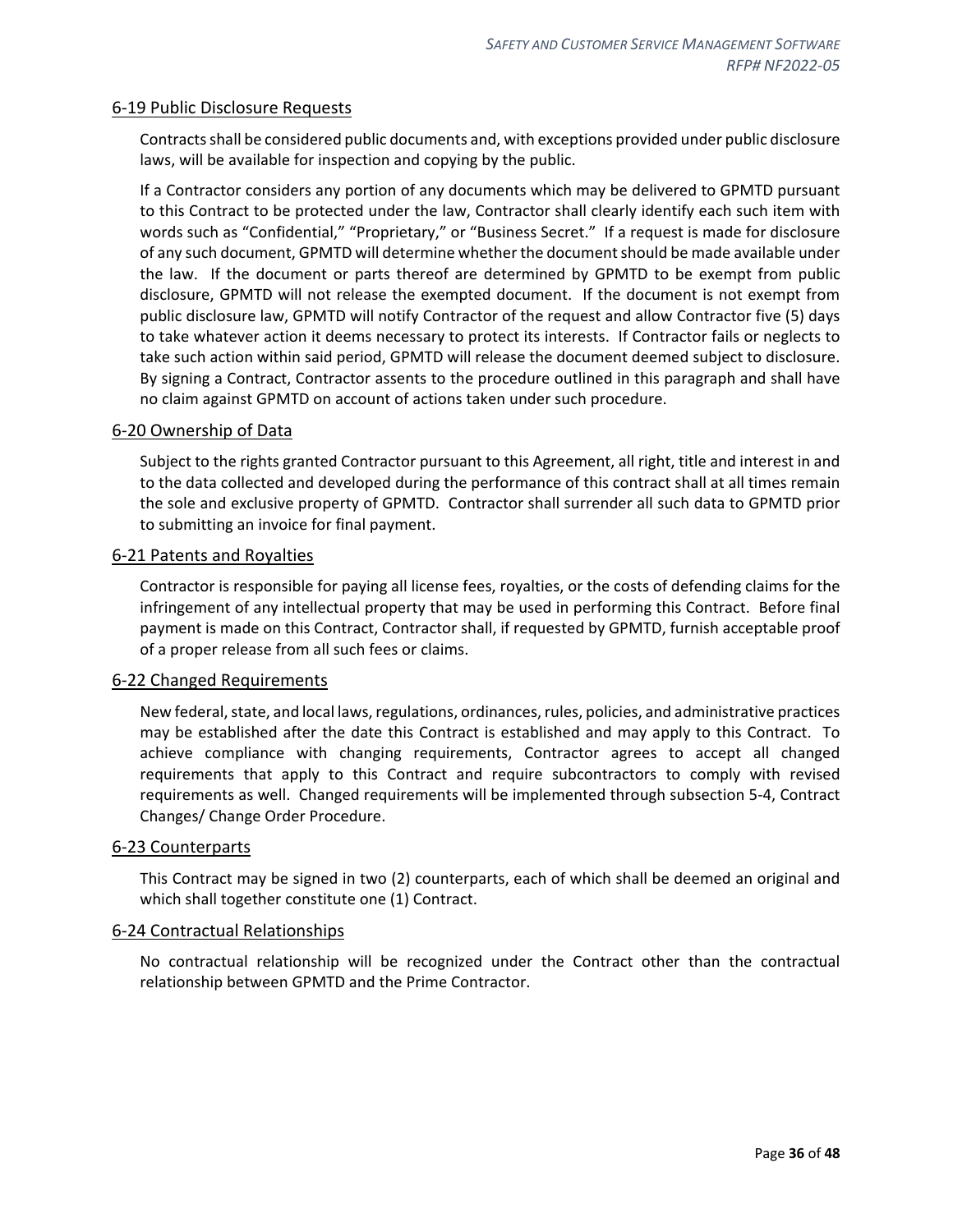## <span id="page-36-0"></span>SECTION 7 - STATE OF ILLINOIS CONTRACT REQUIREMENTS

#### <span id="page-36-1"></span>7-1 Interest of Members of in Congress

No member of or delegate to the Illinois General Assembly shall be admitted to any share or part of this contract or to any benefit arising therefrom.

#### <span id="page-36-2"></span>7-2 Prohibited Interests

No member, or officer, or employee of the GPMTD or a local public body with financial interest or control in this contract during his tenure or for one year thereafter shall have any interest, direct or indirect, in this contract or the proceeds thereof.

#### <span id="page-36-3"></span>7-3 Equal Employment Opportunity

The Contractor will be required to comply with all applicable Equal Employment Opportunity laws and regulations.

In the event of the Contractor's non-compliance with the provisions of this Equal Employment Opportunity Clause, the Illinois Human Rights Act and Regulations of the Illinois Department of Human Rights (Department), the Contractor may be declared ineligible for future contracts or subcontracts with the State of Illinois or any of its political subdivisions or municipal corporations, and the Contract may be cancelled or voided in whole or in part, and such other sanctions or penalties may be imposed or remedies invoked as provided by statute or regulation. During the performance of this Contract, the Contractor agrees as follows:

- 1. That it will not discriminate against any employee or applicant for employment because of race, color, religion, sex, national origin, ancestry, age, physical or mental handicap unrelated to ability, or an unfavorable discharge from the military service; and further that it will examine all job classifications to determine if minority persons or women are underutilized and will take appropriate affirmative action to rectify such underutilization.
- 2. That, if it hires additional employees in order to perform this Contract or any portion thereof, it will determine the availability (in accordance with the Department's Rules and Regulations) of minorities and women in the area(s) from which it may reasonably recruit and it will hire for each job classification for which employees are hired in such a way that minorities and women are not underutilized.
- 3. That, in all solicitations or advertisements for employees placed by it or on its behalf, it will state that all applicants will be afforded equal opportunity without discrimination because of race, color, religion, sex, national origin or ancestry, age, physical or mental handicap unrelated to ability, or an unfavorable discharge from military service.
- 4. That it will send to each labor organization or representative of workers with which it has or is bound by a collective bargaining or other agreement or understanding, a notice advising such labor organizations or representative of the Contractor's obligations under the Illinois Human Rights Act and the Department's Rules and Regulations. If any such labor organization or representative fails or refuses to cooperate with the Contractor in its efforts to comply with such Act and Rules and Regulations, the Contractor will promptly notify the Department and the contracting agency and will recruit employees from other sources when necessary to fulfill its obligations thereunder.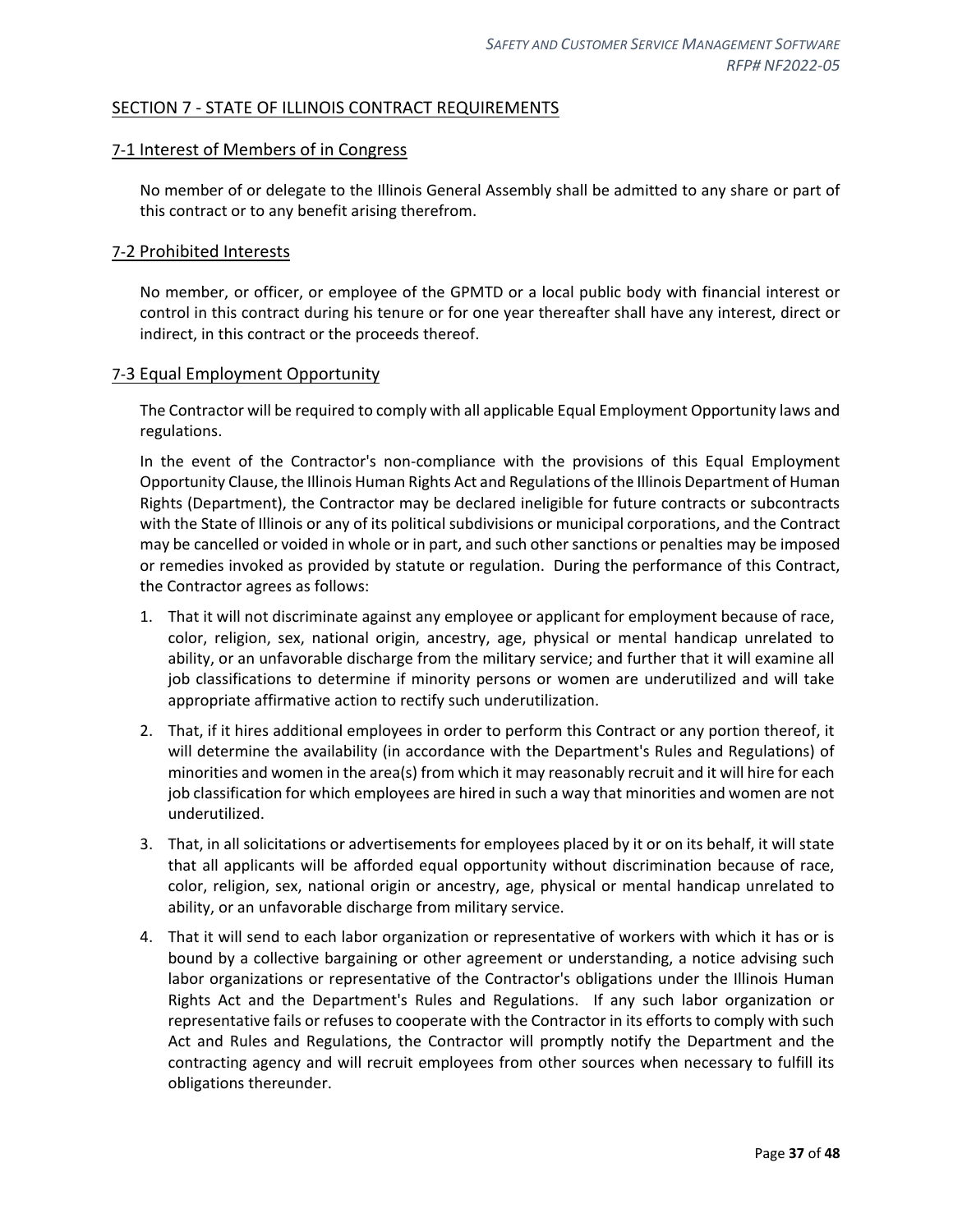- 5. That it will submit reports as required by the Department's Rules and Regulations, furnish all relevant information as may from time to time be requested by the Department or the contracting agency, and in all respects comply with the Illinois Human Rights Act and the Department's Rules and Regulations.
- 6. That it will permit access to all relevant books, records, accounts and work sites by personnel of the contracting agency and the Department for purposes of investigation to ascertain compliance with the Illinois Human Rights Act and the Department's Rules and Regulations.
- 7. That it will include, verbatim or by reference, the provisions of this ITEM in every subcontract it awards under which any portion of the Contract obligations are undertaken or assumed, so that such provisions will be binding upon such subcontractor. In the same manner as with other provisions of this Contract, the Contractor will be liable for compliance with applicable provisions of this clause by such subcontractors; and further it will promptly notify the contracting agency and the Department in the event the subcontractor fails or refuses to comply therewith. In addition, the Contractor will not utilize any subcontractor declared by the Illinois Human Rights Commission to be ineligible for contracts or subcontracts with the State of Illinois or any of its political subdivisions or municipal corporations.

#### <span id="page-37-0"></span>7-4 Financial Assistance

This contract is subject to financial assistance contracts between the GPMTD and the United States Department of Transportation.

#### <span id="page-37-1"></span>7-5 Audit and Inspection of Records

The contractor shall permit the authorized representatives to the GPMTD and the State of Illinois to inspect and audit all data and records of the contractor relating to his performance under the contract.

#### <span id="page-37-2"></span>7-6 Assignment

The Contractor shall not assign its performance of any portion of the specified services under any subsequent contract or agreement without the advance written consent of the Buyer(s). It is hereby understood and agreed; that said consent must be sought in writing not less than ten (10) calendar days prior to the date of any proposed assignment. The Buyer(s) reserve the right to accept or reject any such assignment, although Buyer acceptance shall not be unreasonably withheld. Acceptance of subcontractor's is contingent upon each subcontractor's ability to comply with the applicable terms, conditions, and clauses, particularly the assurances, contained in any subsequent contract or agreement.

#### <span id="page-37-3"></span>7-7 Retention of Records

The Contractor shall comply with 49 U.S.C.  $\S$  5325(g), and federal access to records requirements as set forth in the applicable U.S. DOT Common Rules. Contractor is to maintain verifiable records which include all Project eligible costs incurred while completing those tasks contained in any contracted Scope of Work. The Contractor shall retain all books, records, documents, and other material relevant to any subsequent contract or agreement for a period of five (5) calendar years following the Buyer's final payment and all other pending matters are closed. If any litigation, claim, negotiation, audit, or other action involving any contract or agreement for a Project's records has been initiated prior to the expiration of the five-year period, the Contractor shall retain the appropriate records of the Project for the five-year period immediately following completion of the action and resolution of all issues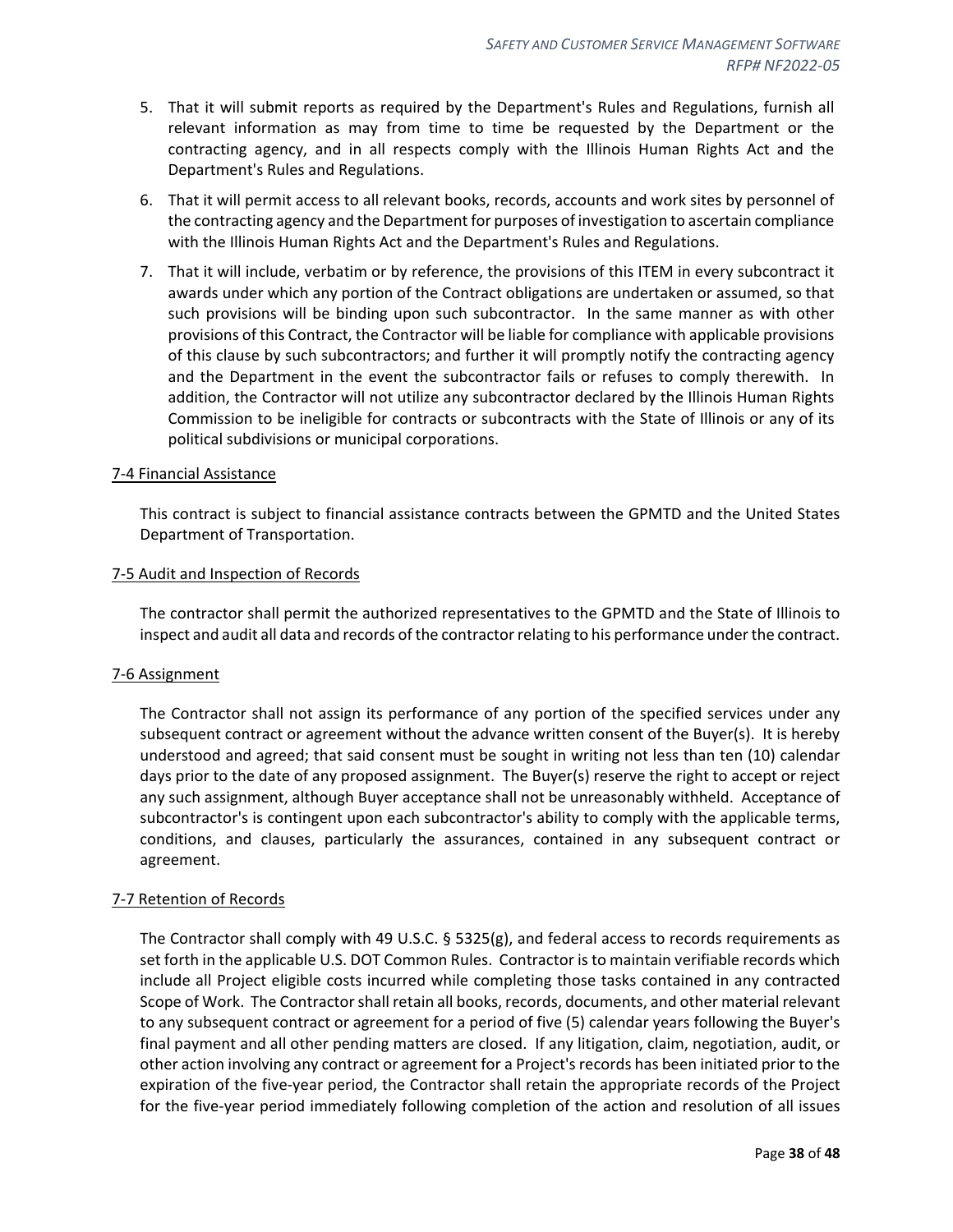arising from it. The Contractor agrees that the Buyer or its designee shall have full access and the right to examine any of said records at all reasonable times during said period.

#### <span id="page-38-0"></span>7-8 Ownership of Records and Government (IL) Inspection

The Contractor shall permit the authorized representatives of the Buyer(s), such as the Federal Transit Administration or the State of Illinois to inspect and audit all data and records of the Contractor relating to the Contractor's performance under any subsequent contract or agreement. This applies to all third party contract records (at any tier), as required. The Contractor and its subcontractors shall maintain books, records, and documents and shall undertake such accounting procedures and practices as may be deemed necessary to assure proper accounting of all funds paid pursuant to any subsequent contract or agreement. All costs charged to items performed under any subsequent contract or agreement shall be supported by properly executed and clearly identified invoices, contracts, vouchers, or checks evidencing in detail the nature and propriety of the charges. These records shall be subject at all reasonable times of the normal business day to inspection, review, or audit by the Buyer, its authorized representative(s), the US Secretary of Transportation, Comptroller, the State Auditor, or other governmental officials authorized by law to monitor the contract or agreement and project site. The Contractor's fiscal management system shall include the capability to provide accurate, current, and complete disclosure of the financial status of any subsequent contract or agreement upon request.

The GPMTD shall retain ownership of all plans, specifications, and related documents.

#### <span id="page-38-1"></span>7-9 Lobbying

Contractors that apply or bid for an award exceeding \$100,000 must file the required Byrd Anti-Lobbying Amendment certification. Each tier certifies to the tier above that it will not and has not used federal appropriated funds to pay any person or organization for influencing or attempting to influence an officer or employee of any agency, a member of Congress, officer or employee of Congress, or an employee of a member of Congress in connection with obtaining any federal contract, grant or any other contract award covered by 31 U.S.C. § 1352. Each tier must also disclose any lobbying with non-federal funds that takes place in connection with obtaining any Federal award. Pursuant to Federal regulations, the Contractors are required to have all subcontractors providing more than \$100,000.00 in services or materials to also complete this certification and include it with any Bid/Proposal submittal. If any funds other than Federal appropriated funds have been paid or will be paid to any person for influencing or attempting to influence an officer or employee of any agency, a Member of Congress, an officer or employee of Congress, or an employee of a Member of Congress in connection with this Federal contract, grant, loan, or cooperative agreement, the undersigned shall complete and submit Standard Form-LLL, "Disclosure Form to Report Lobbying," in accordance with its instructions.

#### <span id="page-38-2"></span>7-10 Subcontracts

The Contractor shall not enter into any sub-contracts or agreements, or start any work by the work forces of a subcontractor, or use any materials from the stores of a subcontractor, with respect to this acquisition Project and any subsequent contracts, without the prior concurrence of the Buyer(s). All such subcontracts and agreements shall be approved by the Buyer(s).

#### <span id="page-38-3"></span>7-11 Vendor Registration with Illinois Department of Human Rights

Vendor must provide proof of Registration with the Illinois Department of Human Rights.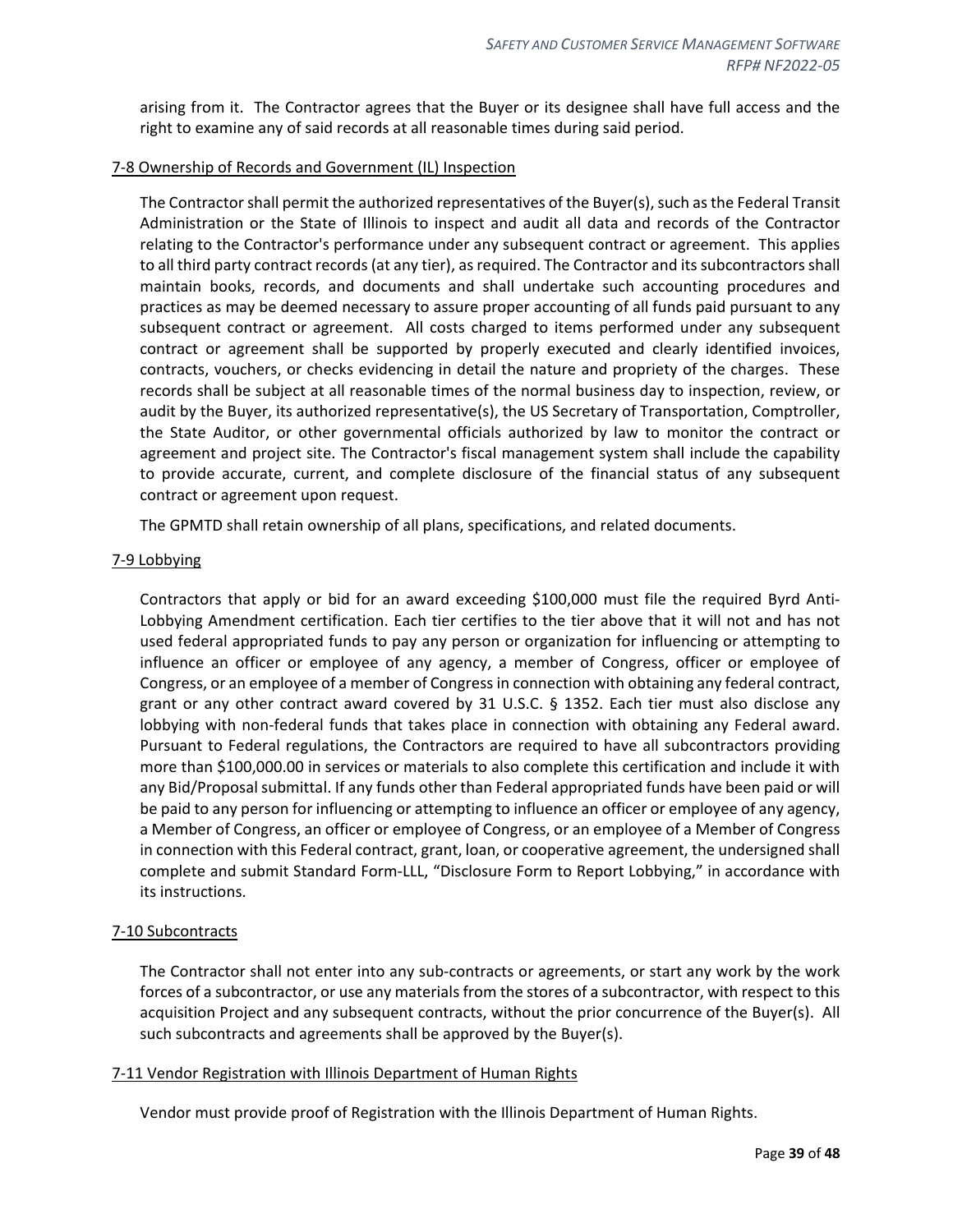## **ATTACHMENT A – Vendor Checklist**

#### (Verification that all necessary documents are included)

<span id="page-39-0"></span>This form must be completed and returned with the technical proposal. Failure to return this form may be cause for considering your proposal non-responsive.

|                                                         | Vendor<br>Check-Off | <b>GPMTD</b><br>Check-Off |
|---------------------------------------------------------|---------------------|---------------------------|
| Cover Letter                                            |                     |                           |
| <b>Request for Proposal Cover Page</b>                  |                     |                           |
| Attachment A: Vendor Checklist                          |                     |                           |
| Attachment B: Proposal Affidavit                        |                     |                           |
| Attachment C: Addendum Page                             |                     |                           |
| Attachment D: Request for Clarification/Approved Equals |                     |                           |
| Attachment E: Indemnity and Insurance Requirements      |                     |                           |
| Attachment F: Affidavit of Non-Collusion                |                     |                           |
| Attachment G: Firm Data Sheet                           |                     |                           |
| Attachment H: Prompt Payment Affidavit                  |                     |                           |
| Attachment I: Proposal Pricing Form                     |                     |                           |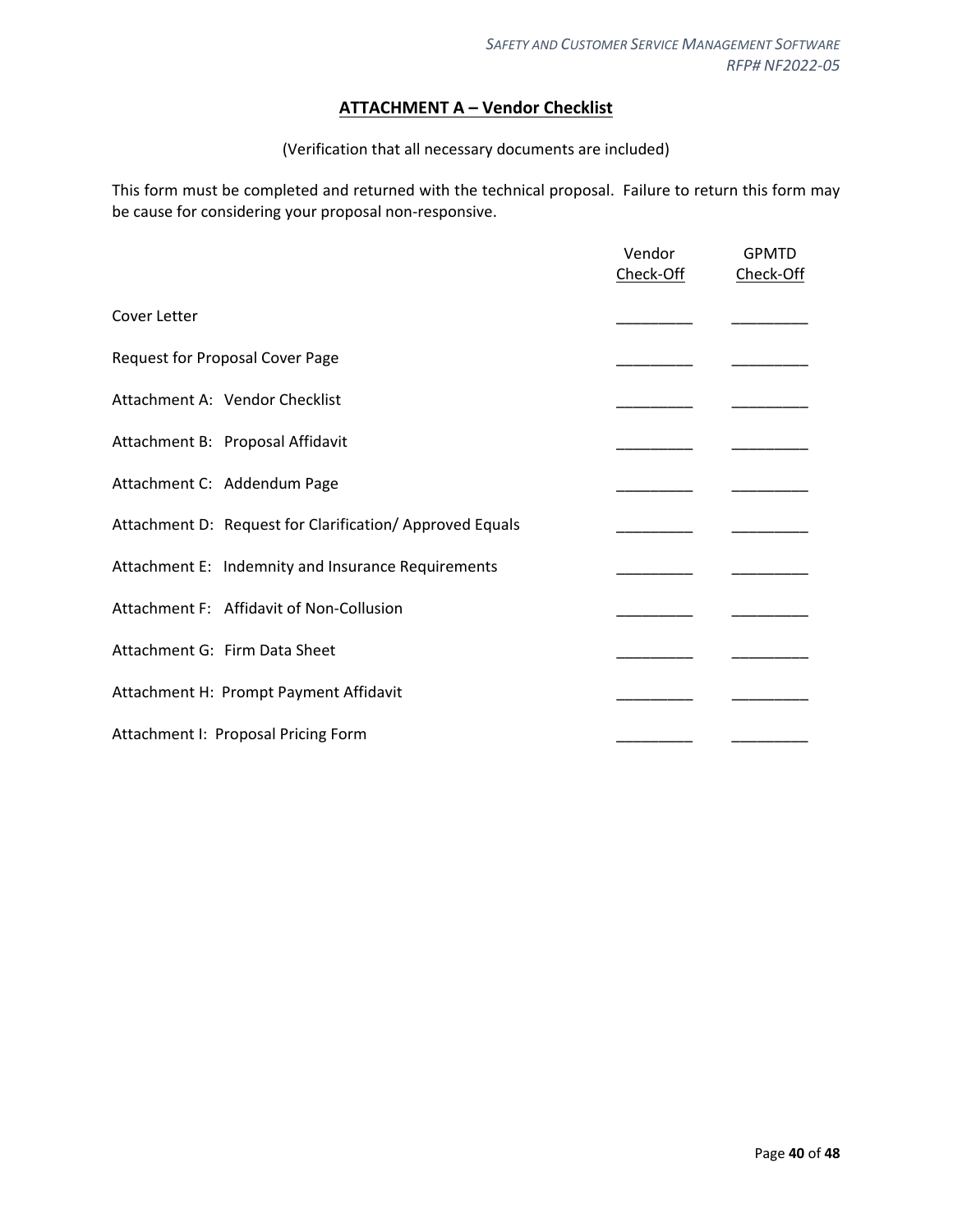## **ATTACHMENT B – Proposal Affidavit**

<span id="page-40-0"></span>The undersigned hereby declares that he/she has carefully read and examined the Advertisement, the Scope and Terms, the Specifications, Warranty, and Quality Assurance Requirements, with all supporting certificates and affidavits, for the provision of services specified at the prices stated in the fee proposal.

| Subscribed and sworn to before me this _____ day of _______________, 20_____ |
|------------------------------------------------------------------------------|
|                                                                              |
|                                                                              |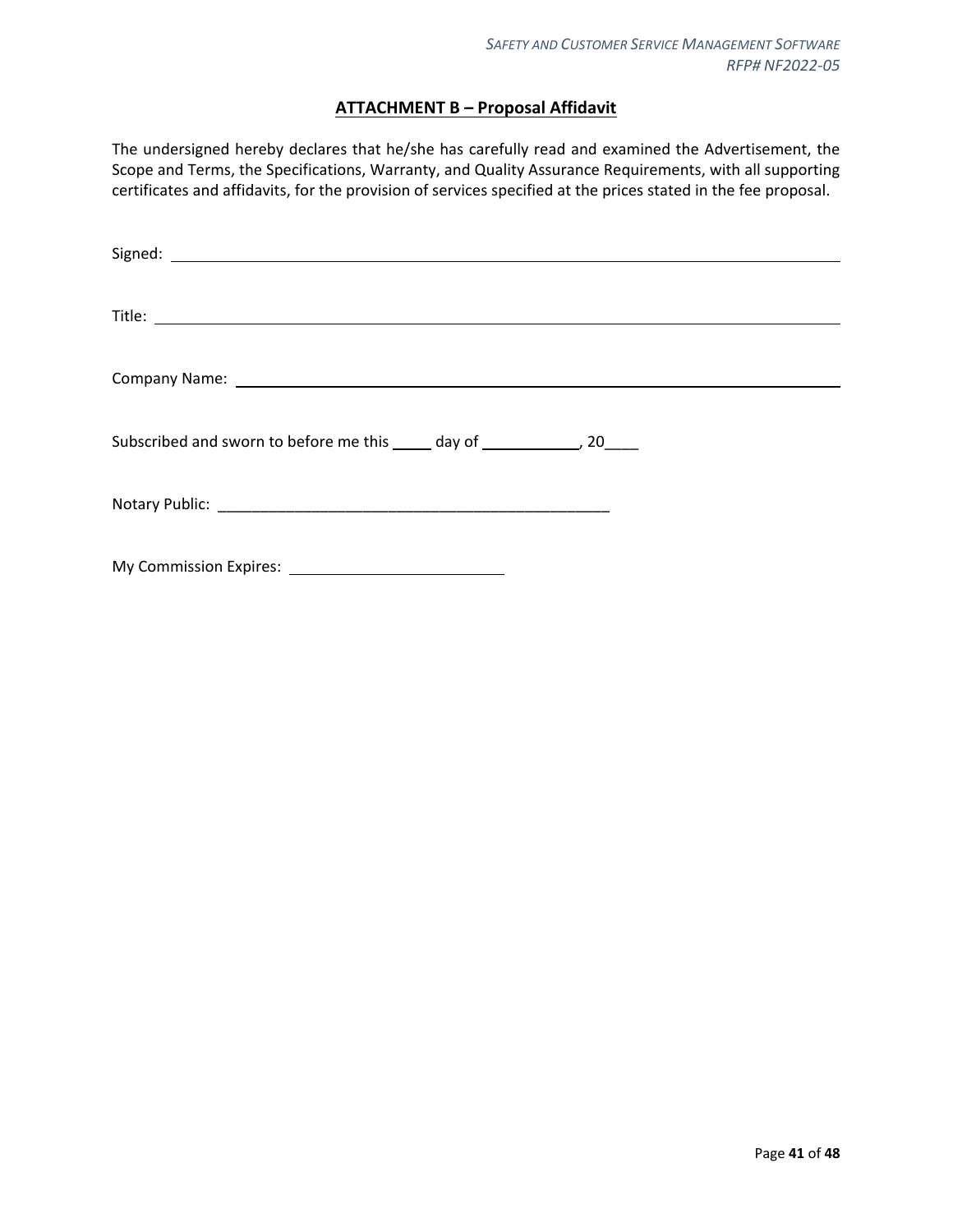## **ATTACHMENT C – Addendum Page**

<span id="page-41-0"></span>The undersigned acknowledges receipt of the following addenda to this RFP. (Include the number and date for each entry.)

| Addendum Number _______  |                               |
|--------------------------|-------------------------------|
| Addendum Number ________ |                               |
| Addendum Number _______  | Dated ______________________  |
| Addendum Number _______  | Dated _______________________ |
| Addendum Number _______  | Dated ______________________  |
| Addendum Number _______  | Dated _______________________ |
| Addendum Number _______  |                               |

Failure to acknowledge the receipt of all addenda may cause the proposal to be considered nonresponsive to this Request for Proposal, which will require rejection of the proposal.

Signature

Title

L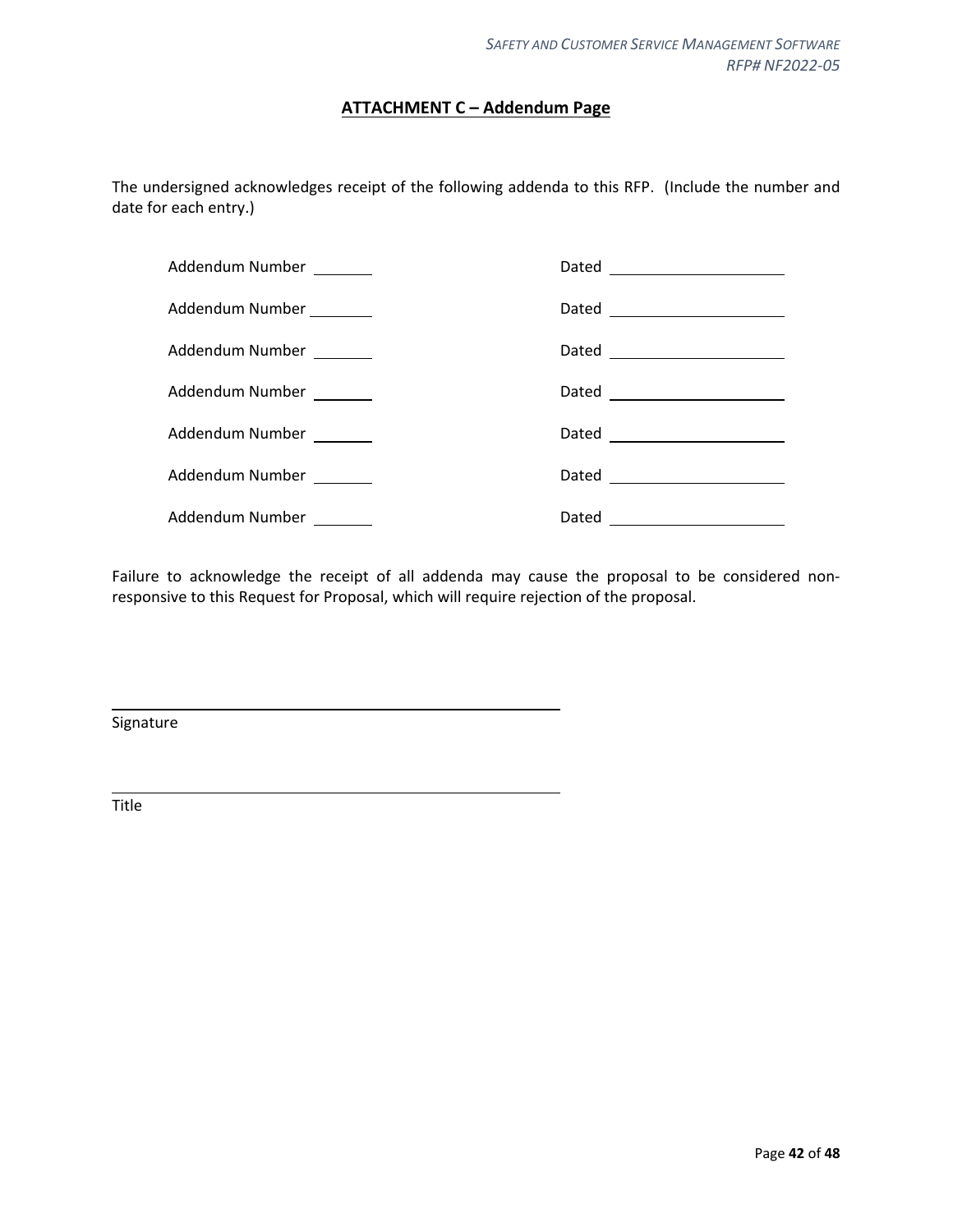## **ATTACHMENT D - Request for Clarifications / Approved Equals**

<span id="page-42-0"></span>

|                    | <u> 1989 - Johann Stoff, deutscher Stoff, der Stoff, der Stoff, der Stoff, der Stoff, der Stoff, der Stoff, der S</u> |
|--------------------|-----------------------------------------------------------------------------------------------------------------------|
| Approved _______   |                                                                                                                       |
| Denied<br>________ |                                                                                                                       |
|                    |                                                                                                                       |
|                    |                                                                                                                       |
|                    |                                                                                                                       |
|                    |                                                                                                                       |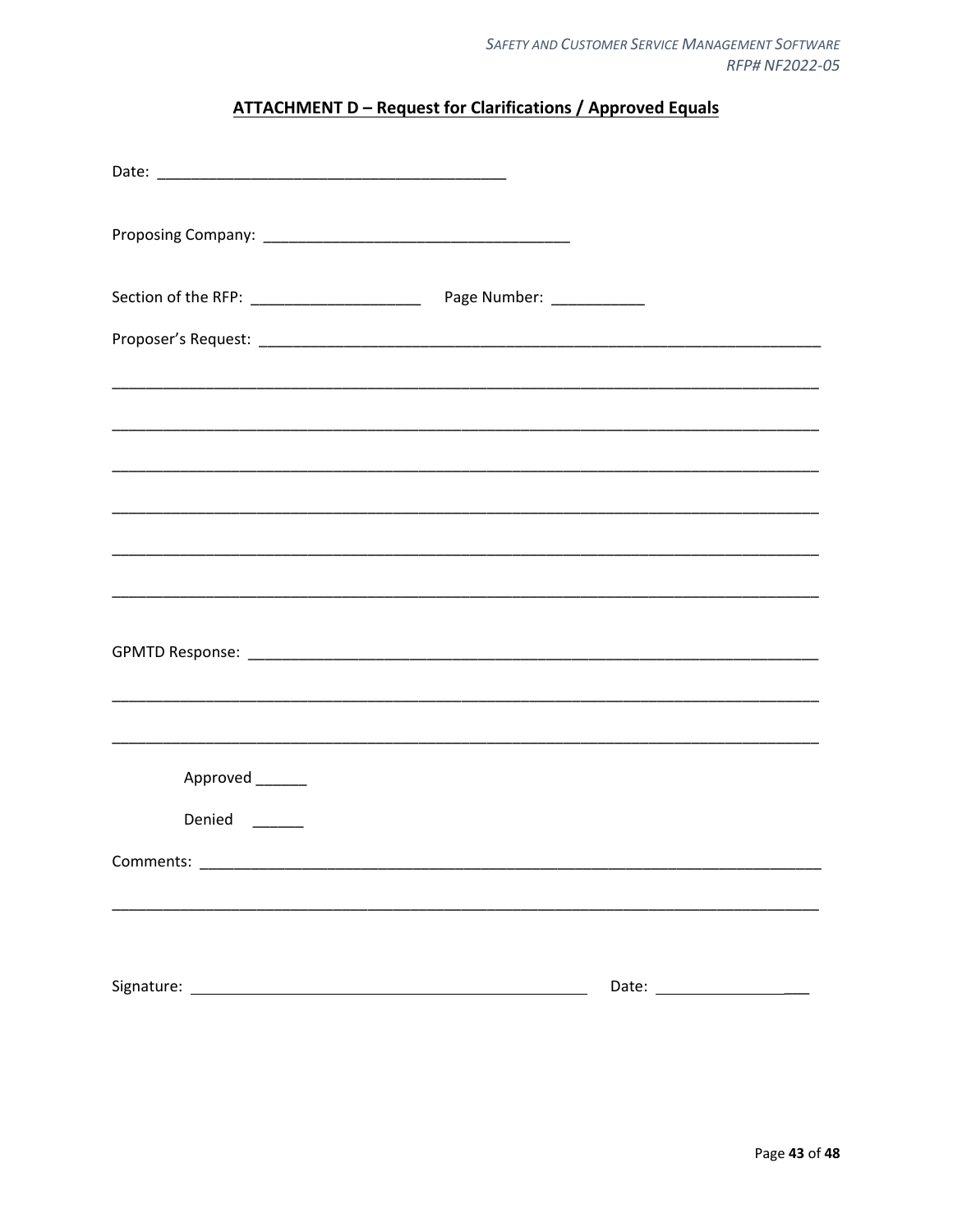## **ATTACHMENT E – Indemnity and Insurance Requirements**

<span id="page-43-0"></span>1. These are the Indemnity and Insurance Requirements for Contractors providing services or supplies to Greater Peoria Mass Transit District (GPMTD). By agreeing to perform the work or submitting a proposal, you verify that you comply with and agree to be bound by these requirements. If any additional Contract documents are executed, the actual Indemnity language and Insurance Requirements may include additional provisions as deemed appropriate by GPMTD.

2. You should check with your Insurance advisors to verify compliance and determine if additional coverage or limits may be needed to adequately insure your obligations under this agreement. These are the minimum required and do not in any way represent or imply that such coverage is sufficient to adequately cover the Contractor's liability under this agreement. The full coverage and limits afforded under Contractor's policies of Insurance shall be available to GPMTD and these Insurance Requirements shall not in any way act to reduce coverage that is broader or includes higher limits than those required. The Insurance obligations under this agreement shall be: 1—all the Insurance coverage and limits carried by or available to the Contractor; or 2—the minimum Insurance requirements shown in this agreement, whichever is greater. Any insurance proceeds in excess of the specified minimum limits and coverage required, which are applicable to a given loss, shall be available to GPMTD.

3. Contractor shall furnish the GPMTD with original Certificates of Insurance including all required amendatory endorsements (or copies of the applicable policy language effecting coverage required by this clause) and a copy of the Declarations and Endorsement Page of the CGL policy listing all policy endorsements to GPMTD before work begins. GPMTD reserves the right to require full-certified copies of all Insurance coverage and endorsements.

#### I. INDEMNIFICATION

To the fullest extent permitted by law, Contractor agrees to indemnify, and hold harmless, and upon request, defend GPMTD, its officers, directors, Board Members, employees, agents, representatives, volunteers, subsidiaries, successors, and assigns ("Indemnitees"), from any claim, liability, damage, expense, suit or demand (including, without limitation, reasonable attorneys' fees and court costs) for any losses, damages, injuries, or death to any persons including Contractor's employees or any Subcontractor's employees, or for damage or loss to any third-party property, arising out of or in any manner related to, based upon, or in connection with any operations, performance, breach, course or scope of Work, act, omissions, or presence upon, use, or other encountering of any property, facilities, personnel, vehicles, equipment, or operation of GPMTD by or involving GPMTD, Contractor or any of their employees, agents, representatives, facilities, vehicles, materials, equipment, or Subcontractors (regardless of tier) or anyone directly or indirectly employed by any of them, in any connection with the Work performed by or on behalf of Contractor, regardless of whether the Contractor is a party to any lawsuit. In that regard, this obligation to indemnify includes, without limitation, claims against GPMTD for GPMTD's own negligence or fault.

#### II. INSURANCE

All insurance required except for worker's compensation shall be endorsed to add Greater Peoria Mass Transit District, it's officials, Board members, employees, agents and volunteers to be added to all liabilities policies as additional insureds. The contractor's insurer will provide at least 30 days written notice of cancellation.

I have read and understand the above requirements and agree to be bound by them for any work performed for the GPMTD.

| Authorized Signature: |  | Date: |
|-----------------------|--|-------|
|-----------------------|--|-------|

| Printed name: |  |
|---------------|--|
|               |  |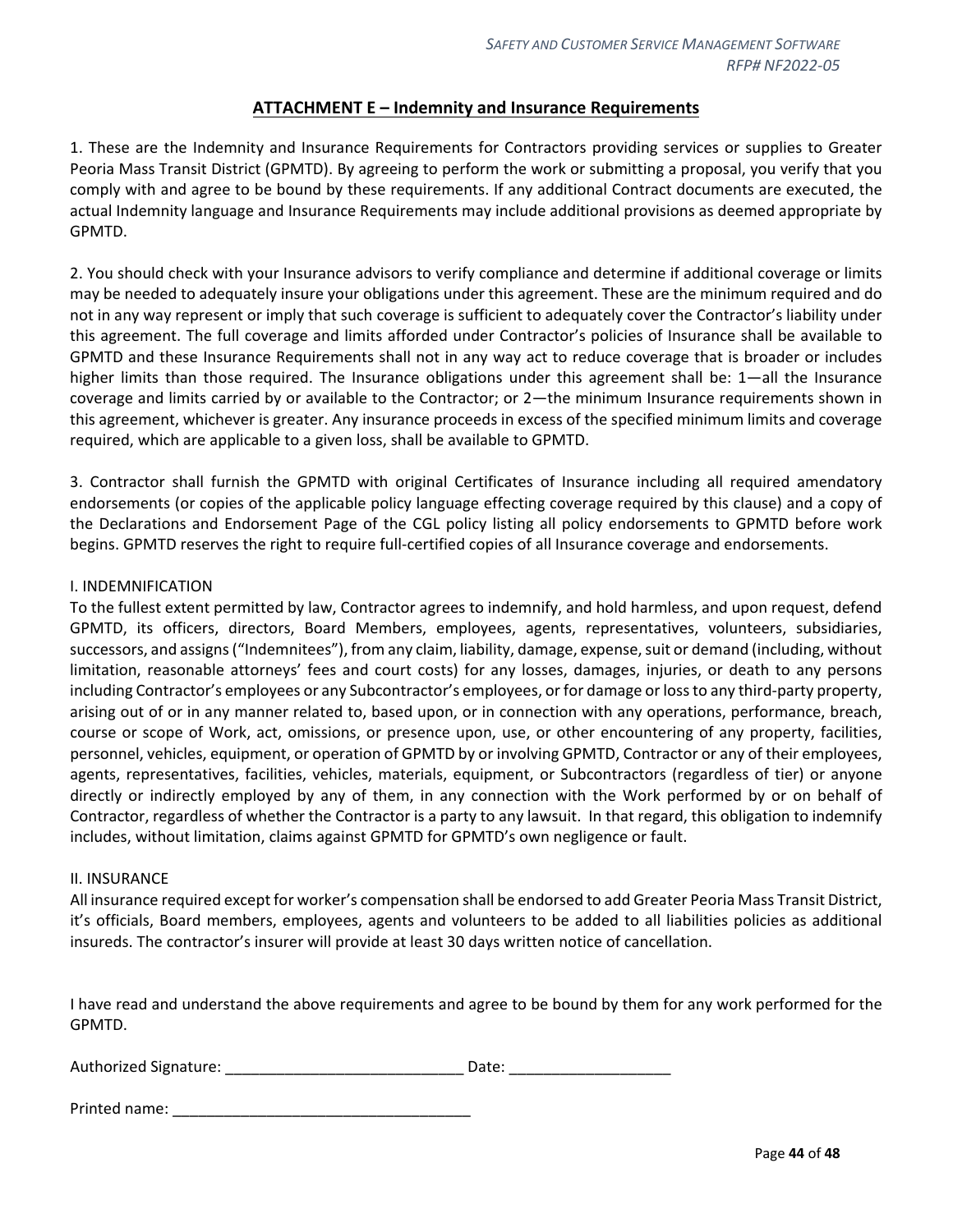## **ATTACHMENT F – Affidavit of Non-Collusion**

<span id="page-44-0"></span>I hereby swear (or affirm) under the penalty for perjury:

- 1. That I am the proposer (if the proposer is an individual), a partner in the proposal (if the proposer is a partnership), or an officer or employee of the proposing corporation having authority to sign on its behalf (if the proposer is a corporation);
- 2. That the attached proposal has been arrived at by the proposer independently and have been submitted without collusion and without any agreement, understanding, or planned common course of action with any other vendor or materials, supplies, equipment, or service described in the Request for Proposals, designed to limit independent proposals or competition;
- 3. That the contents of this bid proposal has not been communicated by the proposer or its employees or agents to any person not an employee or agent of the proposer or its surety on any bond furnished with the proposal, and will not be communicated to any such person prior to the official opening of the proposal; and
- 4. That I have fully informed myself regarding the accuracy of the statements made in the affidavit.

| Subscribed and sworn to before me this _______ day of ___________________________, 20_______ |  |
|----------------------------------------------------------------------------------------------|--|
|                                                                                              |  |
|                                                                                              |  |
|                                                                                              |  |

Proposer's Federal Employer Identification Number: (Number used on Employer's Quarterly Federal Tax Return)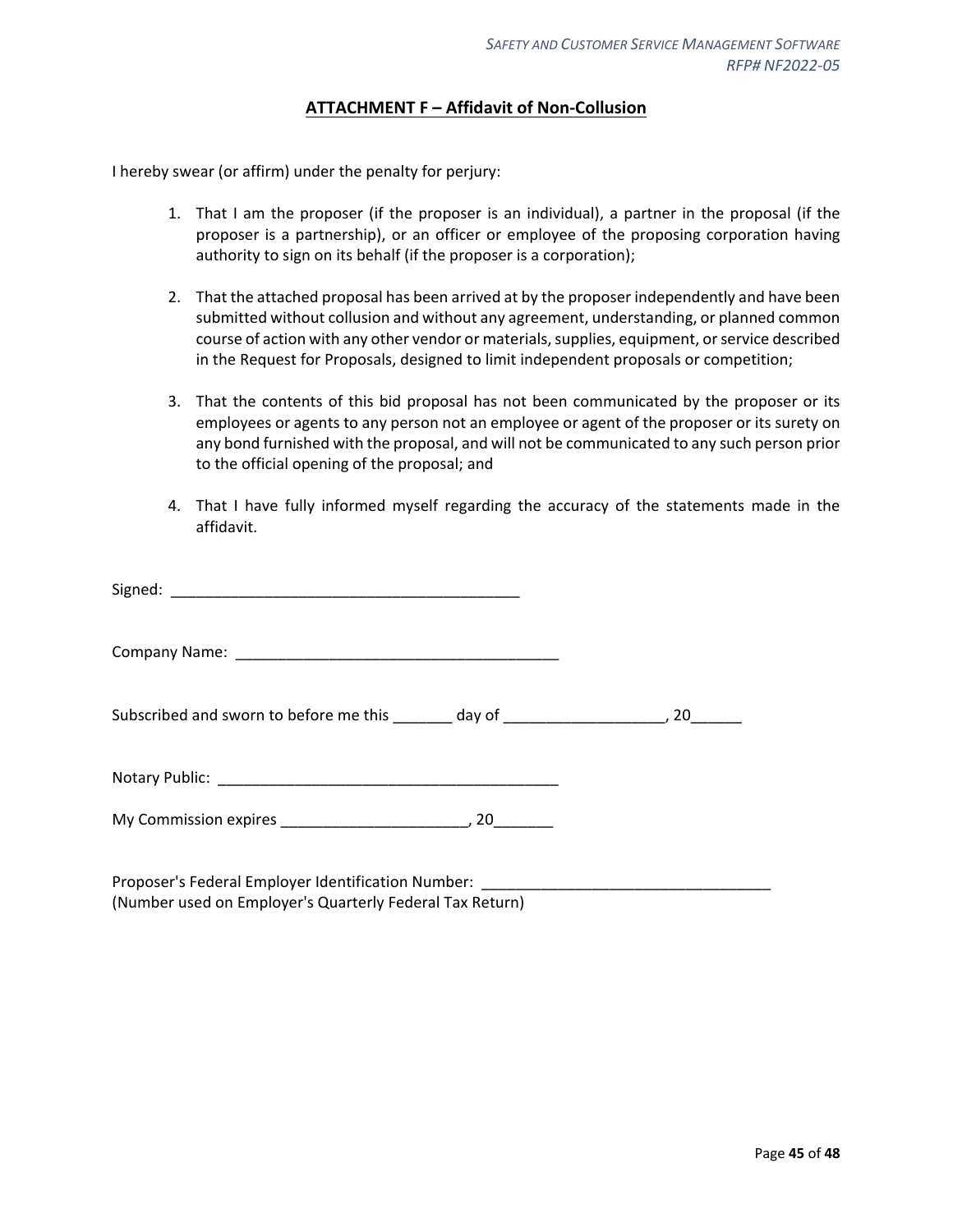## **ATTACHMENT G – Firm Data Sheet**

<span id="page-45-0"></span>The prime consultant is responsible for submitting the information requested below **for all firms on the project team, both prime and subcontractors**. All firms are to be reported on one combined sheet unless the number of firms requires the use of an additional sheet. Failure to submit complete data will result in the Expression of Interest not being considered.

| Firm's DBE<br>Status* | Firm's<br>Age | <b>Firm's Annual</b><br><b>Gross Receipts</b> |
|-----------------------|---------------|-----------------------------------------------|
|                       |               |                                               |
|                       |               |                                               |
|                       |               |                                               |
|                       |               |                                               |
|                       |               |                                               |
|                       |               |                                               |
|                       |               |                                               |
|                       |               |                                               |
|                       |               |                                               |
|                       |               |                                               |
|                       |               |                                               |
|                       |               |                                               |
|                       |               |                                               |
|                       |               |                                               |
|                       |               |                                               |
|                       |               |                                               |
|                       |               |                                               |

\* Y = DBE-Certified by IDOT NA = Firm Not Claiming DBE Status N = Not DBE-Certified by IDOT IP = DBE-Certification In-Process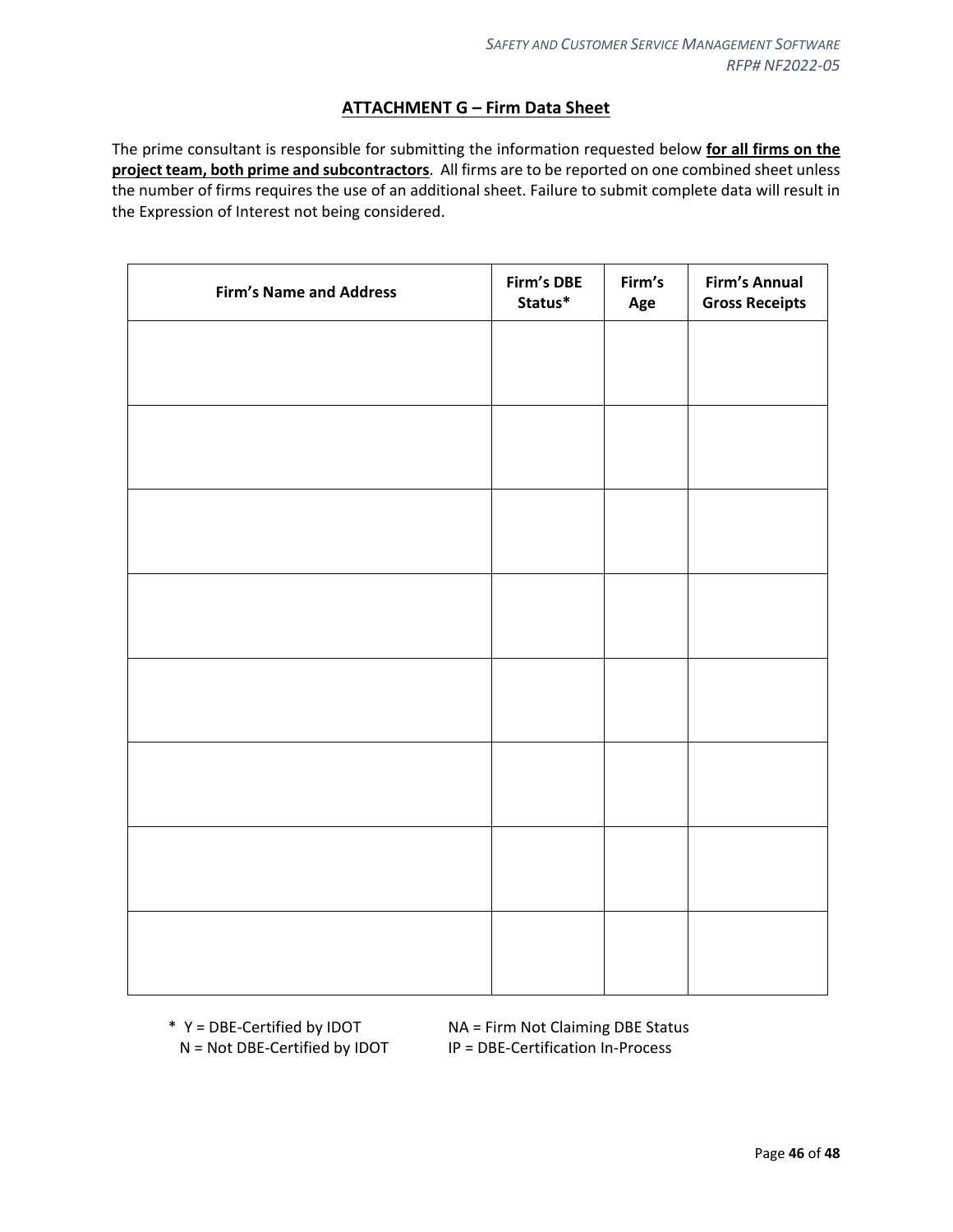## **ATTACHMENT H – Prompt Payment Affidavit**

## **Complete either (A) or (B), as applicable**

- <span id="page-46-0"></span>**(A)** The undersigned affirms, to the best of his/her knowledge and belief, that:
- (1) The undersigned understands and agrees that the Contractor is required to pay all Subcontractors for all work that any Subcontractor has satisfactorily completed no later than thirty (30) days after the Contractor has received payment from GPMTD for that work.
- (2) The undersigned understands and agrees that the Contractor is required to pay retainage amounts, if any, to a Subcontractor no later than thirty (30) days after the GPMTD hasreleased retainage to the Contractor for that portion of the work.
- (3) The undersigned understands and agrees that any delay in or postponement of payment to any Subcontractor by the Contractor requires the Contractor to demonstrate good cause and to receive prior written approval by GPMTD's General Manager or his/her authorized representative.
- (4) The undersigned understands and agrees that the GPMTD will not pay the Contractor for Services performed or Deliverables submitted unless and until the Contractor certifies that the Subcontractors have been promptly paid for the work or services they have performed under all previous payment requests, as evidenced by the filing with the GPMTD the Contractor's sworn statement that the Contractor has complied with the prompt payment requirements.

The undersigned solemnly declares and affirms under penalty of perjury that the above and foregoing are true and correct, and that he/she is authorized on behalf of the Contractor to sign this affidavit.

\_\_\_\_\_\_\_\_\_\_\_\_\_\_\_\_\_\_\_\_\_\_\_\_\_\_\_\_\_\_\_\_\_\_ \_\_\_\_\_\_\_\_\_\_\_\_\_\_\_\_\_\_\_\_\_\_\_\_\_\_\_\_\_\_\_\_\_\_

\_\_\_\_\_\_\_\_\_\_\_\_\_\_\_\_\_\_\_\_\_\_\_\_\_\_\_\_\_\_\_\_\_\_ \_\_\_\_\_\_\_\_\_\_\_\_\_\_\_\_\_\_\_\_\_\_\_\_\_\_\_\_\_\_\_\_\_\_

Signature Company Name

Official's Name and Title **Date** Date

**(B)** The undersigned solemnly declares and affirms under penalty of perjury that no Subcontractors will be used in the performance of the work or services and, as such, the statutory prompt payment requirements are inapplicable. The undersigned further declares that he/she is authorized on behalf of the Contractor to sign this affidavit.

\_\_\_\_\_\_\_\_\_\_\_\_\_\_\_\_\_\_\_\_\_\_\_\_\_\_\_\_\_\_\_\_\_\_ \_\_\_\_\_\_\_\_\_\_\_\_\_\_\_\_\_\_\_\_\_\_\_\_\_\_\_\_\_\_\_\_\_\_

\_\_\_\_\_\_\_\_\_\_\_\_\_\_\_\_\_\_\_\_\_\_\_\_\_\_\_\_\_\_\_\_\_\_ \_\_\_\_\_\_\_\_\_\_\_\_\_\_\_\_\_\_\_\_\_\_\_\_\_\_\_\_\_\_\_\_\_\_

Signature Company Name

Official's Name and Title Date Date